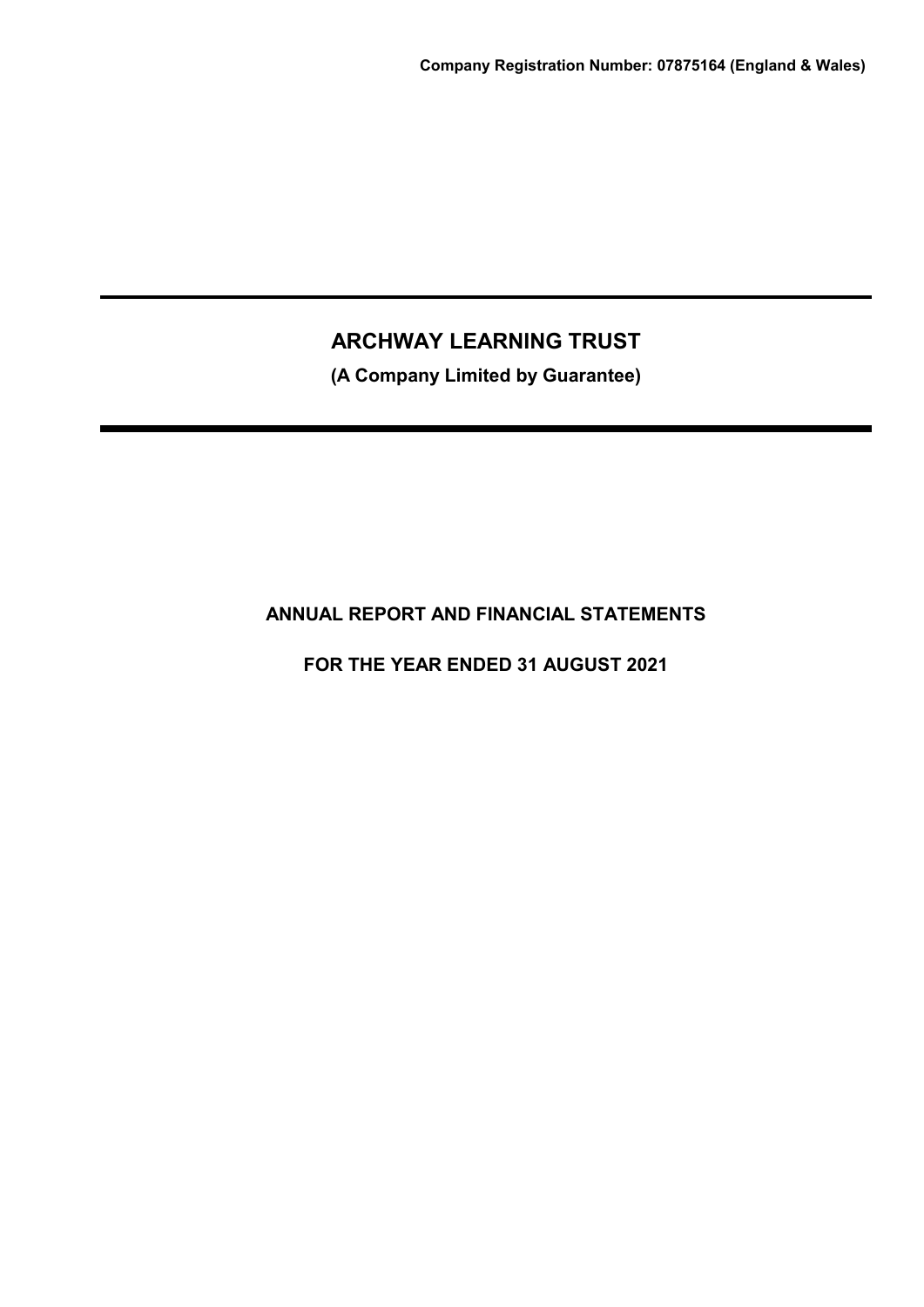**(A Company Limited by Guarantee)**

## **CONTENTS**

|                                                                                | Page      |
|--------------------------------------------------------------------------------|-----------|
| <b>Reference and Administrative Details</b>                                    | $1 - 2$   |
| <b>Trustees' Report</b>                                                        | $3 - 18$  |
| <b>Governance Statement</b>                                                    | $19 - 24$ |
| <b>Statement on Regularity, Propriety and Compliance</b>                       | 25        |
| <b>Statement of Trustees' Responsibilities</b>                                 | 26        |
| <b>Independent Auditor's Report on the Financial Statements</b>                | $27 - 30$ |
| <b>Independent Reporting Accountant's Report on Regularity</b>                 | $31 - 32$ |
| Statement of Financial Activities Incorporating Income and Expenditure Account | $33 - 34$ |
| <b>Balance Sheet</b>                                                           | $35 - 36$ |
| <b>Statement of Cash Flows</b>                                                 | 37        |
| <b>Notes to the Financial Statements</b>                                       | $38 - 70$ |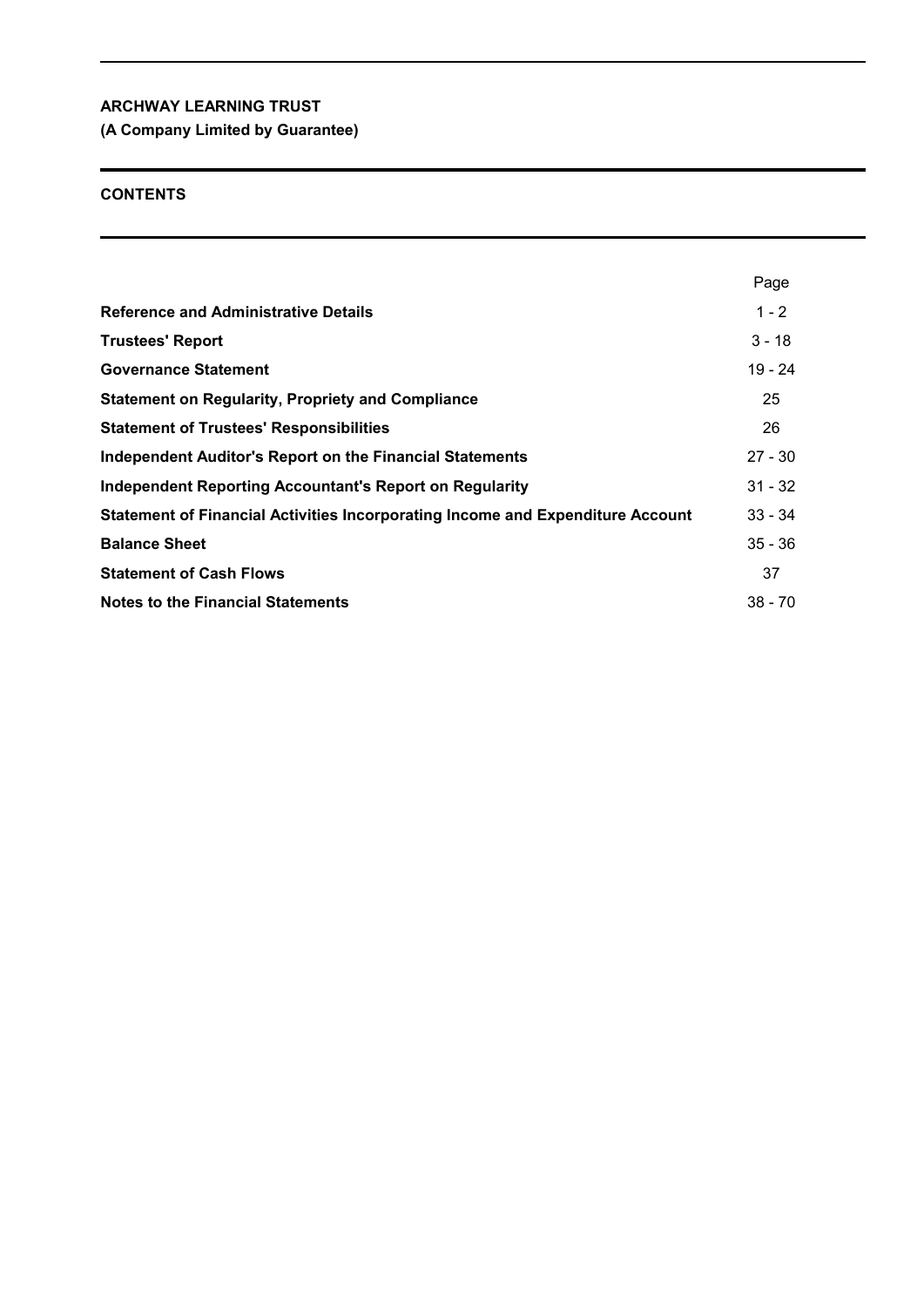# **(A Company Limited by Guarantee)**

## **REFERENCE AND ADMINISTRATIVE DETAILS**

| <b>Members</b>                                      | A Taylor<br>R Eade<br>I Griffiths<br>J Hart<br>J Loughton<br>Revd Canon T Pullen<br>The Diocese of Southwell and Nottingham Educational Trust                                                                                                                                                                                                                                     |
|-----------------------------------------------------|-----------------------------------------------------------------------------------------------------------------------------------------------------------------------------------------------------------------------------------------------------------------------------------------------------------------------------------------------------------------------------------|
| <b>Trustees</b>                                     | A Taylor, Chair1<br>N Bell<br>A Darby (resigned 1 April 2021)<br>S Hampton, CEO and Principal Accounting Officer1<br>P Jones (appointed 27 April 2021)<br>D McCauley<br>M Oldroyd<br>Dr S Rich-Mahadkar1<br>Dr C Rolph<br>S Stanyard1<br>M Trobe CBE<br>R Vasey (appointed 27 April 2021)<br>K Wyer1<br><sup>1</sup> Members of the Audit, Finance and General Purposes committee |
| <b>Company registered</b><br>number                 | 07875164                                                                                                                                                                                                                                                                                                                                                                          |
| <b>Company name</b>                                 | <b>Archway Learning Trust</b>                                                                                                                                                                                                                                                                                                                                                     |
| Principal and registered Bluecoat Academy<br>office | Aspley Lane<br>Nottingham<br><b>NG8 5GY</b>                                                                                                                                                                                                                                                                                                                                       |
| <b>Company secretary</b>                            | N Spraggins (resigned 29 January 2021)<br>M Lysenko (appointed 29 January 2021)                                                                                                                                                                                                                                                                                                   |
| <b>Senior management</b><br>team                    | S Hampton, Chief Executive Officer<br>S Anderson, Regional Director<br>N Jeremiah, Operations Director<br>N Spraggins (resigned 29 January 2021), Director of Corporate Affairs<br>M Walshe (appointed 29 January 2021), Corporate Services Director<br>D Stanley, People Strategy Director<br>D Lewis, Interim Chief Financial Officer<br>C Elder, Director of Education         |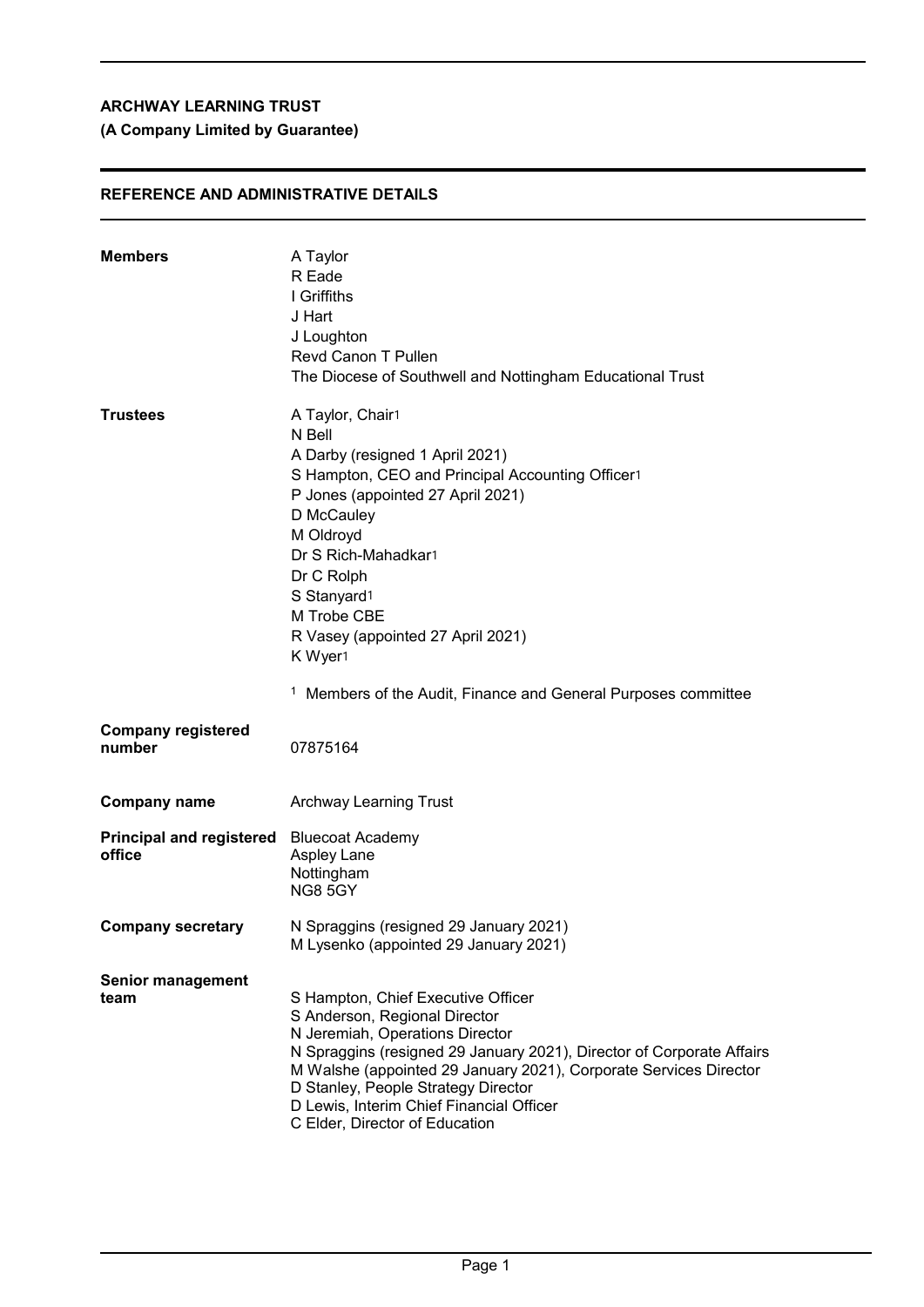**(A Company Limited by Guarantee)**

## **REFERENCE AND ADMINISTRATIVE DETAILS (CONTINUED) FOR THE YEAR ENDED 31 AUGUST 2021**

| Independent auditor | Mazars LLP<br><b>Chartered Accountants</b><br>Park View House<br>58 The Ropewalk<br>Nottingham<br>NG1 5DW |
|---------------------|-----------------------------------------------------------------------------------------------------------|
| <b>Bankers</b>      | Lloyds Bank<br>12 - 16 Parliament Street<br>Nottingham<br>NG13DA                                          |
| <b>Solicitors</b>   | Browne Jacobson<br>Mowbray House<br>Castle Meadow Road<br>Nottingham<br>NG2 1BJ                           |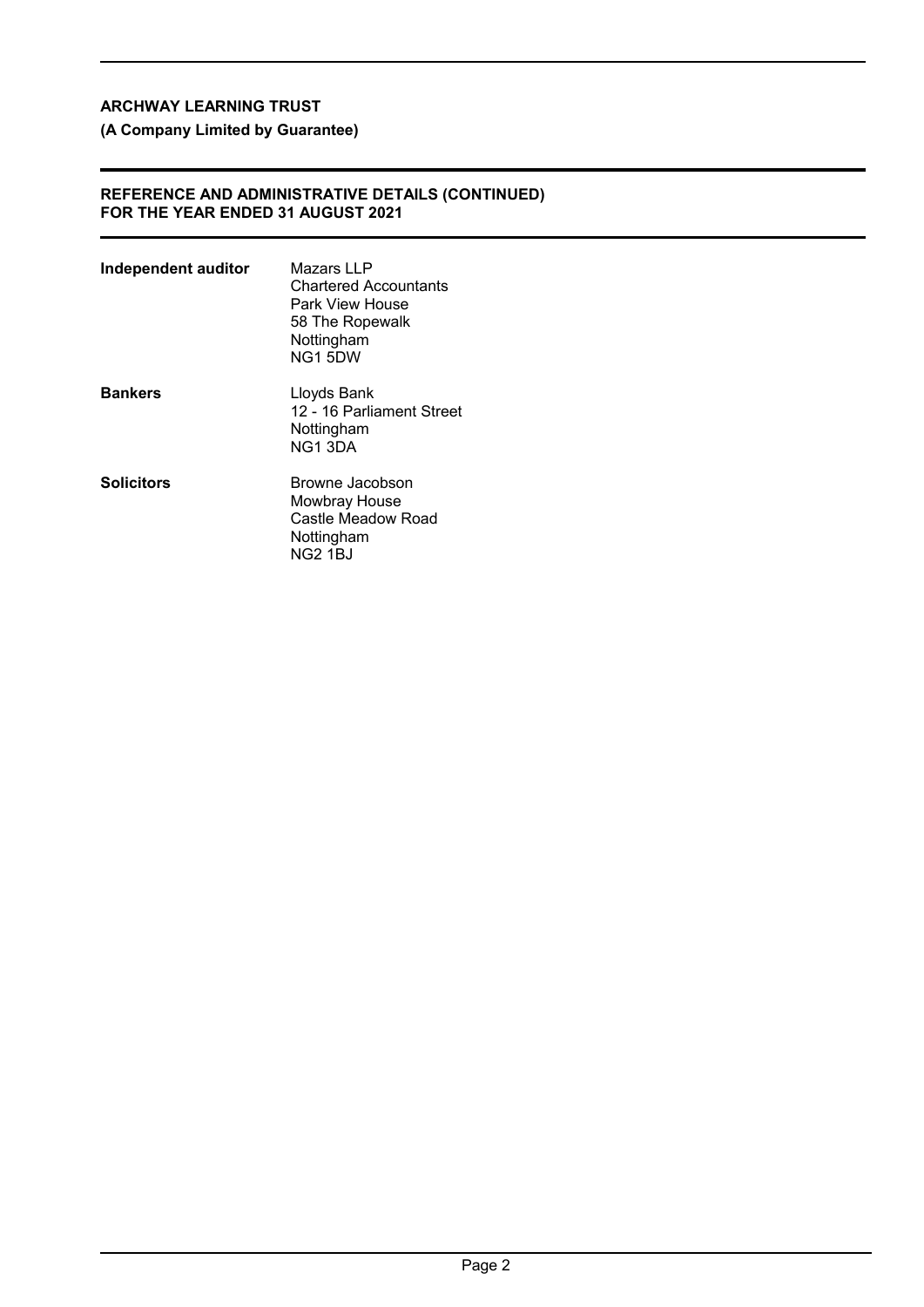## **(A Company Limited by Guarantee)**

## **TRUSTEES' REPORT FOR THE YEAR ENDED 31 AUGUST 2021**

The Trustees present their annual report together with the financial statements and auditor's report of the charitable company for the year 1 September 2020 to 31 August 2021. The annual report serves the purposes of both a Trustees' report and a directors' report under company law.

The Trust operates five academies serving a catchment area in Nottingham and three academies serving a catchment area in Derbyshire:

- Bluecoat Aspley Academy for students aged 11-19. It has a student capacity of 1,400 and had a roll of 1,422 in the Academy census (October 2021), and is 22 oversubscribed.
- Bluecoat Beechdale Academy for students aged 11-16. It has a student capacity of 900, and had a roll of 899 in the Academy census (October 2021).
- Bluecoat Primary Academy for students aged 3 to 11. It has a student capacity of 446 and had a roll of 437 in the Academy census (October 2021).
- Bluecoat Wollaton Academy for students aged 11-16. It has a student capacity of 750 and had a roll of 788 in the Academy census (October 2021) and is 38 oversubscribed.
- Nottingham Emmanuel School for students aged 11-19. It has a student capacity of 1,150 and had a roll of 1,150 in the Academy census (October 2021).
- Alvaston Moor Academy for students aged 11-16. It has a student capacity of 1,200 and had a roll of 847 in the Academy census (October 2021).
- Lee Brooks Community School for students aged 11-19. It has a student capacity of 1,147 and had a roll of 1,133 in the Academy census (October 2021).
- The Long Eaton School for students aged 11-19. It has a student capacity of 1,237 and had a roll of 1,051 in the Academy census (October 2021)

## **Structure, governance and management**

## **a. Constitution**

The Trust is a company limited by guarantee and an exempt charity. Archway Learning Trust's Memorandum and Articles of Association are the primary governing documents of the Trust. The Trustees of Archway Learning Trust are also the directors of the charitable company for the purposes of company law. The charitable company operates as Archway Learning Trust.

Details of the Trustees who served during the year, and to the date these accounts are approved are included in the Reference and administrative details on page 1.

## **b. Members' liability**

Each member of the charitable company undertakes to contribute to the assets of the charitable company in the event of it being wound up while they are a member, or within one year after they cease to be a member, such amount as may be required, not exceeding £10, for the debts and liabilities contracted before they ceased to be a member.

## **c. Trustees' indemnities**

In accordance with normal commercial practice, the Trust has purchased insurance to protect Trustees and officers from claims arising from negligent acts, errors or omissions occurring whilst on Academy Trust business. The insurance provides cover up to £5,000,000 on any one claim. The cost of this insurance is included in the total insurance cost.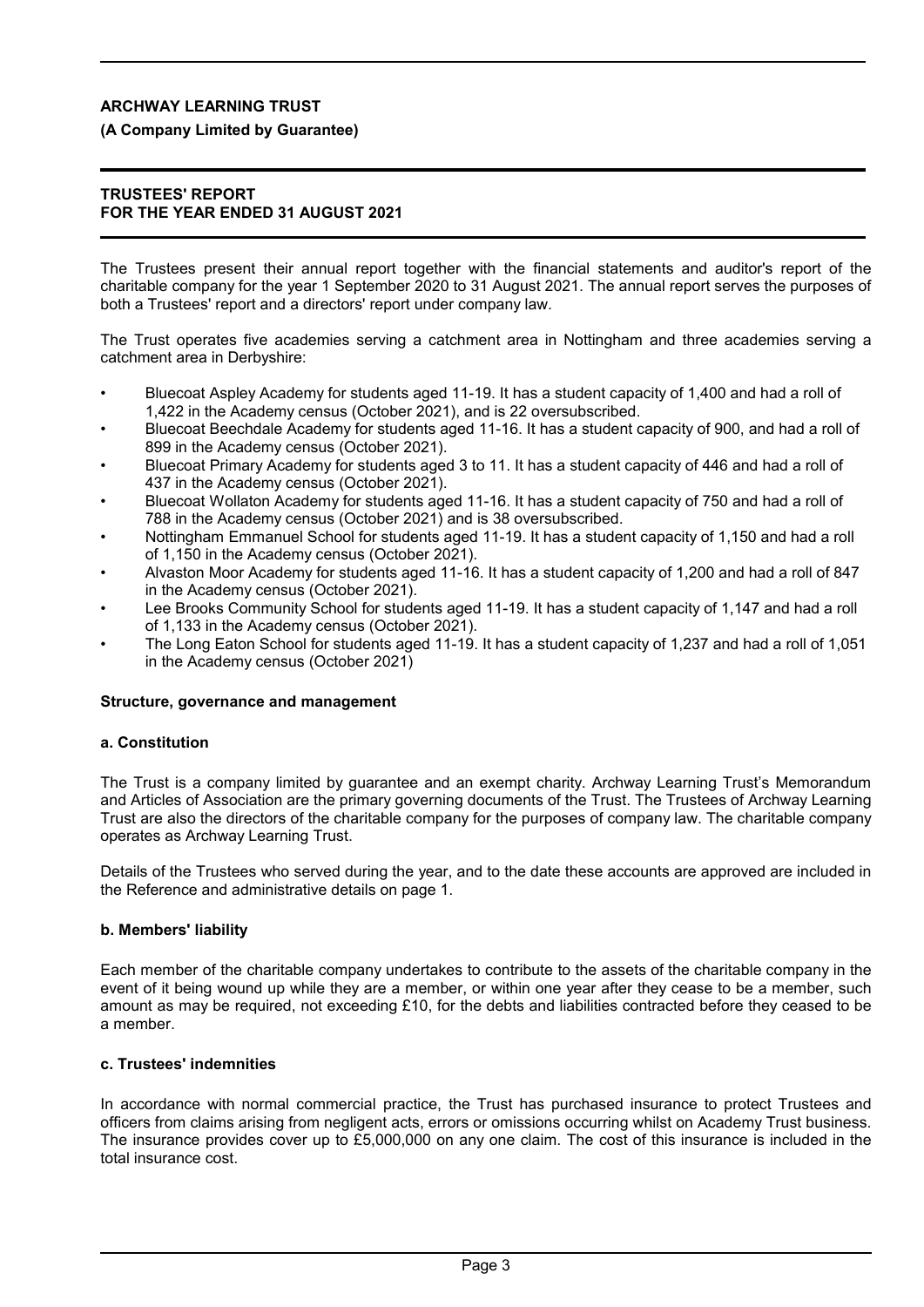## **(A Company Limited by Guarantee)**

## **TRUSTEES' REPORT (CONTINUED) FOR THE YEAR ENDED 31 AUGUST 2021**

#### **Structure, governance and management (continued)**

## **d. Method of recruitment and appointment or election of Trustees**

In line with the Articles of Association, Members of the Trust appoint a minimum of five Trustees so that at all times the total number of Trustees appointed by the Members represents at least 50% of the total number of Trustees.

Trustees are appointed for a period of four years. At the end of a four year term, retiring Trustees are eligible for re-election.

The Trustees have set up procedures which will enable regular reviews of the mix of skills that should be available to the Board. New Trustees are then sought with these skills as replacements when existing Trustees stand down. It is anticipated that most new Trustees will be drawn from the local community or others who have shown an interest in the future well-being of the Trust, the academies within the Trust and the students. Recruitment will be through a combination of approaches to individuals with known skills and by wider communications to those within Nottinghamshire and Derbyshire.

## **e. Policies adopted for the induction and training of Trustees**

Individual Trustees engaged training programmes online organised by appropriate bodies in order to ensure their knowledge and understanding is up to date. Briefings for the Board of the Trust are carried out based on areas of potential interest and/or concern. In November 2020 a one day virtual Leadership Conference was arranged across the Trust. All Trustees were invited to attend the Conference and there was representation from all AABs.

## **f. Organisational structure**

The Trustees have responsibility for setting and monitoring the overall strategic direction of the Charitable Company, approving decisions reserved to Trustees and appointing key members of staff.

The Board of Trustees holds at least six meetings a year with the ability to hold additional meetings if required to consider specific agenda items. The Board has established three committees to consider specific issues and make recommendations to the Board:

- Curriculum and Standards Committee
- Audit, Finance and General Purposes Committee
- Policy Committee

The Board reserves the right to delegate powers to these Committees to make decisions on behalf of the Board. All decisions reserved to the Trustees are taken by the Board as a whole.

Each Academy within the Trust has an Academy Advisory Board (AAB). The full Board reviews the membership and the Terms of Reference for each AAB annually with the Chair of each AAB being appointed by the full Board annually. Scheme of Delegation are in place devolving some powers and responsibilities to the AAB of each Academy. The Scheme of Delegation may vary for each Academy's AAB and are renewed by the Trust annually.

In the exercise of its delegated powers and functions, the members of each Academy AAB will ensure that their Academy's business is conducted in accordance with the objects of the Trust.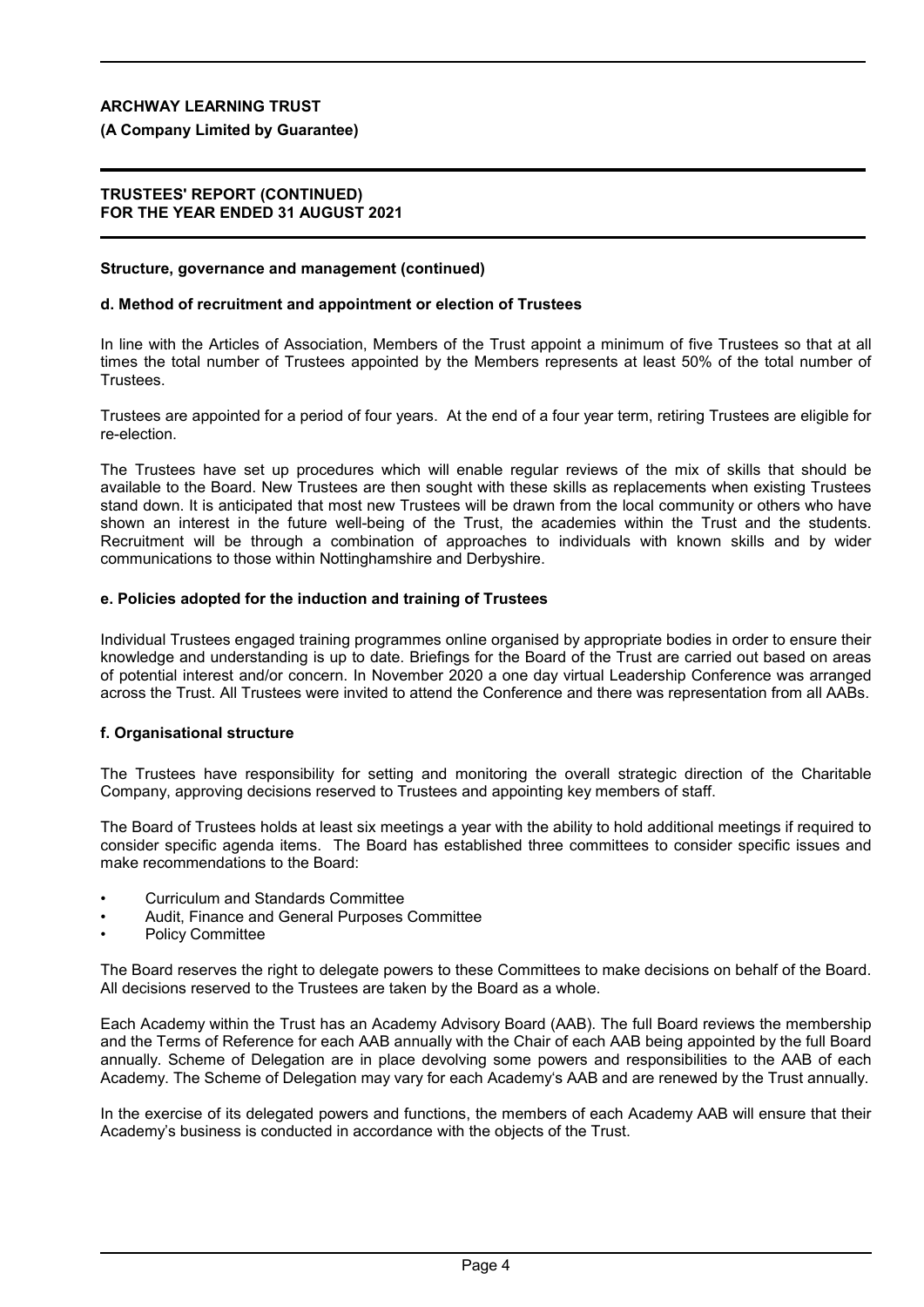## **(A Company Limited by Guarantee)**

## **TRUSTEES' REPORT (CONTINUED) FOR THE YEAR ENDED 31 AUGUST 2021**

## **Structure, governance and management (continued)**

Each AAB,

- a. has delegated powers regarding student discipline and curriculum development within the policies approved by the full Board;
- b. will promptly implement and comply with any policies or procedures communicated to the AABs by the Trustees from time to time;
- c. will review its own policies and practices on a regular basis, in view of any advice or recommendations made by the Full Board;
- d. will work closely with the Full Board and act with integrity, objectivity and honesty in the best interest of the Trust and the Academy;
- e. will be open about decisions and be prepared to justify those decisions;
- f. will keep confidential all information of a confidential nature obtained by them relating to their Academy and the Trust;
- g. will adopt financial prudence in managing the financial affairs of the Trust in so far as these relate to their Academy and are delegated to them.

The AABs of all academies with a religious designation will ensure that Academy business is conducted in accordance with the principles, practices and tenets of the Church of England both generally and in particular in relation to arranging for religious education and daily acts of worship. This will not apply to Bluecoat Beechdale Academy, Alvaston Moor Academy, The Long Eaton School and Lees Brook Community School which are community Academies.

Each AAB member takes part in regular self-review and is accountable for meeting their own training and development needs. It is an AAB member's responsibility to consider if, and raise any concerns where, they feel that appropriate training and development is not being provided.

AAB members are expected to report to the Trust against KPIs which have been set by the Trust for each Academy and provide such data and information regarding the business of their Academy and the students attending their Academy as the Trustees may require from time to time. The Chief Executive Officer (CEO) is the Accounting Officer and works closely with the Trustees, the AABs and the senior staff of Archway Learning Trust.

The day-to-day management of Archway Learning Trust rests with the CEO who has overall responsibility for the Trust. The CEO is responsible for establishing a Senior Leadership Team at each Academy as well as establishing the Executive Leadership at the Trust.

The CEO has delegated authority to appoint, discipline and dismiss staff and the delegated powers are documented in the suite of Trust-wide HR policies. Financial authority is delegated in line with the Scheme of Delegation and the Finance Policy which is approved by the full Board on an annual basis. If financial or other business decisions are required between meetings then electronic authority may be sought from the members of the Board. The full Board consider and approve the Trust Improvement Plan annually. This is monitored throughout the year, in line with an agreed timetable. Each AAB monitors throughout the year the Academy Improvement Plan prepared by their respective Academy.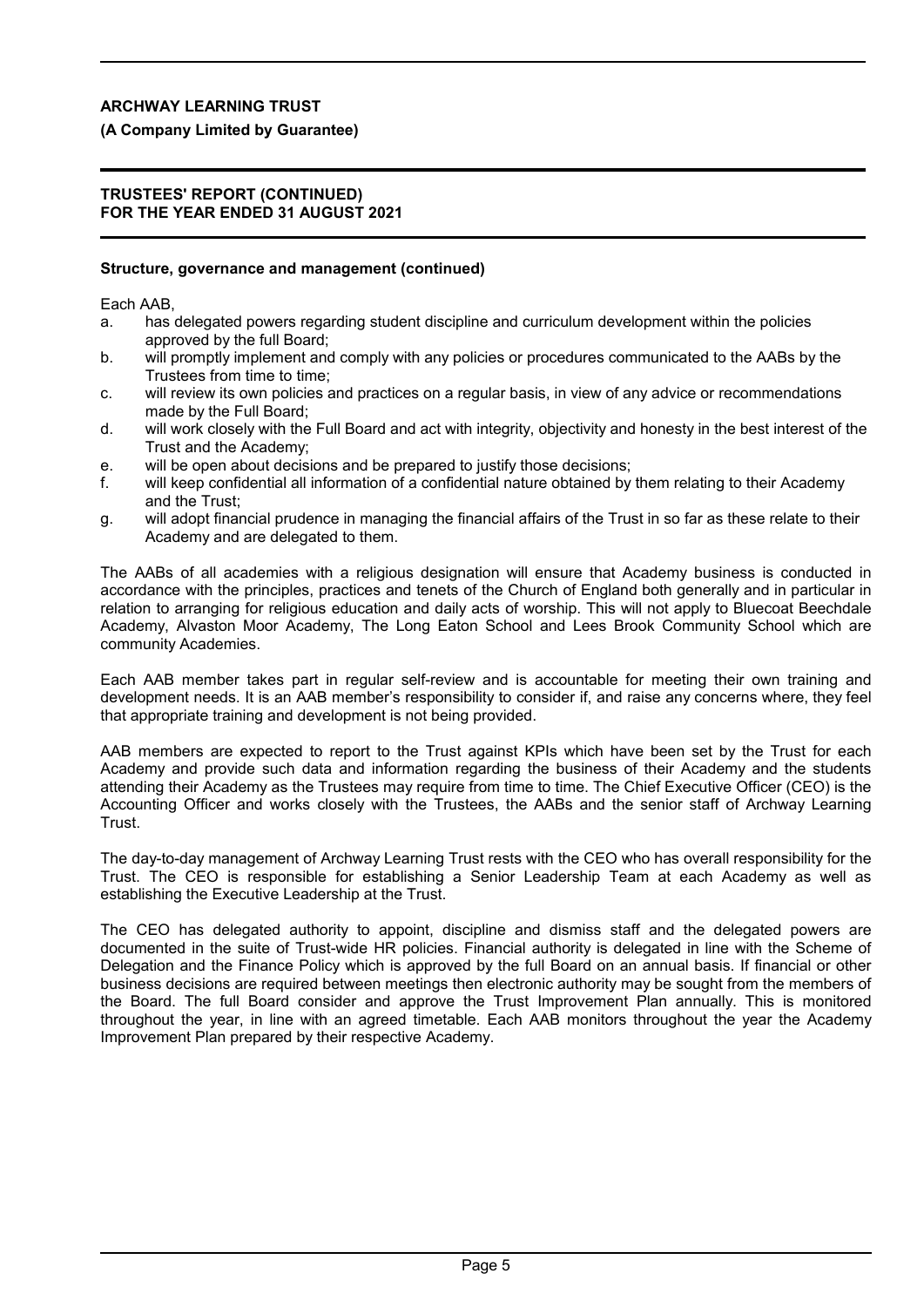## **(A Company Limited by Guarantee)**

## **TRUSTEES' REPORT (CONTINUED) FOR THE YEAR ENDED 31 AUGUST 2021**

## **Structure, governance and management (continued)**

The Trust's AAB membership for the period was as set out below.

Revd R Atkinson **S** Bailey (Ex Officio) P Burrell (Chair) W Burke (Appointed 10 February 2021) J Collington (Parent member) A Butters (Staff member) C Miller (Parent member) D Gray (Resigned 29 April 2021) C Rowell (Ex Officio) J Doar (Chair) C McManus (Ex Officio) C Hutchinson (Parent member) P McNeil (Staff member) D Stewart OBE DL

P Burrell (Chair) S Anderson (Ex Officio) J Doar (Resigned 3 January 2020) M Bamlett<br>D Gray (Resigned 16 September 2020) G Murchie P Burrell (Chair) F Bell (Parent member) S Iqbal (Parent member) Revd H Curran H Keith (Staff member, Resigned 2 April 2021) M Goodwill-Hodgson (Chair) S MacDonald (Appointed 10 February 2021) A Pearson M Wa-Mwamba ( Appointed 29 April 2021) A Rogers (Parent member) J Moring **H** Shirtcliffe (Staff member) A Robinson (Resigned 17 September 2020) S Shaw (Ex Officio) M Tillett (Parent member)

N Asghar (Parent member) Z House (Ex Officio) S Stapleton (Ex Officio) S Riley E Prentice J Benfield E Taylor 2021)

R Peel (Ex Officio) M Strong (Ex Officio) L Clarke (Staff member) J O'Dea M Ennis (Appointed 16 June 2021) D Philips P Griffin (Parent member) N Devine M Hall (Parent member) H Russo S Hall (Appointed 30 March 2021) A Gyte (Staff member) D Hawker (Parent member, appointed M Dale (Staff member) 1 September 2021) L Taylor (appointed 16 June 2021)

## **Bluecoat Aspley Academy Bluecoat Beechdale Academy**

Revd P Jones (Resigned 16 April 2021) I Davidson (Appointed 10 February 2021) S Hussain (Staff member) B Summers (Parent Member) (Resigned 3 March 2021)

## **Bluecoat Primary Academy Bluecoat Wollaton Academy**

G Murchie (Appointed 10 February 2021)

## **Nottingham Emmanuel School Lees Brook Community School**

A Barnaby (Staff member) M Ainsley (Appointed 22 March 2021) M Storrar E Campbell (Parent member, Appointed 1 September 2021) R Tanner (Chair) C Gordon-Stables (Parent member, Appointed 1 September C Watson (Appointed 1 September 2021)

## **The Long Eaton School Alvaston Moor Academy**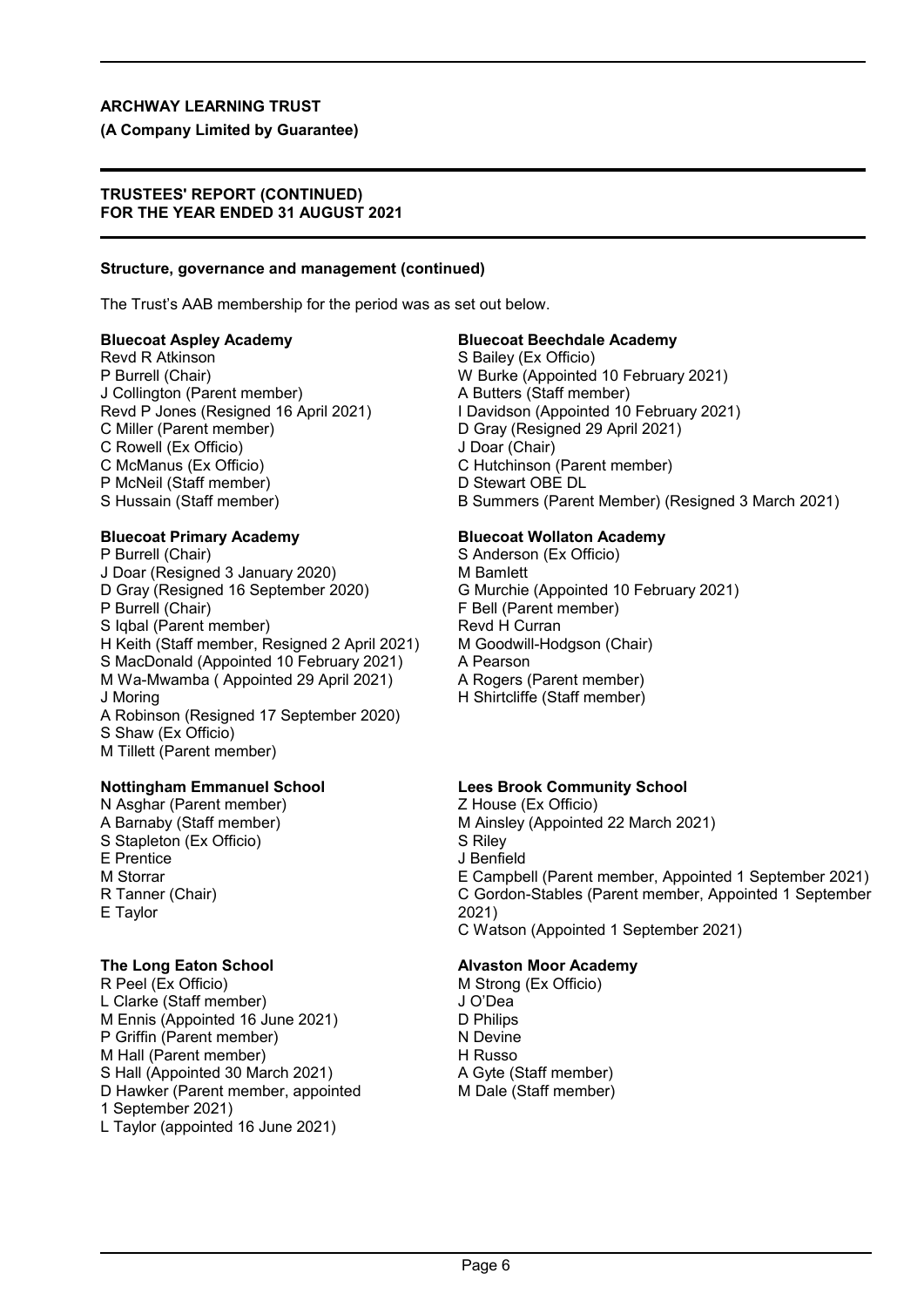## **(A Company Limited by Guarantee)**

## **TRUSTEES' REPORT (CONTINUED) FOR THE YEAR ENDED 31 AUGUST 2021**

## **Structure, governance and management (continued)**

#### **g. Arrangements for setting pay and remuneration of key management personnel**

With the exception of the CEO, members of the Board of Trustees are not entitled to receive any remuneration as a result of their post as a Trustee of Archway Learning Trust.

In the Autumn term each year, the Remuneration Committee will receive recommendations based on benchmarking against other Trusts from the People Strategy Director about the salary of the CEO. Any recommendation for movement up the CEO's salary range, on which the CEO is currently paid, will identify the recommended number of progressed points proposed. The Board of Trustees may decide to pay additional payments to the CEO in accordance with paragraph ten of the Standard Teachers Pay and Conditions Document.

At the time of appointing a new Principal or member of the Executive Leadership Team, the Trustees shall determine the individual range for the post and the salary point on the individual range to be paid. The Salary Review Committee will be set up each year and will consider recommendations from the CEO that any Principal or member of the Executive Leadership Team be paid additional points subject to the maximum of the individual range and/or any additional payments recommended. Structures are benchmarked across the Trust and there is a regular review of salary ranges compared to national market rates.

#### **h. Trade union facility time**

#### **Relevant union officials**

| Number of employees who were relevant union officials during the year<br>Full-time equivalent employee number | 6<br>5.2               |   |
|---------------------------------------------------------------------------------------------------------------|------------------------|---|
| Percentage of time spent on facility time                                                                     |                        |   |
| <b>Percentage of time</b>                                                                                     | Number of<br>employees |   |
| $0\%$<br>1%-50%<br>51%-99%<br>100%                                                                            | 5                      |   |
| Percentage of pay bill spent on facility time                                                                 | £000                   |   |
| Total cost of facility time<br>Total pay bill<br>Percentage of total pay bill spent on facility time          | 3<br>41.565<br>0.007   | % |
| Paid trade union activities                                                                                   |                        |   |
| Time spent on paid trade union activities as a percentage of total paid facility time<br>hours                | 0                      | % |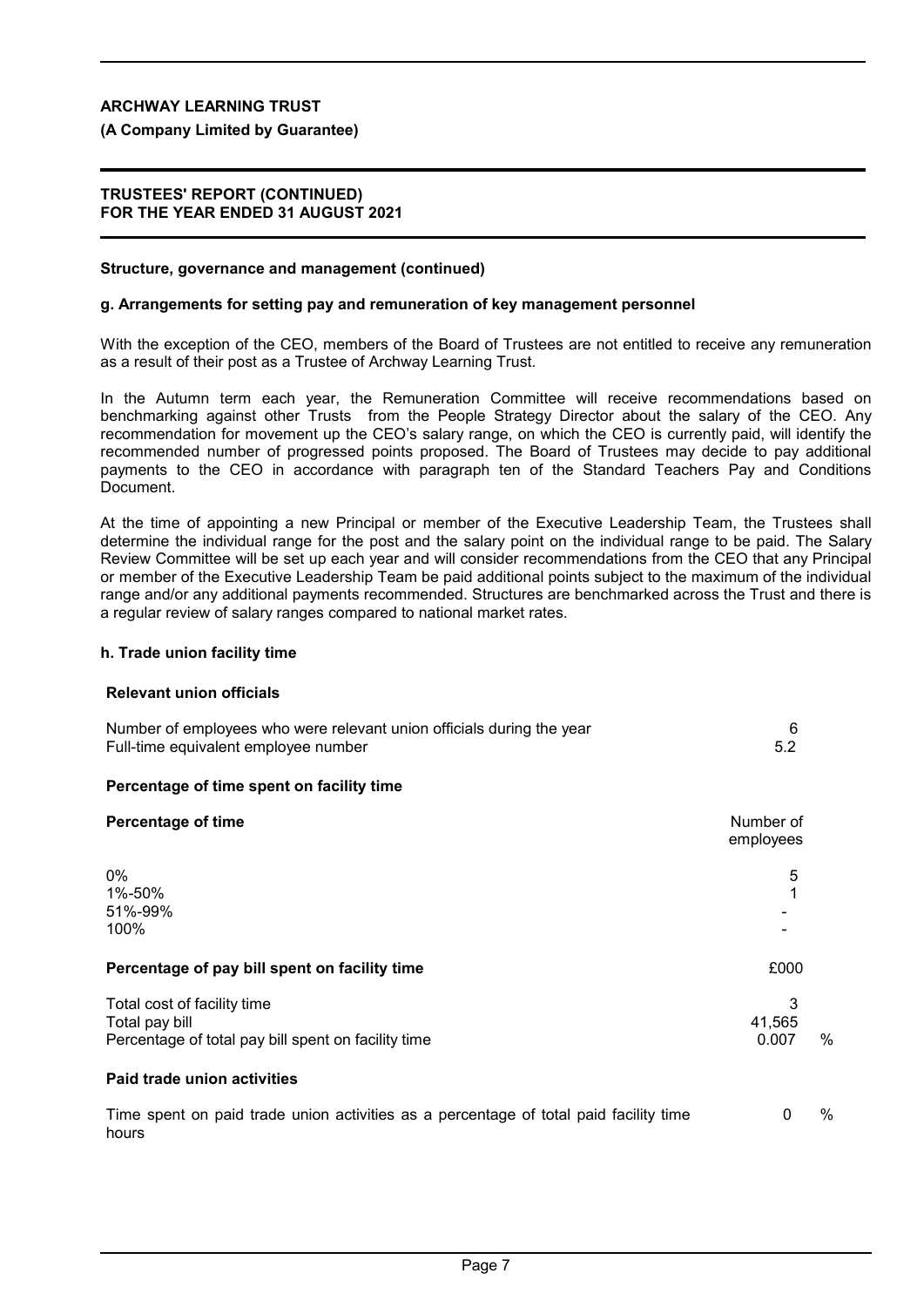## **(A Company Limited by Guarantee)**

## **TRUSTEES' REPORT (CONTINUED) FOR THE YEAR ENDED 31 AUGUST 2021**

## **Structure, governance and management (continued)**

## **i. Related parties and other connected charities and organisations**

Archway Learning Trust works in close partnership with the Diocese of Southwell and Nottingham and the Nottingham Bluecoat School Foundation Trust. The former are the legal freehold owners of the land that Bluecoat Aspley Academy, Bluecoat Wollaton Academy and The Nottingham Emmanuel School is situated upon and the latter hold this land as custodian trustee.

Bluecoat Academy Trading Limited is a wholly owned subsidiary of Archway Learning Trust which operates the letting service of the academies facilities.

There are no related parties other than those described above which either control or significantly influence the decisions and operations of Archway Learning Trust.

## **j. Engagement with employees (including disabled persons) (Section 172 Statement)**

Archway Learning Trust is fully engaged with its workforce. The Trust regularly communicates and engages with all staff on matters of concern to them. Archway Learning engages fully with unions supporting our staffing base. These are:

NEU, NASUWT, ASCL, NAHT, GMB, Unison

The Trust fully communicates and engages staff in each academy's performance with regularly set inset days, Thursday afternoons dedicated to Continuous Professional Learning (CPL), annual Festival of Learning and an annual staff awards event. The Trust undertakes bi-annual staff engagement surveys and respond to the feedback from these. A Trust wide and Academy based staff well-being group ensures that any matters of concern are raised and addressed.

Archway Learning Trust prides itself as a fully inclusive employer dedicated to ensuring equality and diversity within its workforce. The Trust works with employees to ensure reasonable adjustments to the workplace are made enabling all staff to access the workplace, relevant training, career development and promotion.

During employment, the Trust seeks to work with employees, taking into account their personal circumstances, to ensure appropriate training, development and advancement opportunities are available to enable them to reach their full potential.

The Trust aims to ensure that there is effective communication with all employees who, subject to practical and commercial considerations, are consulted on and involved in decisions that affect their current roles and future prospects. In order to facilitate this process, the Trust has set up a staff and Trade Union consultation process in relation to all Human Resources policies. This includes a monthly Trade Union consultation meeting led by the People Strategy Director to which all recognised Trade Union colleagues are invited to attend to discuss all Human Resources policy reviews and other matters relevant for consultation. Formal staff consultation also takes place in relation to all Human Resources policy review processes. The Trust also operate a Staff Wellbeing Committee led by Human Resources to facilitate discussion in relation to all relevant health and wellbeing matters, membership of which is open to all staff across the Trust.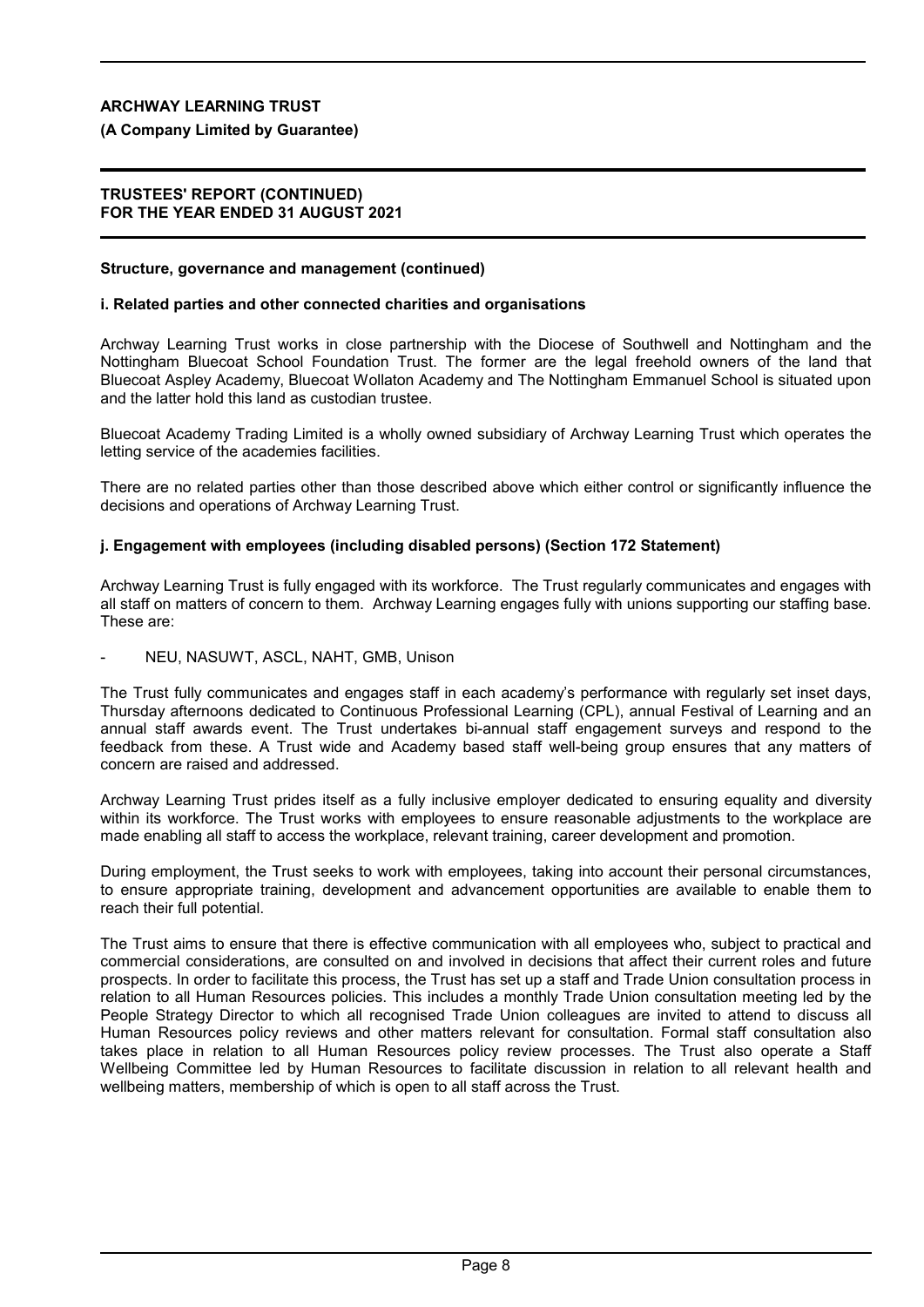## **(A Company Limited by Guarantee)**

## **TRUSTEES' REPORT (CONTINUED) FOR THE YEAR ENDED 31 AUGUST 2021**

#### **Structure, governance and management (continued)**

#### **k. Engagement with suppliers, customers and others in a business relationship with the Academy Trust (Section 172 Statement)**

Archway Learning Trust is funded through the Education Skills Funding Agency (ESFA). The Trust works closely with the ESFA and complies with all reporting requirements laid down by the ESFA.

The Trust is fully engaged with its suppliers and ensures probity in its procurement processes. Best value is sought through obtaining quotes from multiple suppliers on all procurement in excess of £5,000. Formal competitive tenders are carried out on all procurement in excess of £50,000.

#### **Objectives and activities**

## **a. Objectives and Activities**

For the year under review, Archway Learning Trust had the following core objectives

- 1. To provide educational excellence:
- o All academies provide educational excellence through outstanding curricular provision;
- o School improvement is a constant focus for leaders;
- o Behaviour, attitudes and personal development are highly effective;
- o Leadership and governance are clearly defined roles and well supported;
- o All Church schools to receive good or outstanding SIAMS inspections.

2. To provide outstanding inclusion:

- o Maintain permanent exclusions at zero across the Trust;
- o Provide outstanding ALT alternative provision;
- o Provide outstanding support for vulnerable groups
- o Provide outstanding SEND support
- 3. Collaborative working to serve more children:
- o Build sustainable secondary growth;
- o Develop an effective Primary offer
- o Expand Post 16 Provision
- o Open Free School
- o Develop community and business links
- 4. To invest in staff teams:
- o To create new teachers through the SCITT
- o To develop and enable the strongest teachers, leaders and support staff to be retained;
- o Grow and support leadership capacity across the Trust
- o To have consistency in learning, pedagogy and high standards;
- o To recruit outstanding staff;
- o To build a joint understanding for all stakeholders of Archway's Mission, Vision and Values.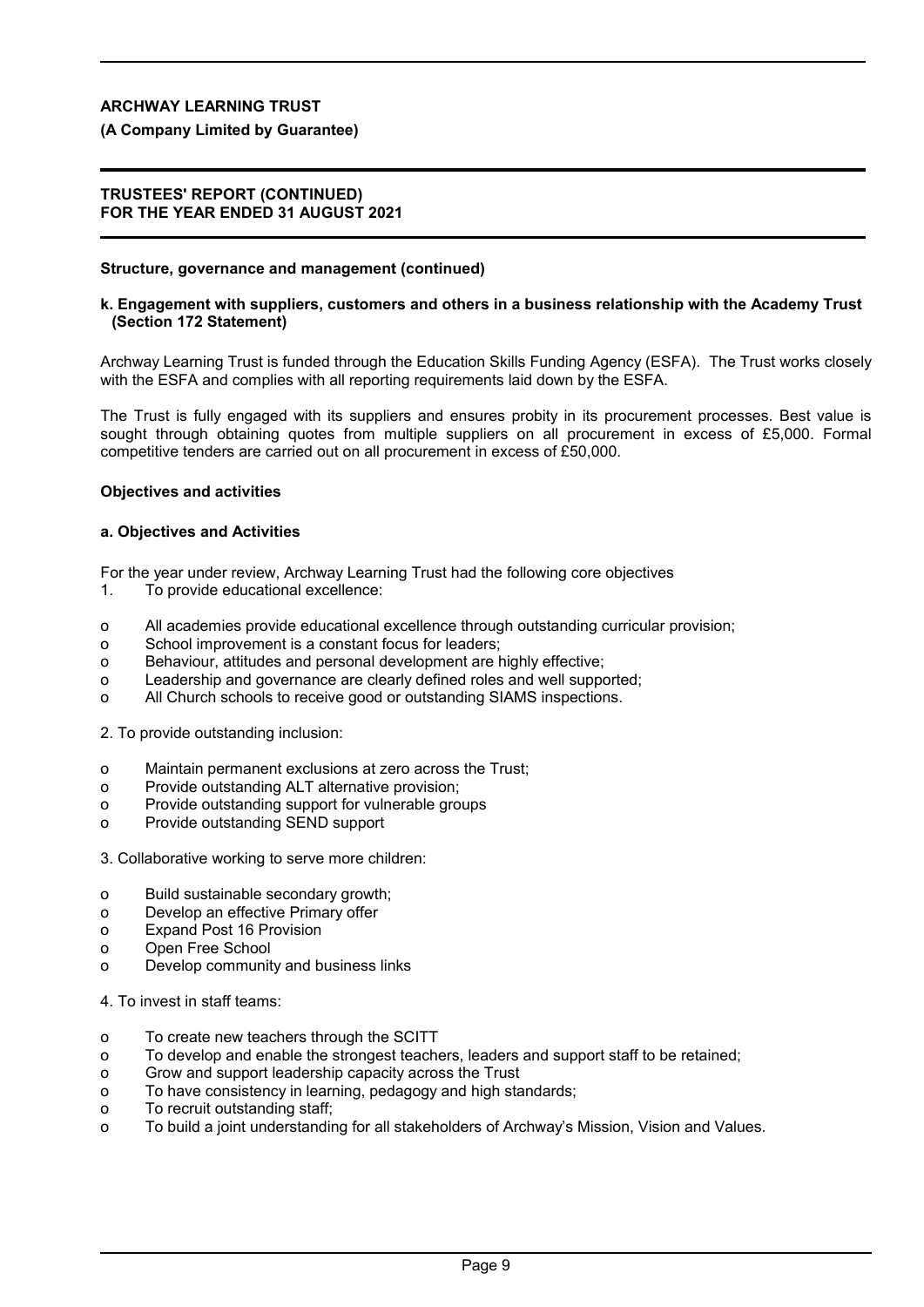**(A Company Limited by Guarantee)**

## **TRUSTEES' REPORT (CONTINUED) FOR THE YEAR ENDED 31 AUGUST 2021**

## **Objectives and activities (continued)**

#### **b. Public benefit**

The Trustees have taken The Charity Commission's specific guidance on public benefit (contained within the guidance document "The Advancement of Education for the Public Benefit") into consideration in preparing their Statement on Regularity, Propriety and Compliance contained within this Annual Report.

In accordance with its charitable objectives, the Charitable Company strives to advance the education of the students attending the Academies within the Trust. The Charitable Company's primary beneficiaries are therefore the students, and benefits to students are provided through continuing to maintain a high standard of education throughout the Academies within the Trust.

In order to determine whether or not the charitable company has fulfilled its charitable objectives for public benefit, the Trustees gather evidence of the success of each Academy within Archway Learning Trust activities.

## **Strategic report**

#### **Achievements and performance**

## **Academic Success**

2020-21 has been a successful year for Archway Learning Trust:

The context of 2020-21 has been one of a continuing global pandemic and with another national lockdown including schools that lasted six weeks. This has made all comments about progress in the traditional sense more challenging than in a 'normal' year. Despite this much progress has been made and that is described below.

Due to the nature of these grades the Trust has taken the decision not to publish these more widely as they are not comparable with any other data sets nationally and may give inaccurate information if comparisons are made. Trust Principals were supported by the Trust Data team who were able to ensure that data sets were as reliable and robust as possible. The process of Teacher Assessed Grades (TAGs) was completed with only a tiny minority of students appealing their decision. The Trust Data and Examination teams worked very hard with the teaching staff to assess, moderate and co-ordinate grades for all Year 11 and 13 students.

During the lock down the work of the Trust proved incredibly important in both supporting students but also staff teams and the leadership of the academies. Some examples of how the Central Education Team and the Central Services teams worked is described as follows.

The Trust Teaching and Learning team ensured that there was a blended learning platform built so that students could continue their lessons on line as well as a staff CPL platform so that staff could use time to build their skill sets and learn new skills. Trust wide training continued with Virtual New Staff induction events, whole staff inset days as well as Year 6 transition events and most recently open evenings.

The staff teams were supported by the Central IT service which enabled all staff to use Teams as a way of keeping in touch with students, other staff and local leadership teams.

The Finance team has worked with the Executive Leadership team to ensure that emergency funds were applied for in a timely way and that Principals were trained and up to date with matters relating to their academies.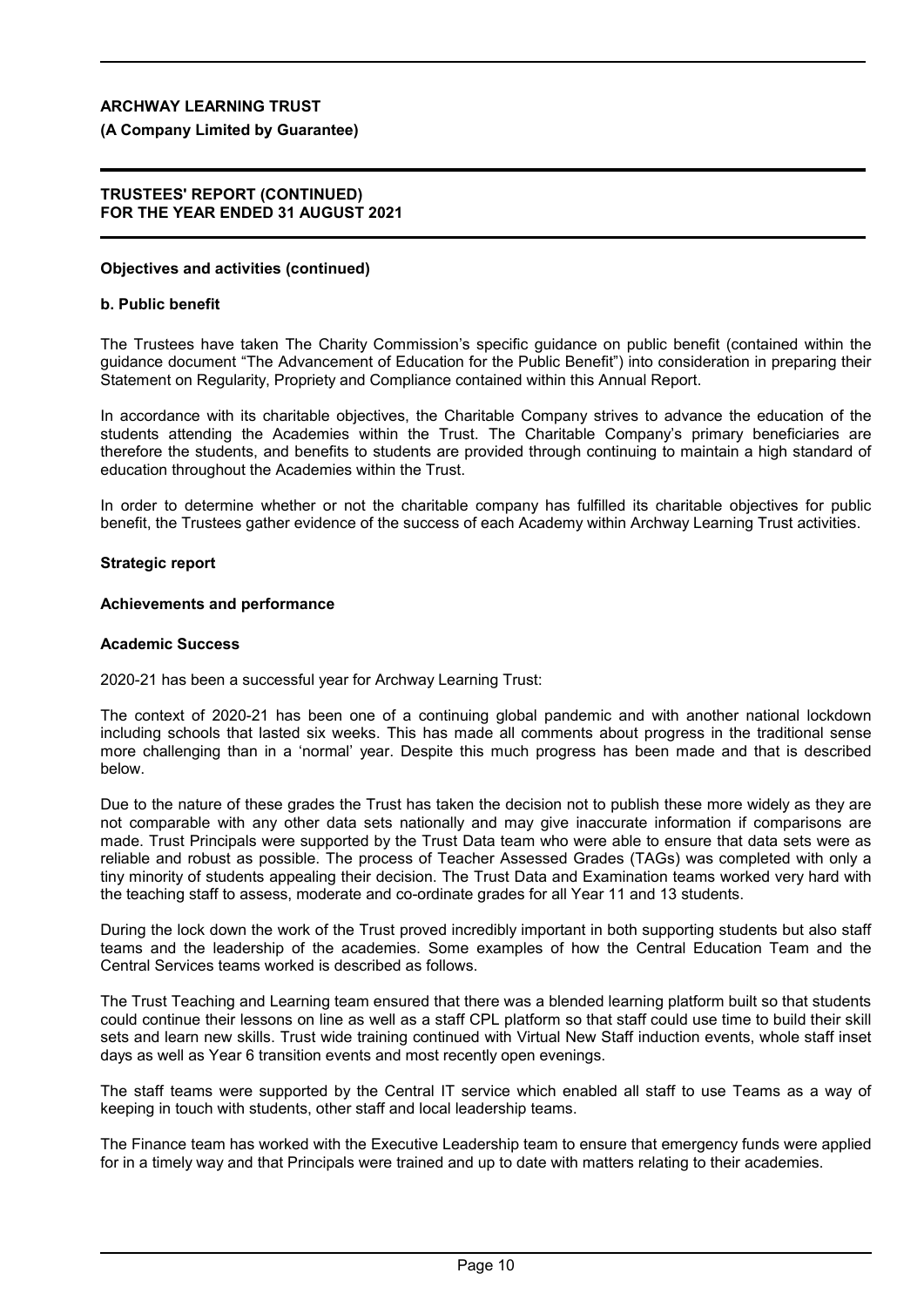## **(A Company Limited by Guarantee)**

#### **TRUSTEES' REPORT (CONTINUED) FOR THE YEAR ENDED 31 AUGUST 2021**

## **Strategic report (continued)**

## **Achievements and performance (continued)**

HR provided advice and support about safer working practices and also facilitated staff appointments over Teams being made in a safe way.

The Trust Operations Team supported Principals with safety measures, risk assessments and liaison activities with Public Health England. All sites had risk assessments signed off by Trustees. Staff unions as well as staff members were fully informed about re-opening and health and safety measures at all times.

Safeguarding remained a priority for the Trust during and post lock down with a total of over 66,000 telephone calls made to students to ensure their safety. Free school meals were provided for all the holidays using the Local Authority and then Edenreds voucher scheme. During the summer, summer schools were held across the Trust's secondary schools to provide pupils additional opportunities for learning and catch up.

The last 12 months has been a period of rapid growth across Archway Learning Trust. We finalised plans to open Bluecoat Trent Academy, a brand new free school that opened in September 2021 in Nottingham city.

On 1st February 2021 we took sponsorship of Northworthy Academy Trust, which added The Long Eaton School, Lees Brook Community School and Alvaston Moor Academy (formally known as Merrill Academy) to Archway Learning Trust. This resulted in huge growth in employees and students. Rising from 5 academies to 9 and staff from 876 to 1,137 staff and our student numbers have increased from 5,907 to 7,915.

Additionally, we are in a period transition with Bluecoat Sixth Form as they are relocating to a purpose built building in Nottingham City Centre, allowing for further expansion and a greater connection with businesses within Nottingham City. Our Sixth Form students move into their new building from January 2022.

## **a. Key performance indicators**

The Trustees consider the following to be key measures, along with financial measures further discussed in the financial review section of this report, to assess the success of the activities of the charitable company: average teacher cost, contact ratio, % expenditure compared to income, % staffing costs against income, average class size, cost per lesson and curriculum bonus

Trustees have accepted that this year the KPIs of national data sets will not be applicable in the same way as in previous years. They have seen the Teacher Assessed Grades and are content that the schools have made progress. In addition reports have been provided to them on safeguarding, attendance data and curriculum developments and blended learning.

Trustees have been kept fully informed about the activity of the trust through regular Trustee meetings, regular Academy Advisory Board meetings and most recently a Leadership Conference with over 40 attendees from across the Trust where the key note speakers were Carol Gray, RSC for East Midlands and Humber, Leora Cruddas, CEO of the Confederation of Schools Trusts and Steve Hodsman, NLG who presented on a whole Trust governance review.

The Trust is delighted with the achievement of the staff teams during what has been another extraordinary year. The work of the Operations Team, IT Teams, Finance Teams, and HR and Educational Leadership teams has allowed the 'lockdown' impact to be minimised and provided strong and clear leadership through this unprecedented period. This clarity of purpose and direction has continued to be evidenced as the challenges of working in the second wave of Covid become clearer.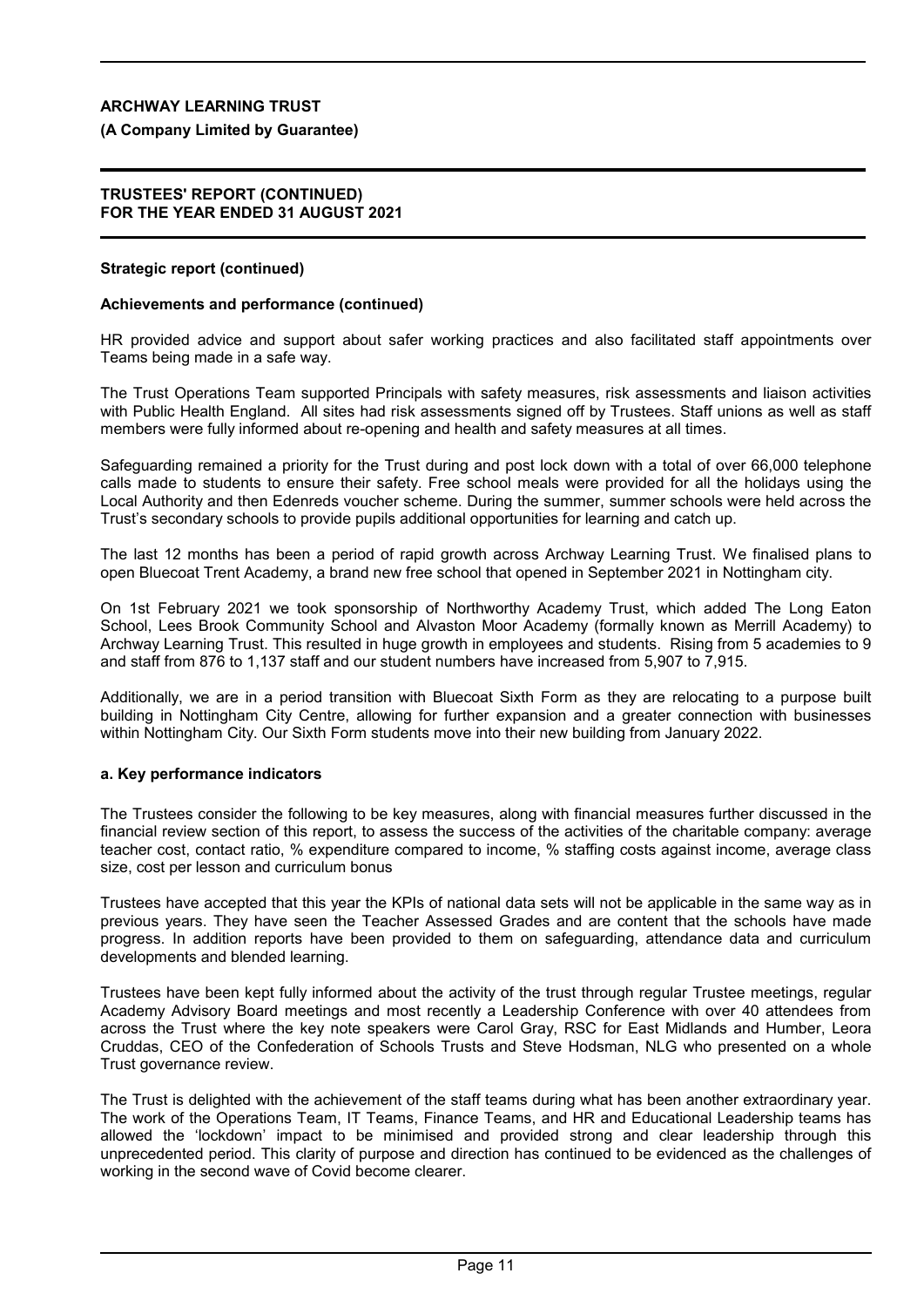## **(A Company Limited by Guarantee)**

#### **TRUSTEES' REPORT (CONTINUED) FOR THE YEAR ENDED 31 AUGUST 2021**

## **Strategic report (continued)**

## **Achievements and performance (continued)**

Other achievements in the year included:

- March 2021 saw the best ever admission data for Archway Learning Trust. 1,540 secondary place available for September 2021 with over 2,900 applications.
- The community have embraced our free school, Bluecoat Trent Academy. All 180 places have been allocated with senior leadership team members having to sit on appeal boards as well.
- The Long Eaton School is oversubscribed for first time in 5 years.
- The Central Education Team is now a highly flexible and responsive team which has many of its members working on national platforms such as Ofqual, Early Career Framework, Assessment and national data teams.
- No permanent exclusions from our schools in the last 5 years.
- A Corporate Services Director has been appointed to oversee governance at all levels within the Trust as well as compliance.
- A re-organisation of the three former Northworthy schools has been completed in the year following their transfers to Archway Learning Trust.

## **b. Going concern**

After making appropriate enquiries, The Board of Trustees has a reasonable expectation that the Trust has adequate resources to continue in operational existence for the foreseeable future. For this reason, it continues to adopt the going concern basis in preparing the financial statements. Further details regarding the adoption of the going concern basis can be found in the Statement of Accounting Policies. The Trust has reserves to ensure that it will continue in operation as a Going Concern. As at 31st August 2021 the Trust held £990k in unrestricted reserves and £843k in restricted reserves (excluding pension). It is not envisaged that the pension fund liability will materialise in the foreseeable future. As at 31st August 2021 the Trust held £7,261k in its bank accounts. These bank balances are adequate to meet the needs of the Trust for the foreseeable future. Funding has remained constant throughout the pandemic, all academies within the Trust have recruited up to PAN and the current COVID climate has not had a significant impact on the Trust's financial position.

## **c. Promoting the success of the company (Section 172 statement)**

In accordance with Section 172 of the Companies Act 2006, the Trustees (who form our Board of Trustees) complied with their duty to promote the success of Archway through their approval of the strategic plan and ongoing review of performance against this. All decisions are made in line with Archway's strategic and financial plans, with the long-term interest of the charity and its stakeholders in mind.

Our inclusive culture underpinned with strong employee welfare and engagement are important to Trustees. As a Trust, we already support flexible working practices and communicate with all staff to embed our vision and strategic aims. We have actively developed and continue to improve our career development programme for teachers which is seen as first class and we are about to embark on the expansion of this programme to cover all support staff employed across the trust.

Trustees understand the importance of maintaining productive relationships with stakeholders, underlined by a strong sense of purpose. Members of the Executive Team proactively collaborate with variety of stakeholders within the education sector to share knowledge and learning as appropriate.

Trustees are mindful of Archway's impact on the community and environment. Our communities, social action and enrichment sit at the heart of everything we do, and this is reflected in our curriculum. Environmental matters form part of this work and our goal is to be as green as possible.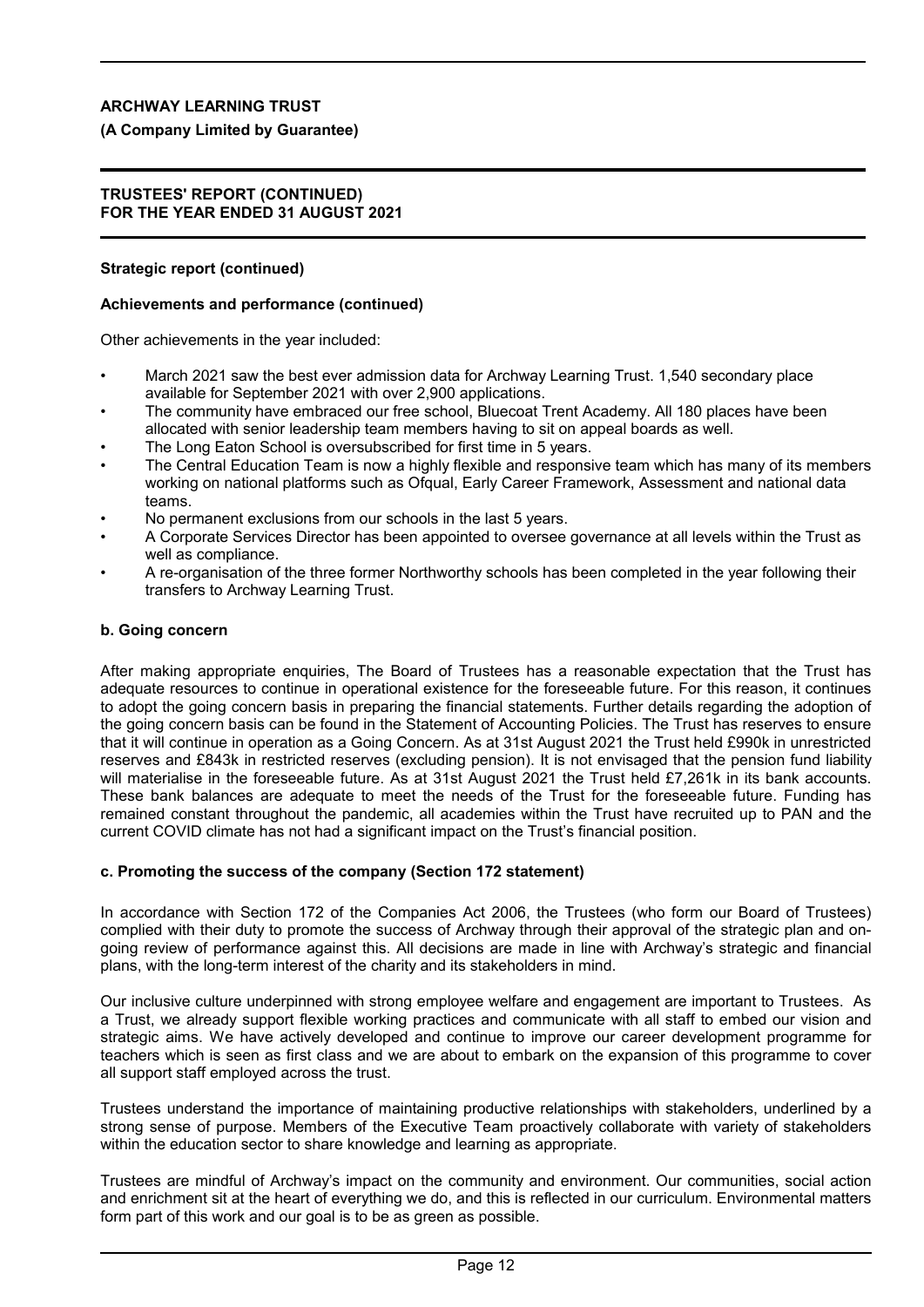## **(A Company Limited by Guarantee)**

#### **TRUSTEES' REPORT (CONTINUED) FOR THE YEAR ENDED 31 AUGUST 2021**

## **Strategic report (continued)**

## **Achievements and performance (continued)**

As an exempt charity, we are committed to making the biggest difference to our pupils, inside and outside the classroom, regardless of their background. Archway's reputation and business conduct are paramount to its future success and ability to deliver value to its various stakeholders. Archway has an experienced Trustee Board who are responsible for ensuring corporate governance best practice is followed, supported by the Audit and Risk Committee, Finance and General Purpose Committee and Curriculum and Standards Committee.

## **Financial review**

Most of the Trust's income in the year was obtained from the DfE (Department of Education) and the ESFA in the form of recurring grants, the use of which is restricted to particular purposes. The grants received for the year and the associated expenditure are shown as restricted funds in the Statement of Financial Activities.

In accordance with the Charities SORP Accounting by Charities, grants and donations for capital are shown in the Statement of Financial Activities as restricted fixed asset funds. The balance sheet restricted fixed asset fund is reduced by transfers of amounts equivalent to any depreciation charges over the expected useful life of the assets concerned.

Total incoming resources amounted to £86,108k (2020 - £35,978k) and total resources expended amounted to £53,411k (2020 - £36,177k) leading to a net surplus for the year of £32,697k (2020 - net deficit of £199k). The level of funding the Trust receives is based on student numbers.

The Trust's cash flow position is good with an increase in the year-end cash balance for the period of £3,411k. Cash balances are earmarked to be used in the future year for the construction of a new sports hall at the Bluecoat Wollaton Academy.

As at 31 August 2021, the net assets and total funds of the Trust were £97,264k (2020 - £70,727k), including fixed assets of £141,873k (2020 - £92,409k) and a pension scheme liability of £47,487k (2020 - £23,576k). The assets were used exclusively for providing education and the associated support services to the students of the academies within the Trust. The Trustees consider that the overall balance sheet position represents a strong and stable platform from which the Trust can develop and grow.

As at the 31 August 2021, the Trust had net current assets of £2,878k (2020 - £1,894k) including cash at bank of £7,261k (2020 - £3,850k). Net cash provided by operating activities was positive at £2,914k (2020 - £683k) and as such, the Trust continues to generate sufficient resources to cover its liabilities.

The predecessor school to Bluecoat Aspley Academy had entered into loan arrangements with the Bluecoat Foundation Trust. The balance of these loans (£2,064k) was transferred to the Academy on conversion. During the year the Academy made capital repayments against outstanding loans to the Bluecoat Foundation Trust amounting to £133k and the balance remaining at year end was £Nil. The loan has now been paid back in full.

Key financial policies adopted or reviewed during the year include the Finance Policy which lays out the framework for financial management and limits of delegated authority for spending. Other policies reviewed and updated included the Lettings Policy, the Health and Safety Policy and a variety of Human Resource policies.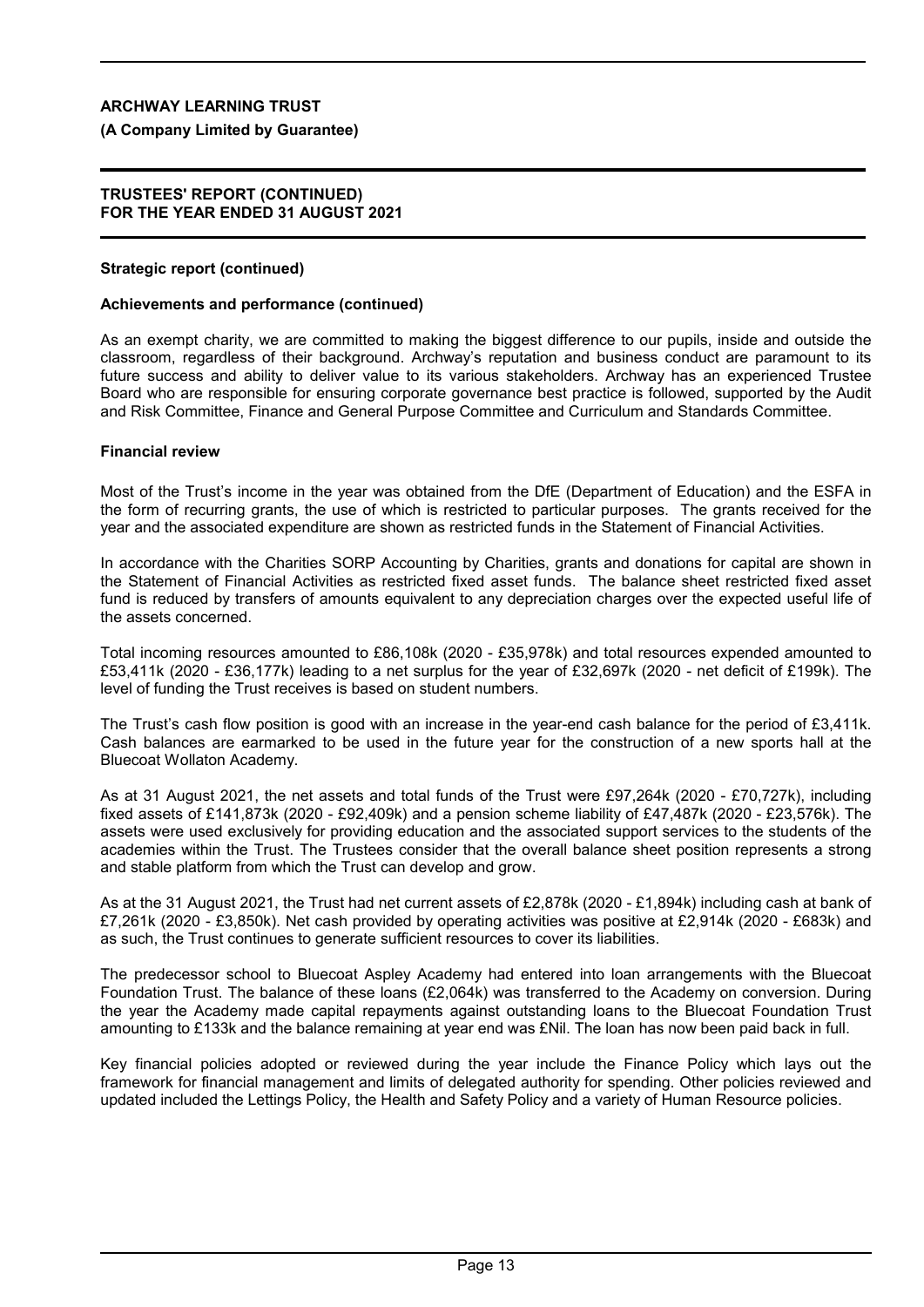## **(A Company Limited by Guarantee)**

#### **TRUSTEES' REPORT (CONTINUED) FOR THE YEAR ENDED 31 AUGUST 2021**

## **Strategic report (continued)**

| Key financial performance indicators | 2021<br>£'000 | 2020<br>£'000 |
|--------------------------------------|---------------|---------------|
| Total incoming resources             | 86.108        | 35.978        |
| Net income/(expenditure)             | 32.697        | (199)         |
| Net current assets                   | 2.878         | 1.894         |
| Cash at bank                         | 7.261         | 3,850         |
| Net cash provided from operations    | 2.914         | 683           |

## **a. Reserves policy**

The Trustees' policy is to generate reserves to provide funds to continue to enhance the educational facilities and services of the Trust and to fund future projects. The Trustees will ensure that the levels of reserves that can be carried forward at the end of the financial year will be in line with the guidance received from the DfE on the treatment of GAG income and other grants. Archway Learning Trust will try to match income with expenditure in the current year and will only carry forward reserves that it considers are necessary for future year's expenditure having regard for:

- Forecasts of levels of income in future years
- Forecasts for expenditure in future years
- Analysis of any future development needs and opportunities that could not be met out of annual income
- Analysis and forecast of cash flow and fund management

The Trust aims to maintain reserves at 5% of annual general grant funding, which for 20/21 would be £2,124k, the actual amount that is being retained is £1,833k. Over the next five years the Trust has set surplus budgets to build up the reserves to the level required in the policy. The restructuring of the central teams to include a procurement manager will ensure that a procurement strategy is in place to increase value for money and reduce cost across the Trust. Additional reserves may be held to fund a future project which cannot be funded from income in year. Currently the Trust plans to construct a new sports hall at the Bluecoat Wollaton Academy. It is expected that this work will commence during the 2021/22 academic year.

At the balance sheet date, the charitable company had total reserves amounting to £97,264k of which £990k were unrestricted reserves and £843k related to GAG carry forward.

The Trustees intend to continue to utilise reserves during the forthcoming year to improve the infrastructure of the Trust's premises that were inherited from the local authority.

As at 31 August 2021, The Fixed Asset Reserve amounted to £142,918k. This reserve can only be realised by disposing of the Trust's fixed assets, which the Trust cannot do without approval from the Secretary of State.

As at 31 August 2021, The Restricted Pension Reserve amounted to a deficit £47,487k. It should be noted that this does not present the Trust with any current liquidity problems. The increase in the deficit is partially due to the transfer of pension liability from Northworthy Trust.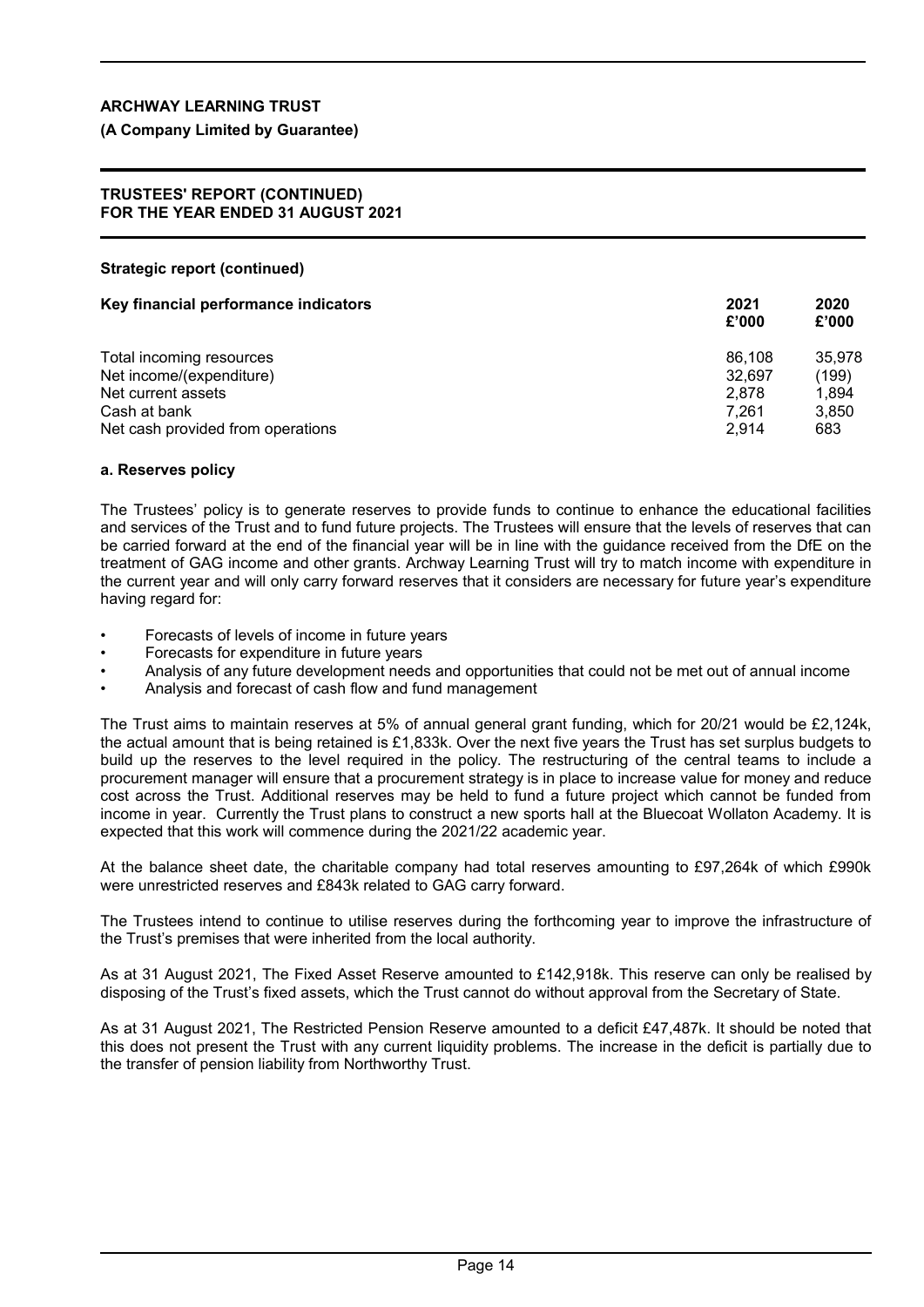## **(A Company Limited by Guarantee)**

#### **TRUSTEES' REPORT (CONTINUED) FOR THE YEAR ENDED 31 AUGUST 2021**

## **b. Investment policy**

The Trustees' investment powers are set down in the charitable company's Memorandum and Articles of Association, which permit the investment of monies of the charitable company that are not immediately required for its purposes in such investments, securities or property as may be thought fit subject to any restrictions which may from time to time be imposed or required by law.

The charitable company's current policy is to invest surplus funds in short-term cash deposits.

## **c. Financial and risk management objectives and policies**

The Board of Trustees has reviewed the key risks to which the Trust is exposed together with the operating, financial and compliance controls that have been implemented to mitigate those risks. The Board of Trustees is of the view that there is a formal on-going process for identifying, evaluating and managing the Trust's significant risks that have been in place for the year ended 31 August 2021 and up to the date of approval of the annual report and financial statements. This process is regularly reviewed by the Board of Trustees.

The Board of Trustees actively review the cash flow position of the Trust both in the short and medium term and aim to maintain a level of cash resources designed to ensure that the Trust has sufficient funds for its operations. The Trust makes little use of other financial instruments and the Trustees' consider that price risk, liquidity risk, and credit risk is not material for the assessment of assets, liabilities, financial position or financial performance of the Trust.

#### **d. Principal risks and uncertainties**

The Trustees have assessed the major risks to which the Trust is exposed. The Trustees are satisfied that systems and procedures are in place to mitigate the exposure to major risks. Systems and procedures have been implemented covering both operational (e.g. in relation to teaching, health and safety, trips, vetting of new staff, supervision of Trust grounds) and financial risks (comprehensive system of internal controls explained in more detail in the Governance Statement). Where significant financial risk still remains, Trustees have ensured they have adequate insurance cover.

The Trust has undertaken a full review of the main areas of risks which it faces. This includes all health and safety and child protection policies and procedures. In addition, a review of all financial risks is undertaken on a regular basis.

The Trust has a formal risk management process to assess business risks and to implement risk management strategies. The process involves identifying the types of risk the Trust faces, scoring and prioritising the risks in terms of their potential operational and financial impact, assessing the likelihood of occurrence and identifying means of mitigating the risks. A risk register is maintained and reviewed on a regular basis.

The principal risks and uncertainties facing the Trust are as follows:

• The Trust has considerable reliance on continued Government funding through the Education and Skills Funding Agency and whilst the current level of funding is expected to continue there is no assurance that government policy or practice will remain the same or that public funding will continue at the same level or on the same terms. The Trustees continue to ensure that the highest standards are maintained in the areas of selection and monitoring of staff, the operation of child protection policies and procedures, health & safety and discipline to ensure standards are high, student numbers are buoyant and funding is maximised.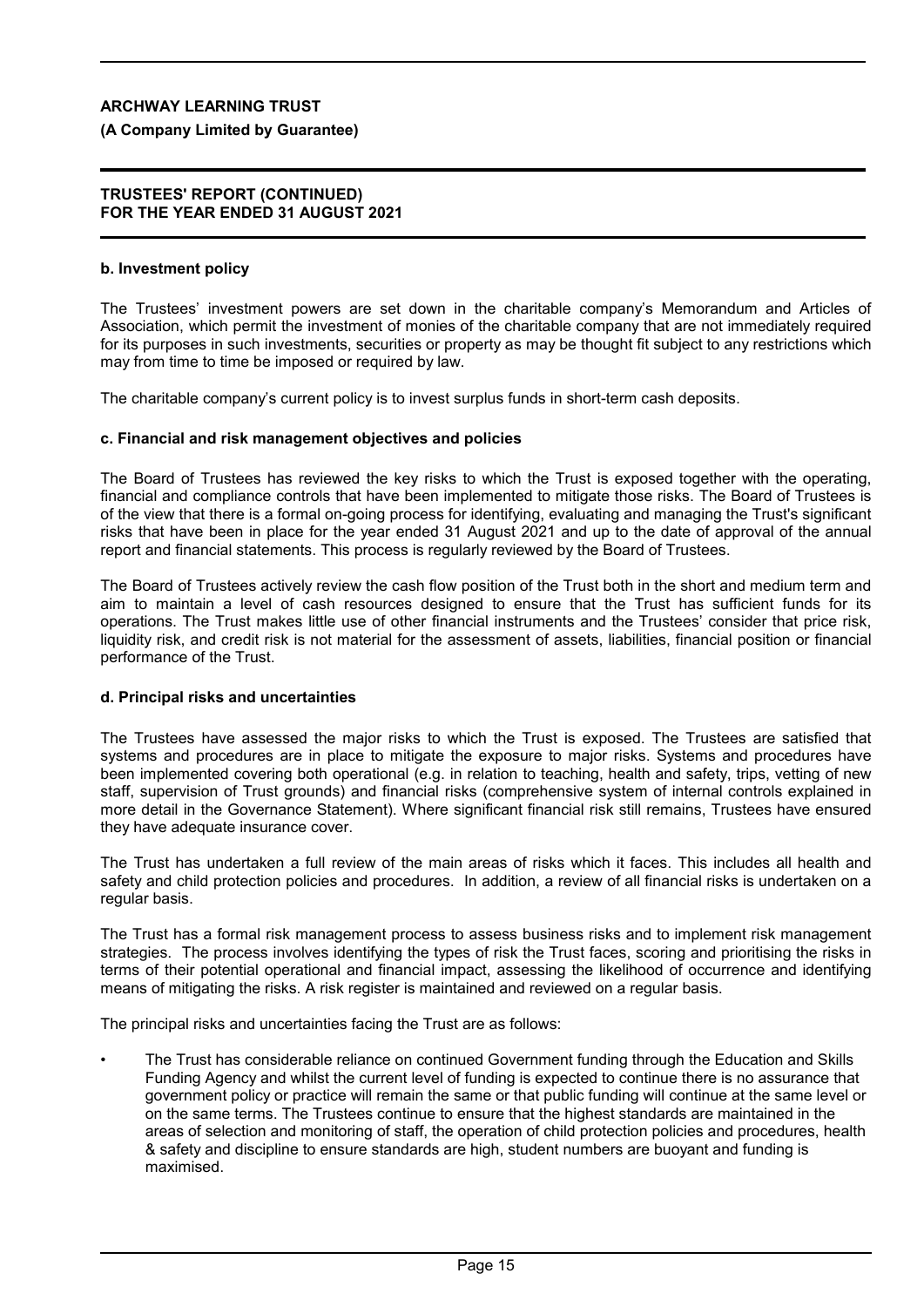## **(A Company Limited by Guarantee)**

## **TRUSTEES' REPORT (CONTINUED) FOR THE YEAR ENDED 31 AUGUST 2021**

- The success of the Trust is reliant on the quality of its staff and so the Trustees monitor and review policies and procedures to ensure continued development and training of staff as well as ensuring there is clear succession planning
- Failures in governance/management and in particular the risk that arises from the potential failure to effectively manage the Trust's finances, internal controls, compliance with regulations and legislation, statutory returns, etc. The Trustees, supported by the Audit, Finance and General Purposes Committee continue to review and ensure that appropriate measures are in place to mitigate these risks. The Trust has appointed internal Auditors to carry out checks on financial systems and records as required by the Academy Financial Handbook. All finance staff receive training to keep them up to date with financial practice requirements and develop their skills in this area.
- Following the transfer of the three Northworthy academies the level of funding the Trust now receives means that the existing Audit, Finance and General Purpose Committee is being separated into to two committees, in line with the Academies Financial Handbook. The Audit and Risk Committee will have oversight of internal and external audits and risk and the Finance and General Purpose committee will oversee the financial management of the Trust. Each of these committees will meet termly and will provide additional scrutiny of the Trust.
- The continuing success of the Trust is dependent on continuing to attract applicants in sufficient numbers by maintaining the highest educational standards. To mitigate this risk Trustees ensure that student success and attainment are closely monitored and reviewed
- During the year the Trust has operated its five schools against the backdrop of the global COVID-19 pandemic. The Trust is managing this risk and has introduced a blended learning approach to teaching to ensure continuing education for all its students.

## **Fundraising**

In July 2020 the Trust launched a crowdfunding campaign across all of its academies in order to raise money from parents and other members of the local community to buy Reader Pens and this continued into financial year 2020/21.

We understand that 'crowd funding is the practice of funding a project or venture by raising small amounts of money from a large number of people, typically via the Internet. Crowd funding is a form of crowd sourcing and alternative finance'.

Crowd funding is a new fundraising venture for us and we are hopeful that it will be a major success in raising much needed extra funds for the benefits of our pupils.

Whilst all of the work associated with the campaign is undertaken by staff it sits on 'DonateMySchool' which is a dedicated crowdfunding platform for state schools. It is a trading platform of Karadoo Finance Limited which is authorised and regulated by the Financial Conduct Authority and registered with The Fundraising Regulator"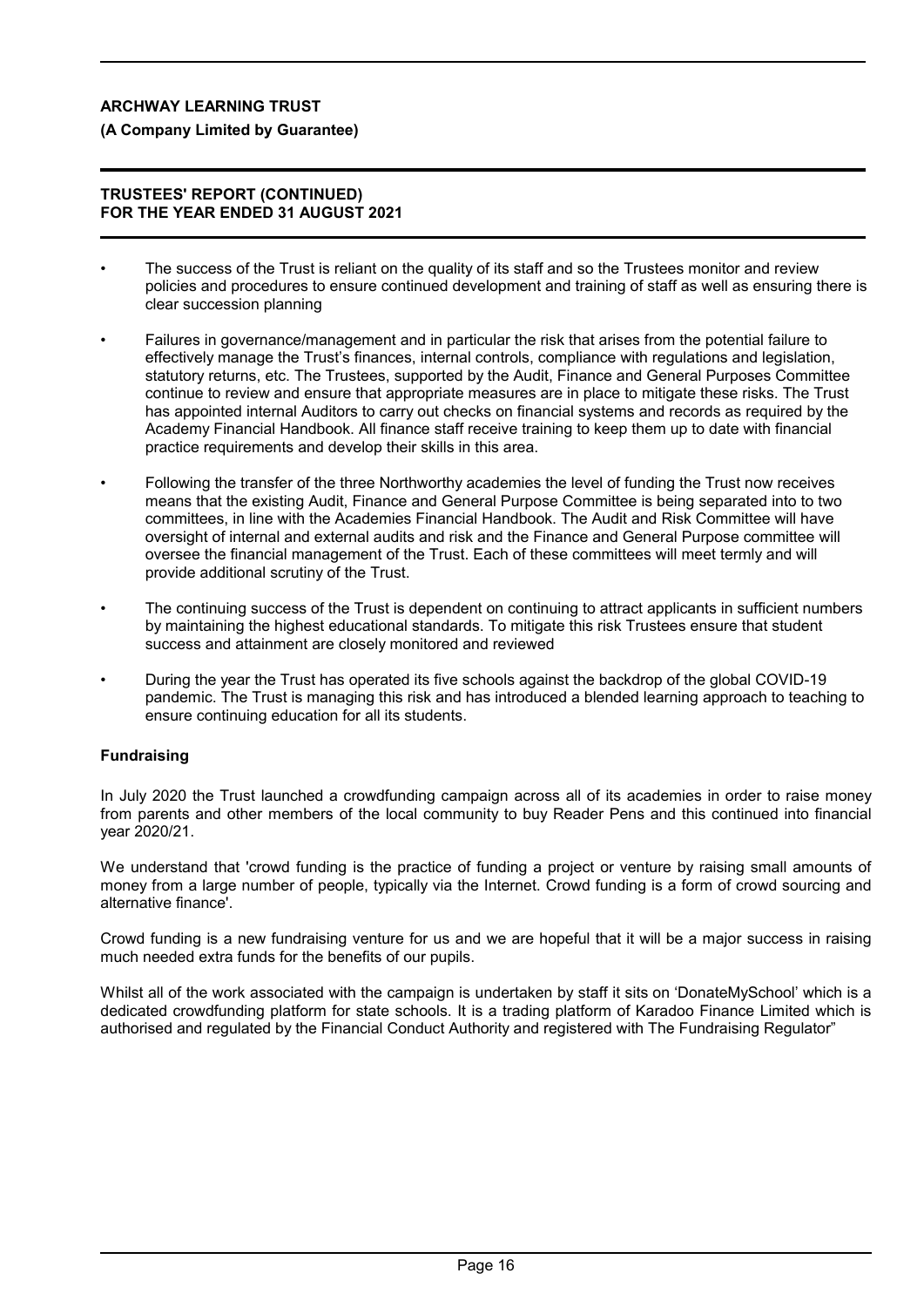**(A Company Limited by Guarantee)**

## **TRUSTEES' REPORT (CONTINUED) FOR THE YEAR ENDED 31 AUGUST 2021**

## **Streamlined energy and carbon reporting**

The Academy Trust's greenhouse gas emissions and energy consumption are as follows:

|                                                      | LUL I     | LULU           |
|------------------------------------------------------|-----------|----------------|
| Energy consumption used to calculate emissions (kWh) | 9,637,358 | 8,082,326      |
| Energy consumption breakdown (kWh):                  |           |                |
| Gas                                                  | 6,623,722 | 5,186,510      |
| Electricity                                          | 2,885,781 | 2,762,973      |
| Transport fuel                                       | 19,891    | 24,878         |
| Scope 1 emissions (in tonnes of CO2 equivalent):     |           |                |
| Gas consumption                                      | 1,213     | 954            |
| Owned transport                                      | 3         | $\overline{2}$ |
| <b>Total scope 1</b>                                 | 1,216     | 956            |
| Scope 2 emissions (in tonnes of CO2 equivalent):     |           |                |
| Purchased electricity                                | 613       | 644            |
| Scope 3 emissions (in tonnes of CO2 equivalent):     |           |                |
| Business travel in employee-owned or rental vehicles | 2         | 4              |
| Total gross emissions (in tonnes of C02 equivalent): | 1,831     | 1,604          |
| Intensity ratio:                                     |           |                |
| Tonnes of CO2 equivalent per pupil                   | 0.239     | 0.347          |

**2021 2020**

## **Quantification and Reporting Methodology**

We have followed the 2019 HM Government Environmental Reporting Guidelines.

We have also used the GHG Reporting Protocol – Corporate Standard and have used the 2020 UK Government's Conversion Factors for Company Reporting.

#### **Intensity measurement**

The chosen intensity measurement ratio is total gross emissions in metric tonnes CO2e per pupil, the recommended ratio for the sector.

#### **Measures taken to improve energy efficiency**

We have installed smart meters across all sites and increased video conferencing technology for staff meetings, to reduce the need for travel between sites.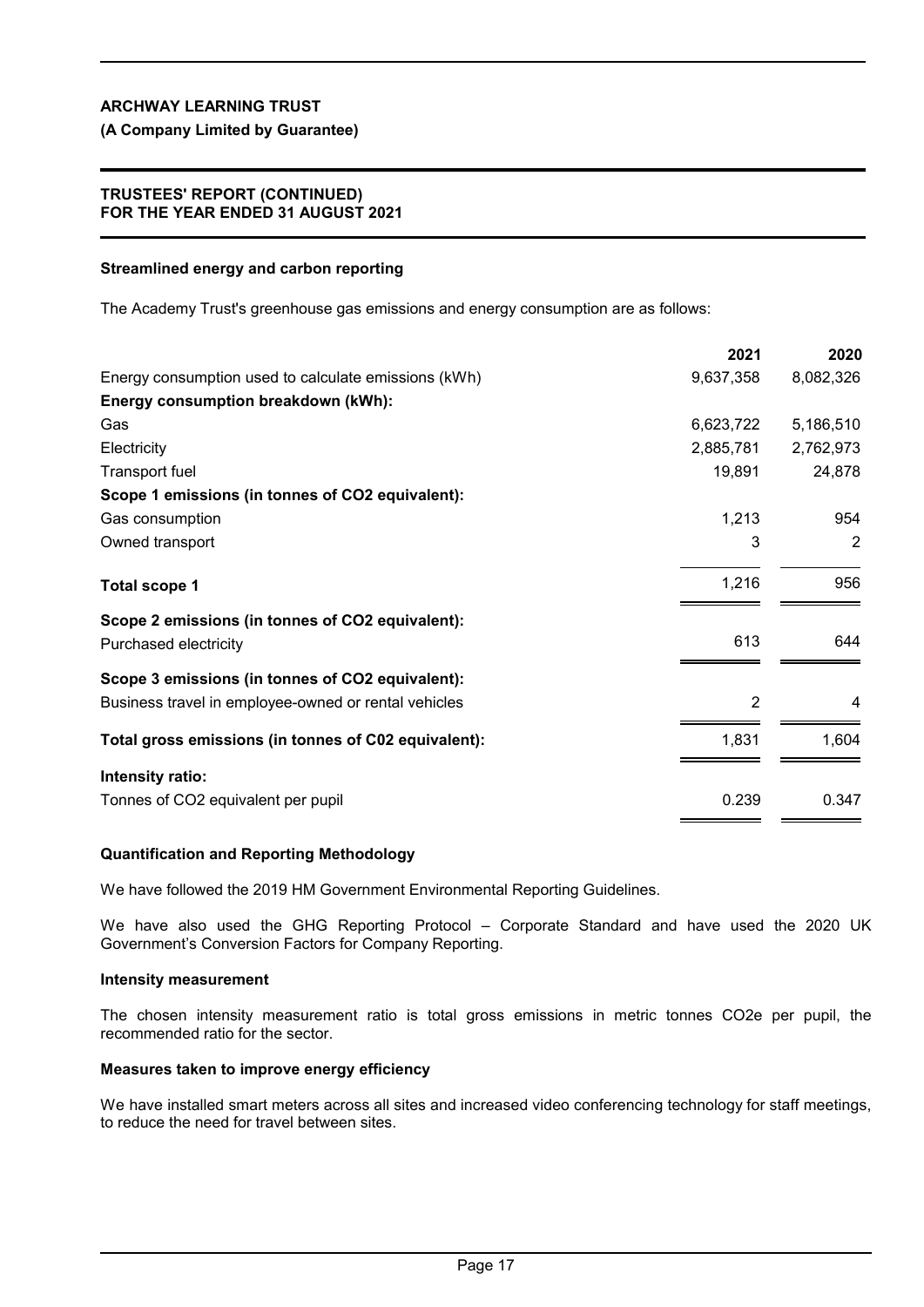## **(A Company Limited by Guarantee)**

#### **TRUSTEES' REPORT (CONTINUED) FOR THE YEAR ENDED 31 AUGUST 2021**

## **Plans for future periods**

Having established itself as a multi academy trust, Archway Learning Trust plans to continue to ensure an excellent educational provision is provided at its current academies and plans to continue to share its expertise to develop staff training opportunities across the Trust by supporting other schools and academies in Nottingham and beyond.

The key priorities for Archway Learning Trust into the future is to continue to strive for educational excellence across all the academies in the Trust, ensuring that all academies are good or outstanding. The Trust is committed to providing an inclusive and nurturing environment for all students. Archway Learning Trust plans to minimise permanent exclusions and provide an outstanding alternative provision and outstanding support for SEN and other vulnerable groups.

Archway Learning Trust has been successful in its bid to open a free school in Nottingham which opened to Year 7 in September 2021. The Bluecoat Trent Academy plans to be an 8 form entry secondary school with a PAN of 240 students in each year group.

Growth has continued to be a priority this year and over the next few years with aims to grow to 15 academies including 6 primaries.

To achieve its priorities Archway Learning Trust will invest in developing the strongest teachers, leaders and support staff, ensure high staff retention rates and will provide consistency in learning and pedagogy to achieve high standards. In 2021-22, Archway Learning Trust is making its biggest ever investment in the Continuous Professional Learning of our staff. At the heart of this CPL provision is the opportunity for staff to attend, read, watch, share and engage with the learning platform provided by The National College, which develops expertise for all staff whatever their role in school.

## **Funds held as custodian on behalf of others**

The Academy Trust distributes 16-19 bursary funds to students as an agent for ESFA. In the accounting period ending 31 August 2021 the Academy Trust received £114k (2020 - £99k) and disbursed £89k (2020 - £95k) from the fund. An amount of £97k (2020 - £51k) is in included in other creditors relating to undistributed funds that is repayable to the ESFA.

## **Disclosure of information to auditor**

Insofar as the Trustees are aware:

- there is no relevant audit information of which the charitable company's auditor is unaware, and
- that Trustees have taken all steps that they ought to have taken to make themselves aware of any relevant audit information and to establish that the auditor is aware of that information.

The Trustees' Report, incorporating a strategic report, was approved by order of the Board of Trustees, as the company directors, on  $\blacksquare$ Dec 21, 2021

 $137$ 

................................................ **A Taylor Chair**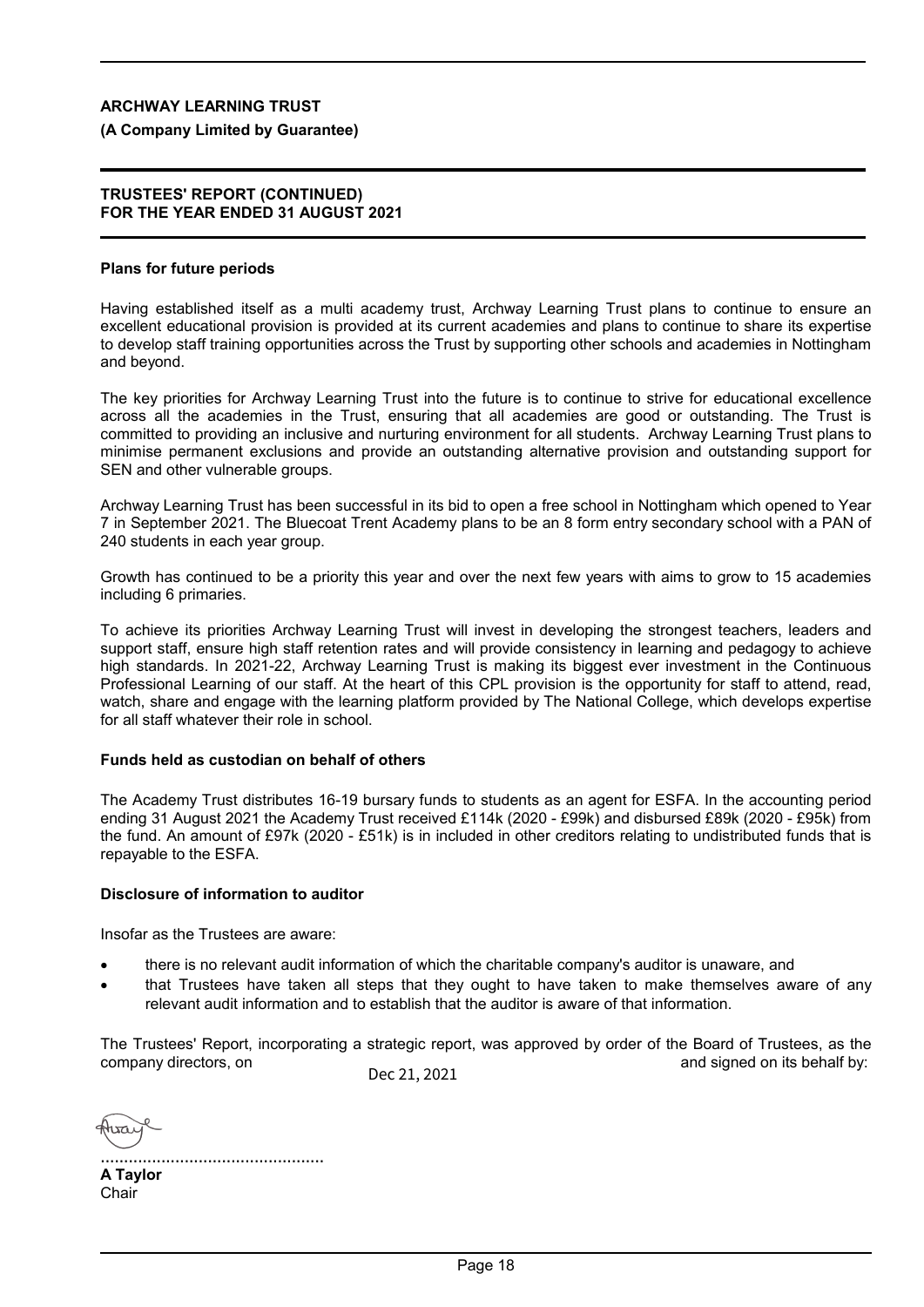## **(A Company Limited by Guarantee)**

## **GOVERNANCE STATEMENT**

## **Scope of responsibility**

As Trustees, we acknowledge we have overall responsibility for ensuring that Archway Learning Trust has an effective and appropriate system of control, financial and otherwise. However, such a system is designed to manage rather than eliminate the risk of failure to achieve business objectives, and can provide only reasonable and not absolute assurance against material misstatement or loss.

As Trustees, we have reviewed and taken account of the guidance in DfE's Governance Handbook and competency framework for governance.

The Board of Trustees has delegated the day-to-day responsibility to the CEO, as Accounting Officer, for ensuring financial controls conform with the requirements of both propriety and good financial management and in accordance with the requirements and responsibilities assigned to it in the funding agreement between Archway Learning Trust and the Secretary of State for Education. They are also responsible for reporting to the Board of Trustees any material weaknesses or breakdowns in internal control.

## **Governance**

The information on governance included here supplements that described in the Trustees' Report and in the Statement of Trustees' Responsibilities. The Board of Trustees has formally met 6 times during the year.

Attendance during the year at meetings of the Board of Trustees was as follows:

| Trustee                                 | Meetings attended | Out of a possible |
|-----------------------------------------|-------------------|-------------------|
| A Taylor, Chair                         | n                 | 6                 |
| N Bell                                  |                   |                   |
| A Darby (resigned 1 April 2021)         |                   |                   |
| S Hampton, CEO and Principal Accounting | 6                 | 6                 |
| Officer                                 |                   |                   |
| P Jones (appointed 27 April 2021)       |                   | 3                 |
| D McCauley                              | 5                 |                   |
| M Oldroyd                               | n                 |                   |
| Dr S Rich-Mahadkar                      | 5                 | 6                 |
| Dr C Rolph                              | n                 | n                 |
| S Stanyard                              |                   | 6                 |
| M Trobe CBE                             |                   |                   |
| R Vasey (appointed 27 April 2021)       |                   |                   |
| K Wyer                                  |                   | h                 |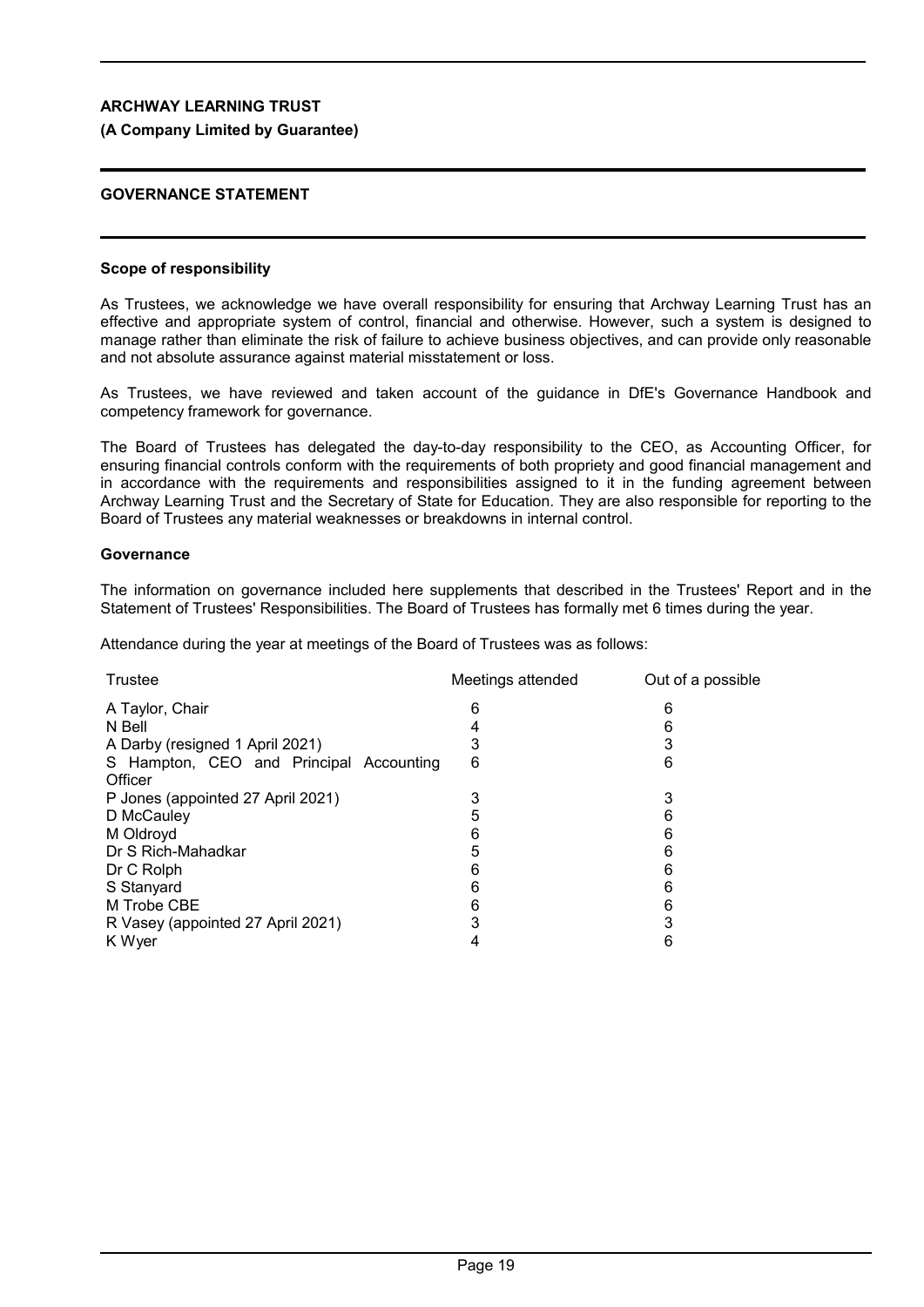## **(A Company Limited by Guarantee)**

## **GOVERNANCE STATEMENT (CONTINUED)**

#### **Governance (continued)**

Working groups comprising Trustees and local governors, reporting directly to the Board of Trustees, met as follows:

## **Audit, Finance & General Purposes**

The primary purpose of the Audit Finance & General Purposes (AFGP) committee is to assist the Trust Board in fulfilling its oversight responsibilities of the Trust's financial management; to assist the Board in ensuring risks facing the Trust are effectively assessed and reviewed; and to assist the Board to ensure that the annual financial statements give a true and fair view of the Trust and its activities. The CEO is a member of the AFGP however does not participate in matters relating to audit.

Attendance during the year at meetings was as follows:

| Meetings attended | Out of a possible |
|-------------------|-------------------|
|                   |                   |
|                   | 6                 |
| 6                 | 6                 |
|                   |                   |
| h                 |                   |
|                   |                   |

## **Policies**

The primary purpose of the Policy Committee is to review the policies operational across the Trust, ensure adequate consultation is carried out with all stakeholders including trade unions and recommend updates and policy drafts to the Board of Trustees for approval.

Attendance during the year at meetings was as follows:

| Trustee/AAB member                      | Meetings attended | Out of a possible |
|-----------------------------------------|-------------------|-------------------|
| A Darby (resigned 1 April 2021) (Chair) |                   |                   |
| S Hampton (CEO and Accounting Officer)  |                   |                   |
| Rev P Jones                             |                   |                   |
| M Oldroyd                               |                   |                   |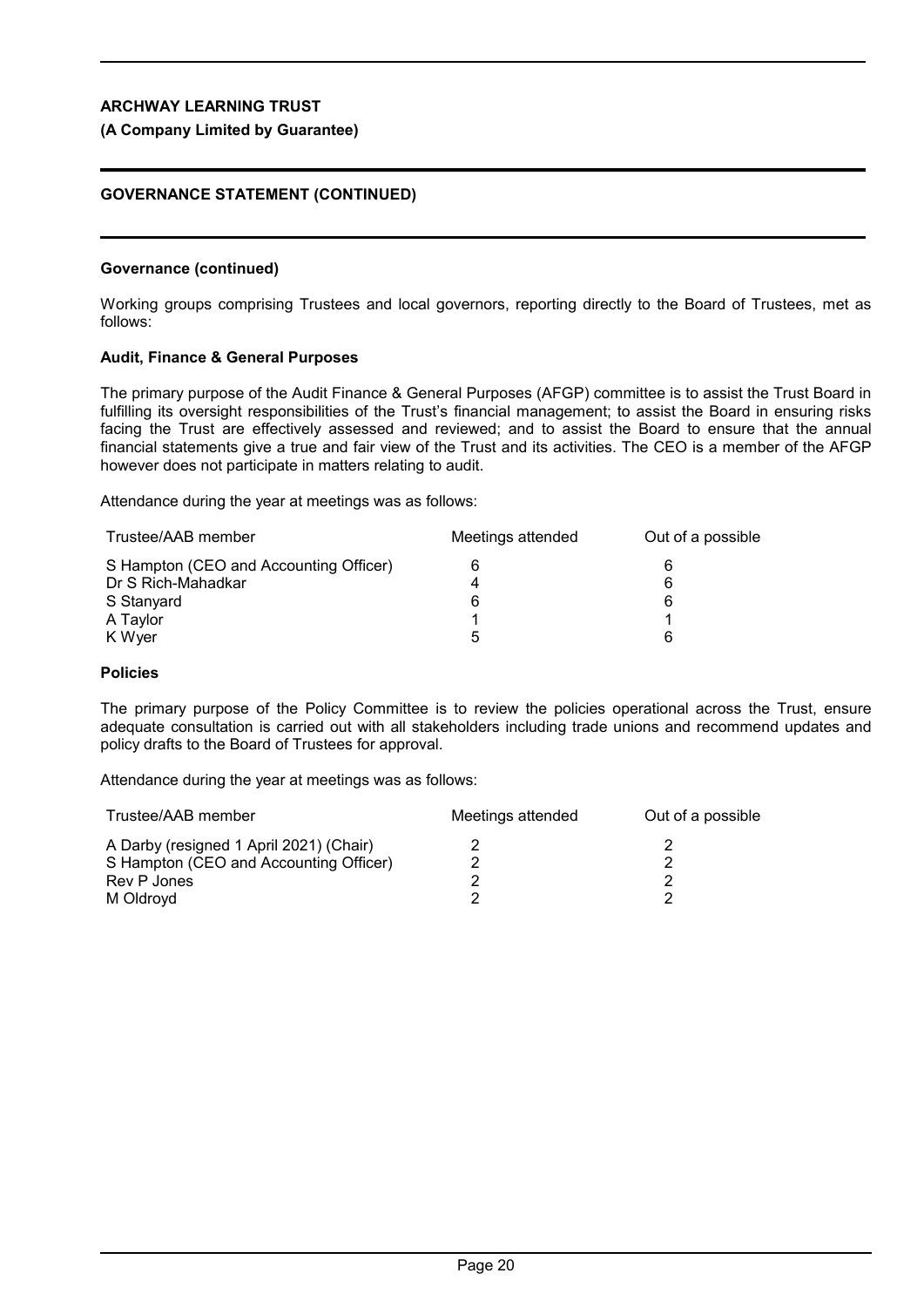## **(A Company Limited by Guarantee)**

## **GOVERNANCE STATEMENT (CONTINUED)**

## **Governance (continued)**

## **Curriculum and Standards**

The primary purposes of the Curriculum and Standards Committee are to assist the Board of Trustees in fulfilling its oversight responsibilities for the educational provision across the Trust in line with the Trust's Vision & Ethos statement, its policies and its Strategic Plan; to assist the Board in monitoring student progress and driving improvement; and to assist the Board to ensure the safety and wellbeing of all learners and staff across the **Trust** 

Attendance during the year at meetings was as follows:

| Trustee/AAB member                     | Meetings attended | Out of a possible |
|----------------------------------------|-------------------|-------------------|
| S Hampton (CEO and Accounting Officer) |                   |                   |
| D McCauley                             |                   |                   |
| M Oldroyd                              |                   |                   |
| C Rolph (Chair)                        |                   |                   |
| M Trobe                                |                   |                   |

#### **Governance review**

The Trust and each AAB, working with Senior Leaders, will review its effectiveness during the course of each academic year. These reviews will also examine the effectiveness of individual Governors to ensure that the Board of Trustees and each AAB possesses the necessary mix of skills to maximise their effectiveness. This has been carried out throughout the year and new Trustees and Academy Advisory Board members have been appointed where deficits in skills were identified. Changes to the composition of the Board have been made where required. The Trust holds a Leadership Conference annually in the Autumn Term providing high level training to Trustees, AAB Chairs and Principals, the Executive Leadership Team and members of Academy Senior Leadership Teams.

## **Review of value for money**

As Accounting Officer, the CEO has responsibility for ensuring that the Academy Trust delivers good value in the use of public resources. The accounting officer understands that value for money refers to the educational and wider societal outcomes achieved in return for the taxpayer resources received.

The Accounting Officer considers how the Academy Trust's use of its resources has provided good value for money during each academic year, and reports to the Board of Trustees where value for money can be improved, including the use of benchmarking data where available. The Accounting Officer for Archway Learning Trust has delivered improved value for money during the year as follows:

- The Central Education Team is now a highly flexible and responsive team delivering and supporting local academy leaders to deliver improved outcomes.
- These Central Education Team posts have been recruited to and have proved effective in managing the challenging period since March 2020 when our students were in lockdown. The Trust provided continuous provision for our vulnerable students, students of key workers throughout the summer term and during the school holidays.
- The Trust continues to deliver its CPL offer across all academies in the Trust. Due to our size the Trust is able to deliver this CPL not only to a very high standard but also in a cost effective manner. Thursdays afternoons continue to provide capacity in the timetable for continued professional development. In addition a highly successful festival of Learning is organised annually enabling key note addresses from high profile experts such as James Nottingham.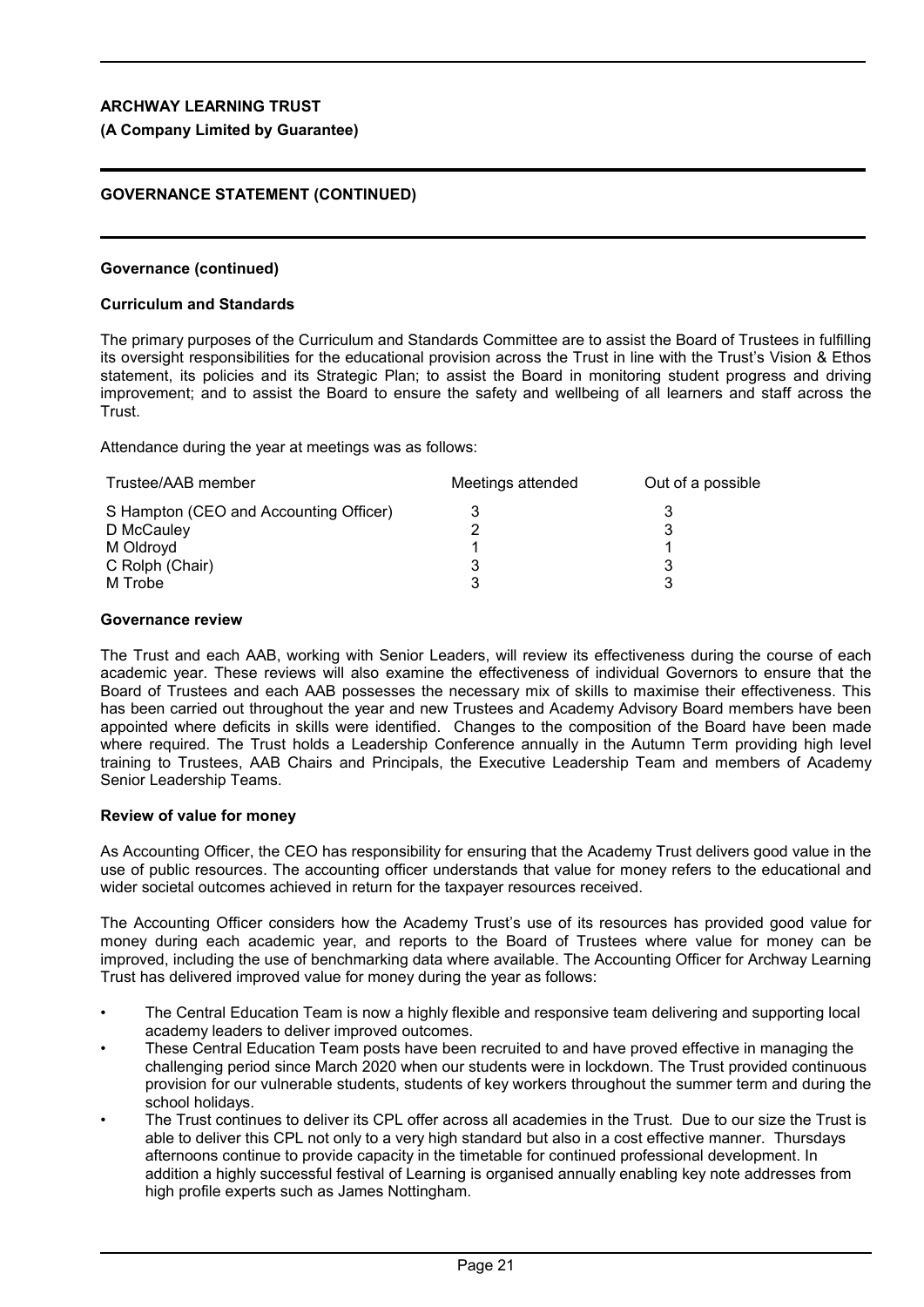## **(A Company Limited by Guarantee)**

## **GOVERNANCE STATEMENT (CONTINUED)**

## **Review of value for money (continued)**

- The integrated IT platforms across the Trust have enabled a seamless transition from face to face CPL for staff to delivery of highly effective CPL online ranging from MA qualifications, various NPQ programmes, peer led training and coaching programmes.
- Roll out of a blended learning approach for students enabling minimal disruption to teaching and learning despite the challenges of operating during a pandemic.
- Robust risk assessments have been completed and are continuously monitored and updated in managing the risks of working and teaching students during the pandemic. Risk assessments were robustly quality assured by both our Board of Trustees and by external evaluators.
- All safeguarding processes are up to date including training for both staff and students on 'Prevent to Counter Radicalisation'. The Trust wide team for safeguarding has grown to provide further capacity to maintain continuous profile and training in respect of safeguarding. Further focus on safeguarding was put in place during the lockdown with regular contact being made with students to ensure their safety and wellbeing. Free school meals were provided throughout the holiday periods as well as additional provision on 2 sites for students to access hot meals and families to access support agencies such as Family Support and Social Care.
- Sixth Form students continue to obtain places at Oxford, Cambridge and medical schools
- The Bluecoat School Centred Initial Teacher Training School continues to flourish and recruits approximately 30 trainees annually. It supports a partnership in excess of 30 schools and academies in Nottingham City and neighbouring counties.

## **The purpose of the system of internal control**

The system of internal control is designed to manage risk to a reasonable level rather than to eliminate all risk of failure to achieve policies, aims and objectives. It can therefore only provide reasonable and not absolute assurance of effectiveness.

The system of internal control is based on an on-going process designed to identify and prioritise the risks to the achievement of the Trust policies, aims and objectives, to evaluate the likelihood of those risks being realised and the impact should they be realised, and to manage them efficiently, effectively and economically. The system of internal control has been in place at Archway Learning Trust for the year ended 31 August 2021 and up to the date of approval of the annual report and financial statements.

## **Capacity to handle risk**

The Board of Trustees has reviewed the key risks to which the Trust is exposed together with the operating, financial and compliance controls that have been implemented to mitigate those risks. The Board of Trustees is of the view that there is a formal on-going process for identifying, evaluating and managing the Trust's significant risks that has been in place for the year ended 31 August 2021 and up to the date of approval of the annual report and financial statements. This process is regularly reviewed by the Board of Trustees.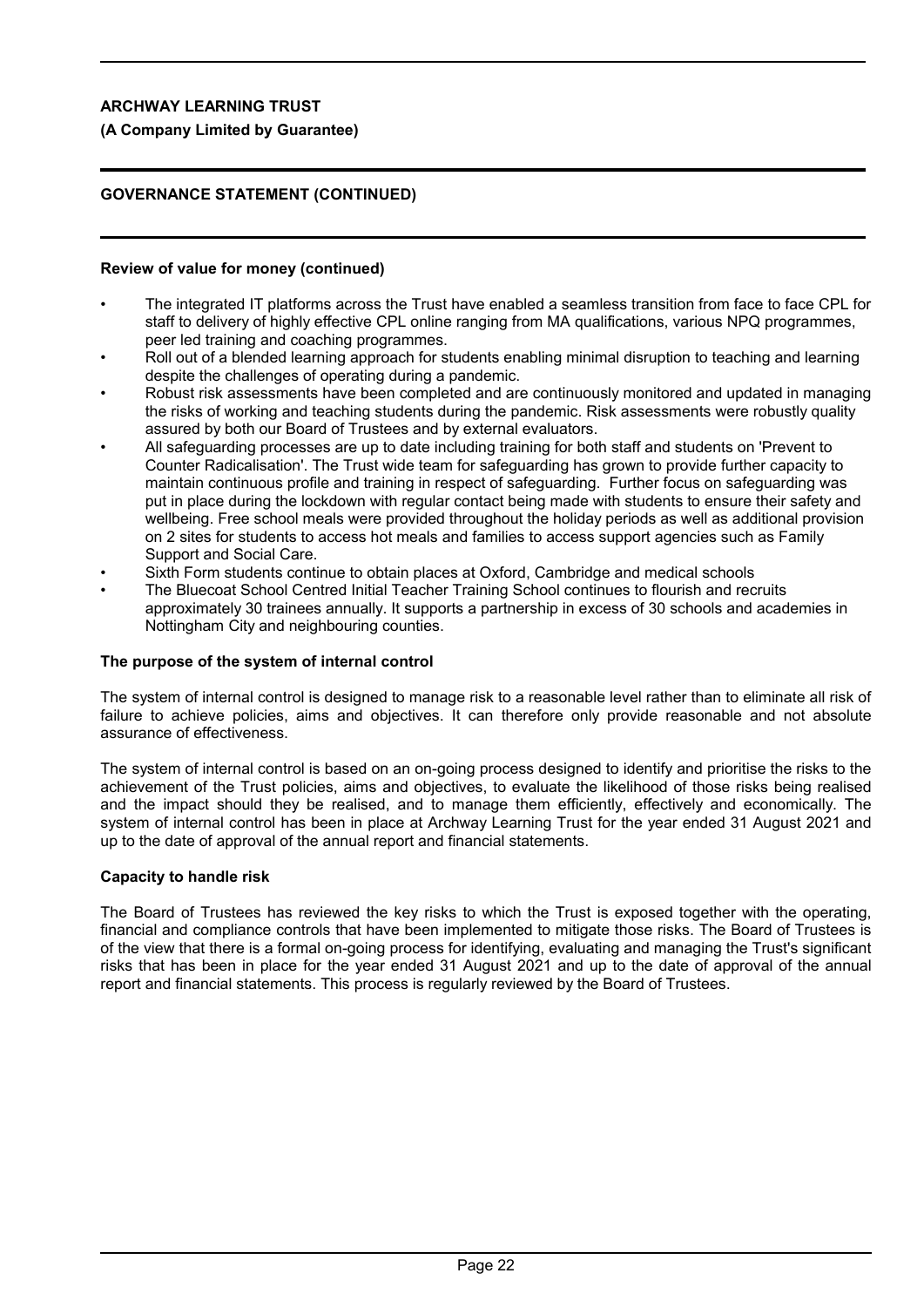## **(A Company Limited by Guarantee)**

## **GOVERNANCE STATEMENT (CONTINUED)**

## **The risk and control framework**

The Academy Trust's system of internal financial control is based on a framework of regular management information and administrative procedures including the segregation of duties and a system of delegation and accountability. In particular, it includes:

- comprehensive budgeting and monitoring systems with an annual budget and periodic financial reports which are reviewed and agreed by the Board of Trustees
- regular reviews by the Finance and General Purposes Committee of reports which indicate financial performance against the forecasts and of major purchase plans, capital works and expenditure programmes
- setting targets to measure financial and other performance
- clearly defined purchasing (asset purchase or capital investment) guidelines
- delegation of authority and segregation of duties
- identification and management of risks

The Board of Trustees has decided to employ Smith Cooper LLP as internal auditor.

A termly report is prepared by internal audit and is presented to the Board of Trustees on the operation of the systems of control and on the discharge of the Board of Trustee's financial responsibilities. In particular the checks carried out in the current year to 31 August 2021 included testing over the following areas:

- Fixed assets
- **Purchasing**
- Payroll joiners and leavers
- Expense claims
- Bank & cash
- Grant income
- Financial Reporting and control account reconciliations

Two audit visits have taken place for the Spring 2021 terms and Summer 2021 terms. Trustees have received the reports which did not contain any matters of significance. All recommendations made have been noted and actioned.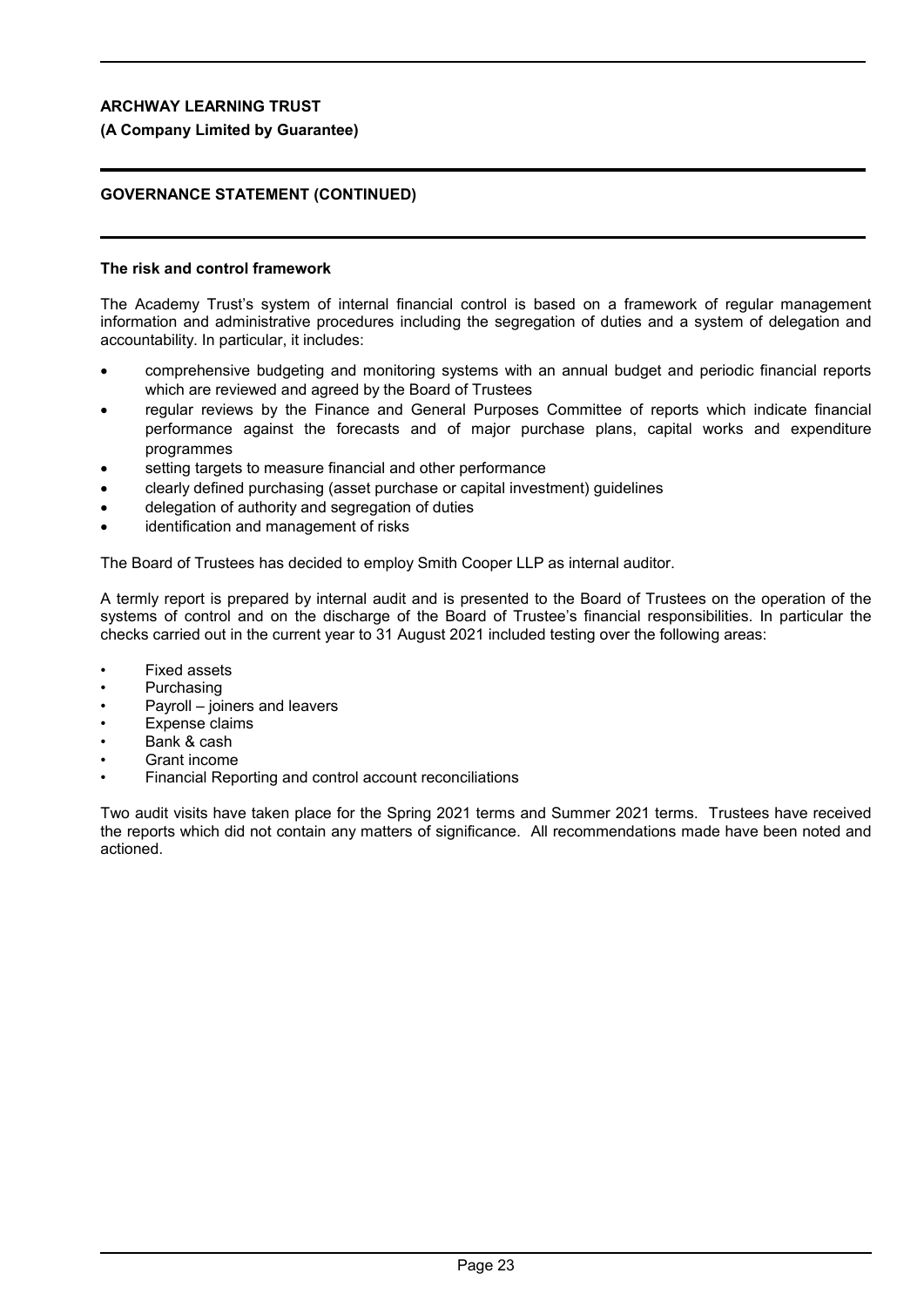## **(A Company Limited by Guarantee)**

## **GOVERNANCE STATEMENT (CONTINUED)**

## **Review of effectiveness**

As Accounting Officer, the CEO has responsibility for reviewing the effectiveness of the system of internal control. During the year in question the review has been informed by:

- the work of Smith Cooper LLP (internal auditor);
- the work of the external auditor;
- the financial management and governance self-assessment process;
- the resource self-assessment;
- the work of the Senior Leaders within the Academy Trust who have responsibility for the development and maintenance of the internal control framework.

The Accounting Officer has been advised of the implications of the result of their review of the system of internal control by the Trustees and a plan to address weaknesses and ensure continuous improvement of the system is in place.

Approved by order of the members of the Board of Trustees and signed on their behalf by:

Hirai

................................................ **A Taylor Chair** 

(Dec 21, 2021 20:21 GMT) [S Hampton](https://mazars.eu1.documents.adobe.com/verifier?tx=CBJCHBCAABAASWO0LH1iImAAo21xCgx_CinNnmIyxzrT)

................................................ **S Hampton**

Accounting Officer

Date: Dec 21, 2021 Date:

Dec 21, 2021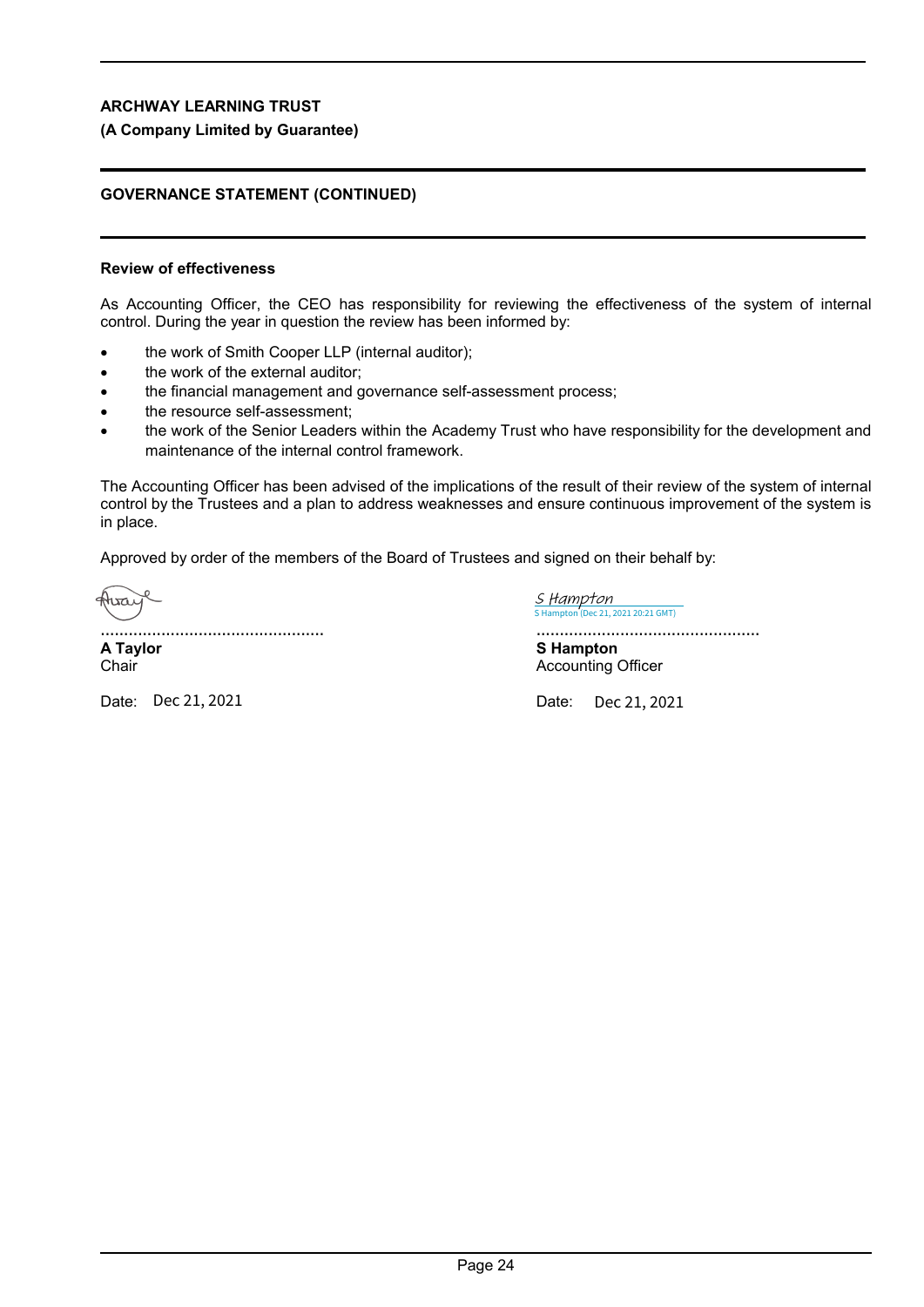## **(A Company Limited by Guarantee)**

## **STATEMENT ON REGULARITY, PROPRIETY AND COMPLIANCE**

As Accounting Officer of Archway Learning Trust I have considered my responsibility to notify the Academy Trust Board of Trustees and the Education and Skills Funding Agency (ESFA) of material irregularity, impropriety and non-compliance with terms and conditions of all funding received by the Academy Trust, under the funding agreement in place between the Academy Trust and the Secretary of State for Education. As part of my consideration I have had due regard to the requirements of the Academies Financial Handbook 2020.

I confirm that I and the Academy Trust Board of Trustees are able to identify any material irregular or improper use of all funds by the Academy Trust, or material non-compliance with the terms and conditions of funding under the Academy Trust's funding agreement and the Academies Financial Handbook 2020.

I confirm that no other instances of material irregularity, impropriety or funding non-compliance other than the one below have been discovered to date. If any instances are identified after the date of this statement, these will be notified to the Board of Trustees and ESFA.

The was one instance of non-compliance with the Academies Financial Handbook 2020 and that was in respect of the appointment of the interim Chief Financial Officer who was not paid through the Trust's payroll. The Trust should have obtained ESFA approval for this appointment which was an error on the Trust's part. As part of the recruitment process for Executive Leadership Team appointments where they are covered in the interim by staff that are not on the Trust's payroll a review of the ESFA guidance will be carried out and where necessary approval will be obtained from the ESFA prior to appointment.

n (Dec 21, 2021 20:21 GMT) [S Hampton](https://mazars.eu1.documents.adobe.com/verifier?tx=CBJCHBCAABAASWO0LH1iImAAo21xCgx_CinNnmIyxzrT)

................................................ **S Hampton** Accounting Officer

Date: Dec 21, 2021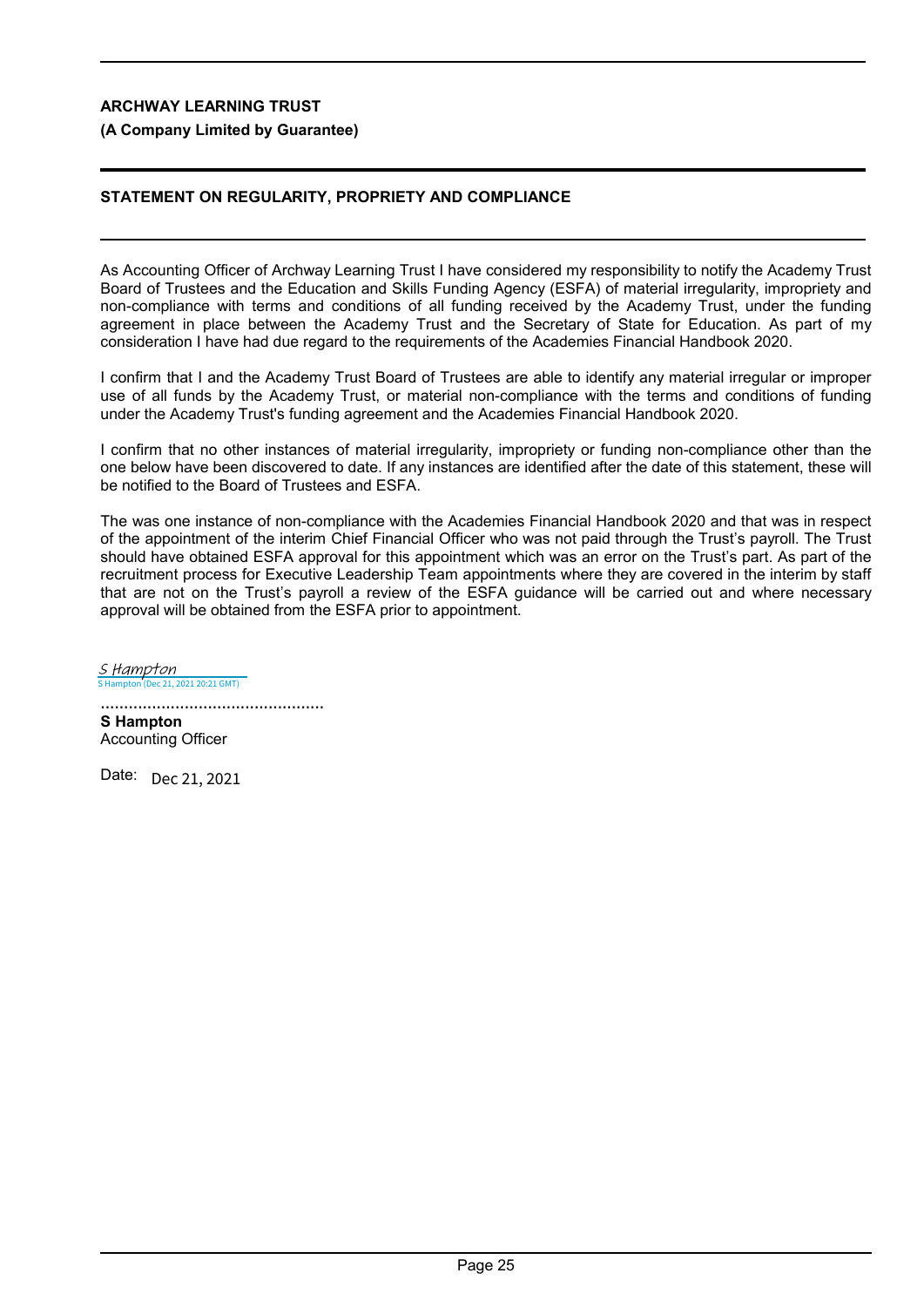## **(A Company Limited by Guarantee)**

## **STATEMENT OF TRUSTEES' RESPONSIBILITIES FOR THE YEAR ENDED 31 AUGUST 2021**

The Trustees (who are also the directors of the charitable company for the purposes of company law) are responsible for preparing the Trustees' Report and the financial statements in accordance with the Academies Accounts Direction published by the Education and Skills Funding Agency, United Kingdom Accounting Standards (United Kingdom Generally Accepted Accounting Practice) and applicable law and regulations.

Company law requires the Trustees to prepare financial statements for each financial year. Under company law, the Trustees must not approve the financial statements unless they are satisfied that they give a true and fair view of the state of affairs of the charitable company and of its incoming resources and application of resources, including its income and expenditure, for that period. In preparing these financial statements, the Trustees are required to:

- select suitable accounting policies and then apply them consistently;
- observe the methods and principles of the Charities SORP 2019 and the Academies Accounts Direction 2020 to 2021;
- make judgements and accounting estimates that are reasonable and prudent;
- state whether applicable UK Accounting Standards have been followed, subject to any material departures disclosed and explained in the financial statements;
- prepare the financial statements on the going concern basis unless it is inappropriate to presume that the charitable company will continue in business.

The Trustees are responsible for keeping adequate accounting records that are sufficient to show and explain the charitable company's transactions and disclose with reasonable accuracy at any time the financial position of the charitable company and enable them to ensure that the financial statements comply with the Companies Act 2006. They are also responsible for safeguarding the assets of the charitable company and hence for taking reasonable steps for the prevention and detection of fraud and other irregularities.

The Trustees are responsible for ensuring that in its conduct and operation the charitable company applies financial and other controls, which conform with the requirements both of propriety and of good financial management. They are also responsible for ensuring grants received from ESFA/DfE have been applied for the purposes intended.

The Trustees are responsible for the maintenance and integrity of the corporate and financial information included on the charitable company's website. Legislation in the United Kingdom governing the preparation and dissemination of financial statements may differ from legislation in other jurisdictions.

Approved by order of the members of the Board of Trustees and signed on its behalf by:

hraí [................................................](https://mazars.eu1.documents.adobe.com/verifier?tx=CBJCHBCAABAASWO0LH1iImAAo21xCgx_CinNnmIyxzrT)

**A Taylor Chair** 

Date: Dec 21, 2021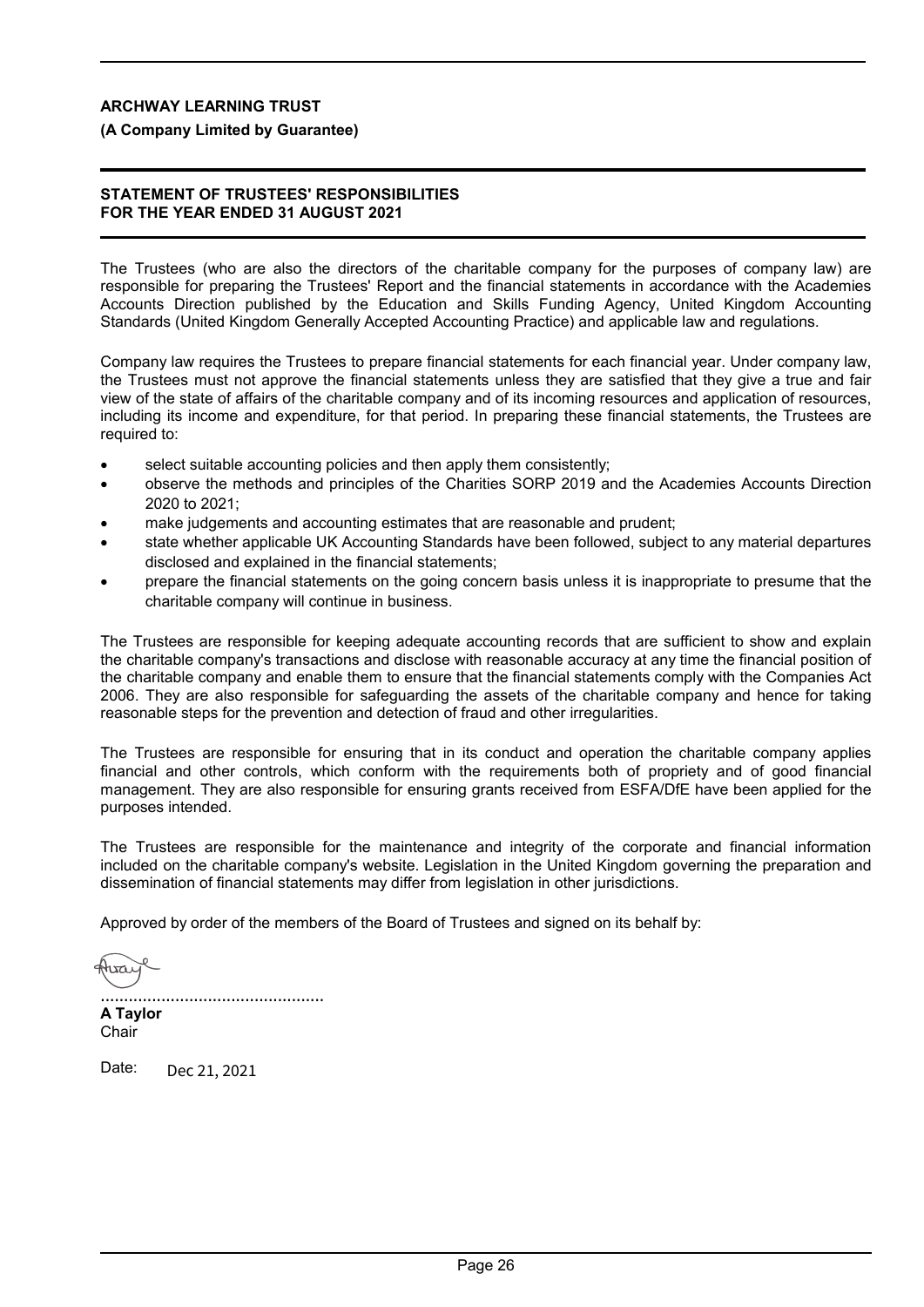## **(A Company Limited by Guarantee)**

## **INDEPENDENT AUDITOR'S REPORT ON THE FINANCIAL STATEMENTS TO THE MEMBERS OF ARCHWAY LEARNING TRUST**

## **Opinion**

We have audited the financial statements of Archway Learning Trust (the 'Academy Trust') for the year ended 31 August 2021 which comprise the Statement of Financial Activities, the Balance Sheet, the Statement of Cash Flows and notes to the financial statements, including a summary of significant accounting policies. The financial reporting framework that has been applied in their preparation is applicable law, United Kingdom Accounting Standards, including FRS 102 "The Financial Reporting Standard applicable in the UK and Republic of Ireland" (United Kingdom Generally Accepted Accounting Practice), Accounting and Reporting by Charities; Statement of Recommended Practice applicable to Charities (Charities SORP 2019) and the Academies Accounts Direction 2020 to 2021 issued by the Education & Skills Funding Agency.

In our opinion, the financial statements:

- give a true and fair view of the state of the Academy Trust's affairs as at 31 August 2021 and of its incoming resources and application of resources, including its income and expenditure, for the year then ended;
- have been properly prepared in accordance with United Kingdom Generally Accepted Accounting Practice; and
- have been prepared in accordance with the requirements of the Companies Act 2006, the Charities SORP 2019 and Academies Accounts Direction 2020 to 2021.

## **Basis for opinion**

We conducted our audit in accordance with International Standards on Auditing (UK) (ISAs (UK)) and applicable law. Our responsibilities under those standards are further described in the Auditor's responsibilities for the audit of the financial statements section of our report. We are independent of the Academy Trust in accordance with the ethical requirements that are relevant to our audit of the financial statements in the UK, including the FRC's Ethical Standard and we have fulfilled our other ethical responsibilities in accordance with these requirements. We believe that the audit evidence we have obtained is sufficient and appropriate to provide a basis for our opinion.

#### **Conclusions relating to going concern**

In auditing the financial statements, we have concluded that the Trustees' use of the going concern basis of accounting in the preparation of the financial statements is appropriate.

Based on the work we have performed, we have not identified any material uncertainties relating to events or conditions that, individually or collectively, may cast significant doubt on the Academy Trust's ability to continue as a going concern for a period of at least twelve months from when the financial statements are authorised for issue.

Our responsibilities and the responsibilities of the Trustees' with respect to going concern are described in the relevant sections of this report.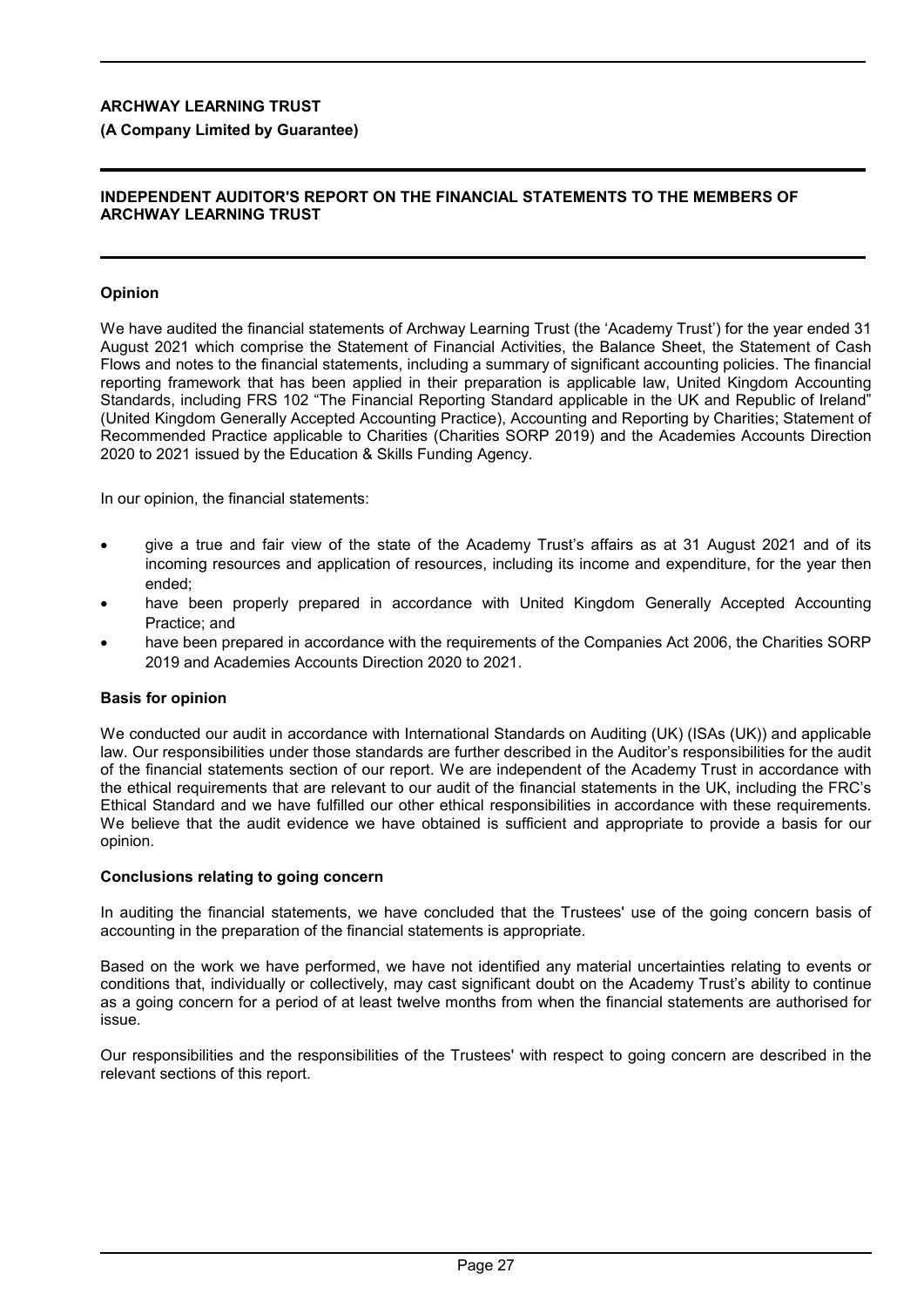## **(A Company Limited by Guarantee)**

## **INDEPENDENT AUDITOR'S REPORT ON THE FINANCIAL STATEMENTS TO THE MEMBERS OF ARCHWAY LEARNING TRUST**

#### **Other information**

The other information comprises the information included in the annual report, other than the financial statements and our auditor's report thereon. The Trustees' responsible for the other information contained within the annual report. Our opinion on the financial statements does not cover the other information and, except to the extent otherwise explicitly stated in our report, we do not express any form of assurance conclusion thereon.

In connection with our audit of the financial statements, our responsibility is to read the other information and, in doing so, consider whether the other information is materially inconsistent with the financial statements or our knowledge obtained in the course of the audit, or otherwise appears to be materially misstated. If we identify such material inconsistencies or apparent material misstatements, we are required to determine whether there is a material misstatement in the financial statements or a material misstatement of the other information. If, based on the work we have performed, we conclude that there is a material misstatement of this other information, we are required to report that fact.

We have nothing to report in this regard.

## **Opinions on other matters prescribed by the Companies Act 2006**

In our opinion, based on the work undertaken in the course of the audit:

- the information given in the Trustees' Report including the incorporated Strategic Report for the financial year for which the financial statements are prepared is consistent with the financial statements; and
- the Trustees' Report including the incorporated Strategic Report have been prepared in accordance with applicable legal requirements.

#### **Matters on which we are required to report by exception**

In light of the knowledge and understanding of the Academy Trust and its environment obtained in the course of the audit, we have not identified material misstatements in the Trustees' Report including the incorporated Strategic Report.

We have nothing to report in respect of the following matters in relation to which the Companies Act 2006 requires us to report to you if, in our opinion:

- adequate accounting records have not been kept, or returns adequate for our audit have not been received from branches not visited by us; or
- the financial statements are not in agreement with the accounting records and returns; or
- certain disclosures of Trustees' remuneration specified by law are not made; or
- we have not received all the information and explanations we require for our audit.

#### **Responsibilities of Trustees'**

As explained more fully in the Trustees' Responsibilities Statement set out on page 26, the Trustees' responsible for the preparation of the financial statements and for being satisfied that they give a true and fair view, and for such internal control as the Trustees' is necessary to enable the preparation of financial statements that are free from material misstatement, whether due to fraud or error.

In preparing the financial statements, the Trustees' responsible for assessing the Academy Trust's ability to continue as a going concern, disclosing, as applicable, matters related to going concern and using the going concern basis of accounting unless the Trustees' either intend to liquidate the Academy Trust or to cease operations, or have no realistic alternative but to do so.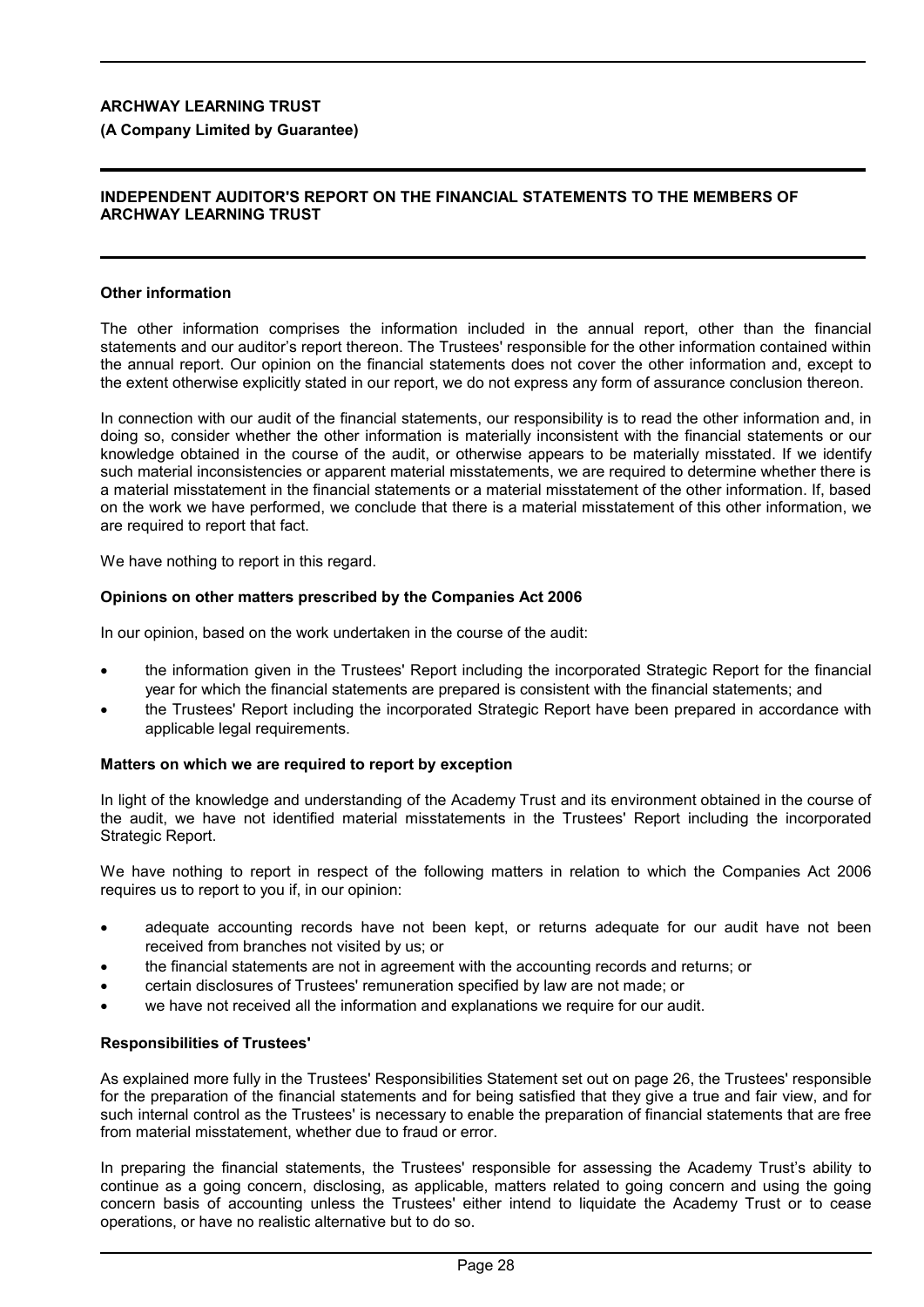## **(A Company Limited by Guarantee)**

## **INDEPENDENT AUDITOR'S REPORT ON THE FINANCIAL STATEMENTS TO THE MEMBERS OF ARCHWAY LEARNING TRUST**

## **Auditor's responsibilities for the audit of the financial statements**

Our objectives are to obtain reasonable assurance about whether the financial statements as a whole are free from material misstatement, whether due to fraud or error, and to issue an auditor's report that includes our opinion. Reasonable assurance is a high level of assurance but is not a guarantee that an audit conducted in accordance with ISAs (UK) will always detect a material misstatement when it exists. Misstatements can arise from fraud or error and are considered material if, individually or in the aggregate, they could reasonably be expected to influence the economic decisions of users taken on the basis of these financial statements.

Irregularities, including fraud, are instances of non-compliance with laws and regulations. We design procedures in line with our responsibilities, outlined above, to detect material misstatements in respect of irregularities, including fraud. Based on our understanding of the Academy Trust and its industry, we identified that the principal risks of non-compliance with laws and regulations related to the UK tax legislation, pensions legislation, employment regulation and health and safety regulation, anti-bribery, corruption and fraud, money laundering, non-compliance with implementation of government support schemes relating to COVID-19, and we considered the extent to which non-compliance might have a material effect on the financial statements. We also considered those laws and regulations that have a direct impact on the preparation of the financial statements, such as the Companies Act 2006, the Charities SORP 2019 and the Academies Accounts Direction 2020 to 2021.

We evaluated the Trustees' and management's incentives and opportunities for fraudulent manipulation of the financial statements (including the risk of override of controls) and determined that the principal risks were related to posting manual journal entries to manipulate financial performance, management bias through judgements and assumptions in significant accounting estimates, in particular in relation to loss reserves, and significant one-off or unusual transactions.

Our audit procedures were designed to respond to those identified risks, including non-compliance with laws and regulations (irregularities) and fraud that are material to the financial statements. Our audit procedures included but were not limited to:

- discussing with the Trustees' and management their policies and procedures regarding compliance with laws and regulations;
- communicating identified laws and regulations throughout our engagement team and remaining alert to any indications of non-compliance throughout our audit; and
- considering the risk of acts by the Academy Trust which were contrary to applicable laws and regulations, including fraud.

Our audit procedures in relation to fraud included but were not limited to:

- making enquiries of the Trustees' and management on whether they had knowledge of any actual, suspected or alleged fraud;
- gaining an understanding of the internal controls established to mitigate risks related to fraud;
- discussing amongst the engagement team the risks of fraud; and
- addressing the risks of fraud through management override of controls by performing journal entry testing.

There are inherent limitations in the audit procedures described above and the primary responsibility for the prevention and detection of irregularities including fraud rests with management. As with any audit, there remained a risk of non-detection of irregularities, as these may involve collusion, forgery, intentional omissions, misrepresentations or the override of internal controls.

A further description of our responsibilities for the audit of the financial statements is located on the Financial Reporting Council's website at www.frc.org.uk/auditorsresponsibilities. This description forms part of our auditor's report.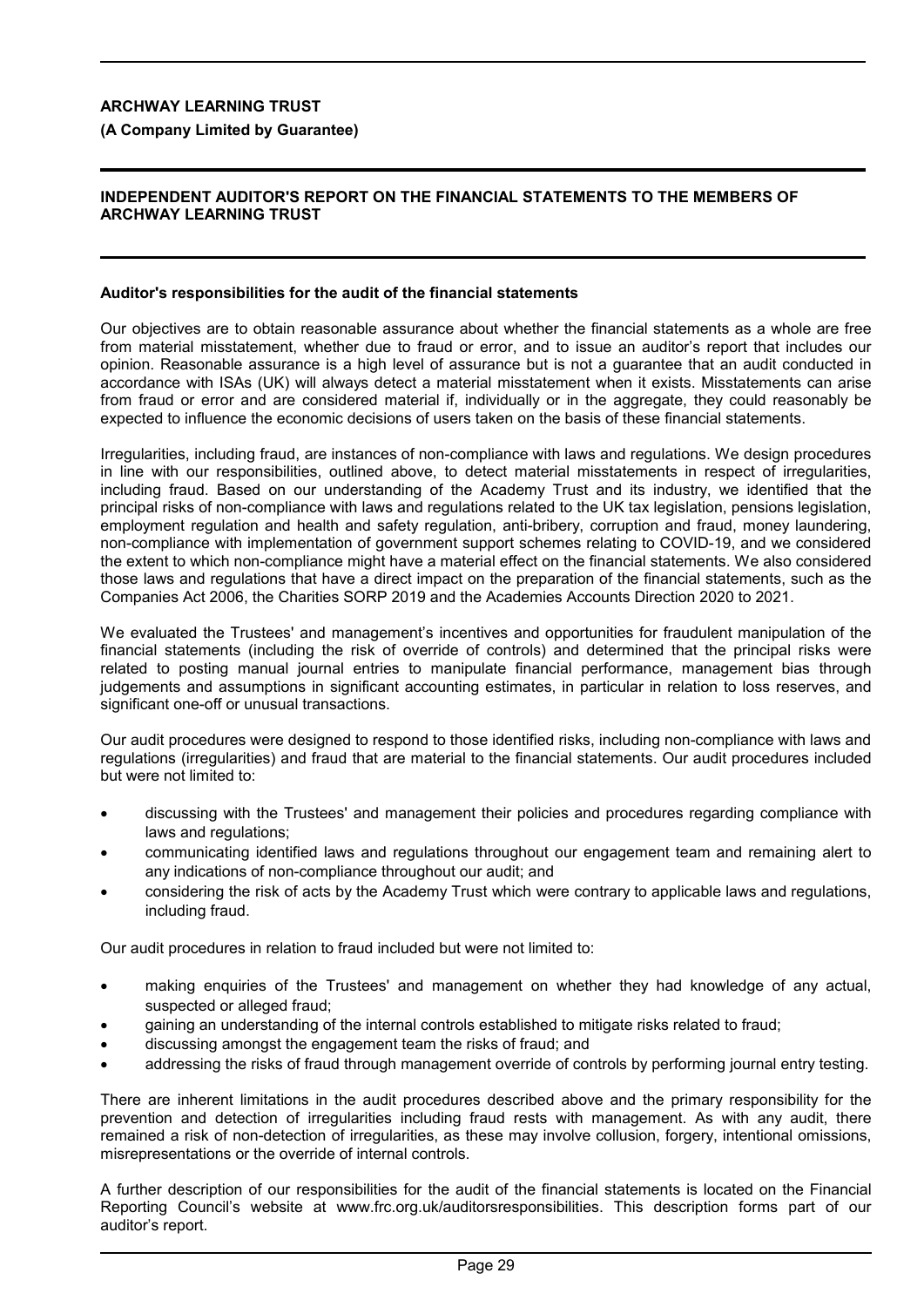## **(A Company Limited by Guarantee)**

#### **INDEPENDENT AUDITOR'S REPORT ON THE FINANCIAL STATEMENTS TO THE MEMBERS OF ARCHWAY LEARNING TRUST**

#### **Use of the audit report**

This report is made solely to the Academy Trust's members as a body in accordance with Chapter 3 of Part 16 of the Companies Act 2006. Our audit work has been undertaken so that we might state to the Academy Trust's members those matters we are required to state to them in an auditor's report and for no other purpose. To the fullest extent permitted by law, we do not accept or assume responsibility to anyone other than the Academy Trust and the Academy Trust's members as a body for our audit work, for this report, or for the opinions we have formed.

 $D$ and Hose [David Hoose \(Dec 22, 2021 09:18 GMT\)](https://mazars.eu1.documents.adobe.com/verifier?tx=CBJCHBCAABAASWO0LH1iImAAo21xCgx_CinNnmIyxzrT)

David Hoose (Senior Statutory Auditor)

for and on behalf of

Mazars LLP Chartered Accountants and Statutory Auditor Park View House 58 The Ropewalk Nottingham NG1 5DW

Date: Dec 22, 2021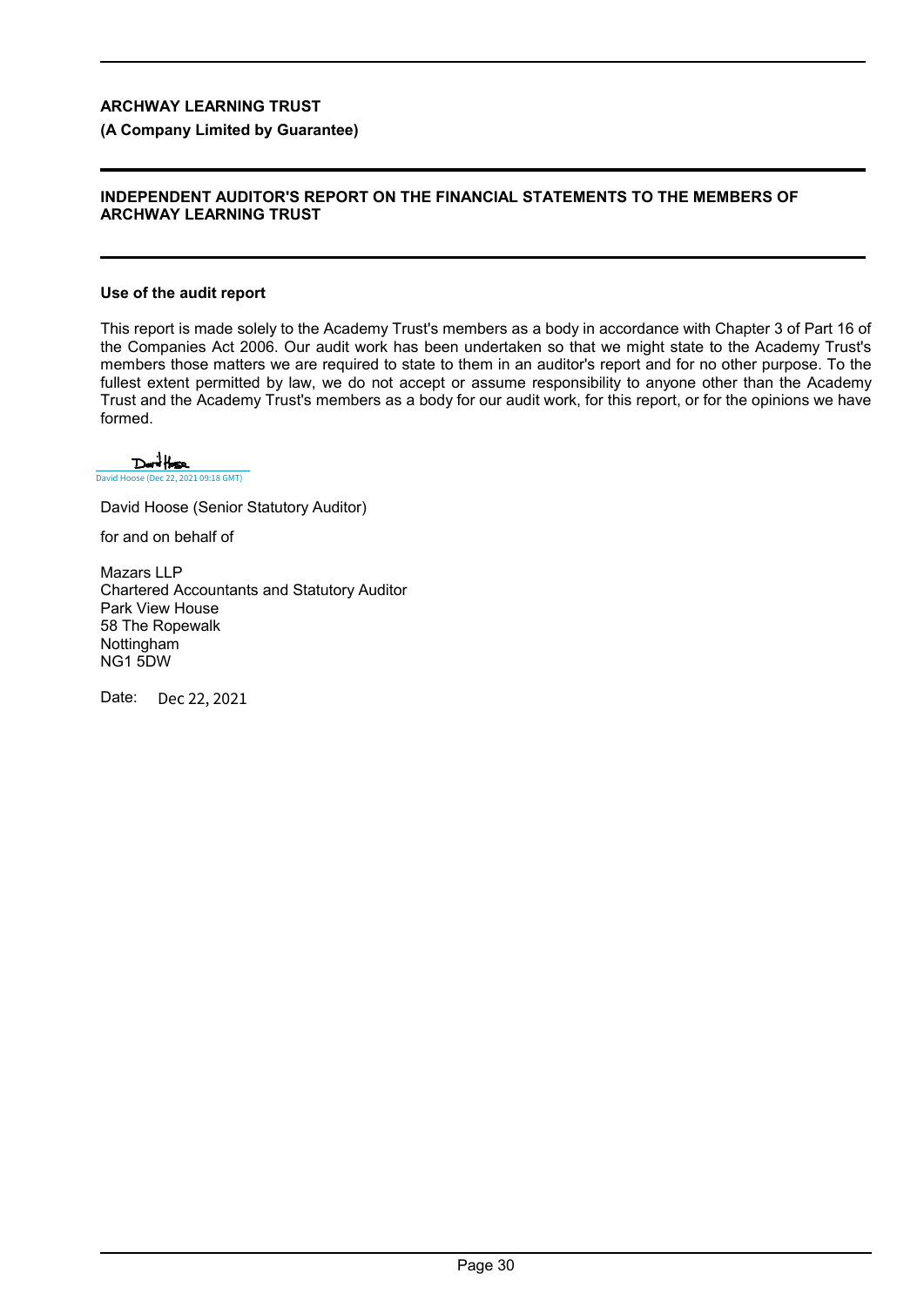**(A Company Limited by Guarantee)**

## **INDEPENDENT REPORTING ACCOUNTANT'S ASSURANCE REPORT ON REGULARITY TO ARCHWAY LEARNING TRUST AND THE EDUCATION & SKILLS FUNDING AGENCY**

In accordance with the terms of our engagement letter dated 30 September 2021 and further to the requirements of the Education and Skills Funding Agency (ESFA) as included in the Academies Accounts Direction 2020 to 2021, we have carried out an engagement to obtain limited assurance about whether the expenditure disbursed and income received by Archway Learning Trust during the year 1 September 2020 to 31 August 2021 have been applied to the purposes identified by Parliament and the financial transactions conform to the authorities which govern them.

This report is made solely to Archway Learning Trust and ESFA in accordance with the terms of our engagement letter. Our work has been undertaken so that we might state to Archway Learning Trust and ESFA those matters we are required to state in a report and for no other purpose. To the fullest extent permitted by law, we do not accept or assume responsibility to anyone other than Archway Learning Trust and ESFA, for our work, for this report, or for the conclusion we have formed.

#### **Respective responsibilities of Archway Learning Trust's Accounting Officer and the reporting accountant**

The Accounting Officer is responsible, under the requirements of Archway Learning Trust's funding agreement with the Secretary of State for Education dated 26 March 2014 and the Academies Financial Handbook, extant from 1 September 2020, for ensuring that expenditure disbursed and income received is applied for the purposes intended by Parliament and the financial transactions conform to the authorities which govern them.

Our responsibilities for this engagement are established in the United Kingdom by our profession's ethical guidance and are to obtain limited assurance and report in accordance with our engagement letter and the requirements of the Academies Accounts Direction 2020 to 2021. We report to you whether anything has come to our attention in carrying out our work which suggests that in all material respects, expenditure disbursed and income received during the year 1 September 2020 to 31 August 2021 have not been applied to purposes intended by Parliament or that the financial transactions do not conform to the authorities which govern them.

## **Approach**

We conducted our engagement in accordance with the Framework and Guide for External Auditors and Reporting Accountant of Academy Trusts issued by ESFA. We performed a limited assurance engagement as defined in our engagement letter.

The objective of a limited assurance engagement is to perform such procedures as to obtain information and explanations in order to provide us with sufficient appropriate evidence to express a negative conclusion on regularity.

A limited assurance engagement is more limited in scope than a reasonable assurance engagement and consequently does not enable us to obtain assurance that we would become aware of all significant matters that might be identified in a reasonable assurance engagement. Accordingly, we do not express a positive opinion.

Our engagement includes examination, on a test basis, of evidence relevant to the regularity and propriety of the Academy Trust's income and expenditure.

The work undertaken to draw to our conclusion includes:

- Planning our assurance procedures including identifying key risks;
- Carrying out sample testing on controls;
- Carrying out substantive testing including analytical review; and
- Concluding on procedures carried out.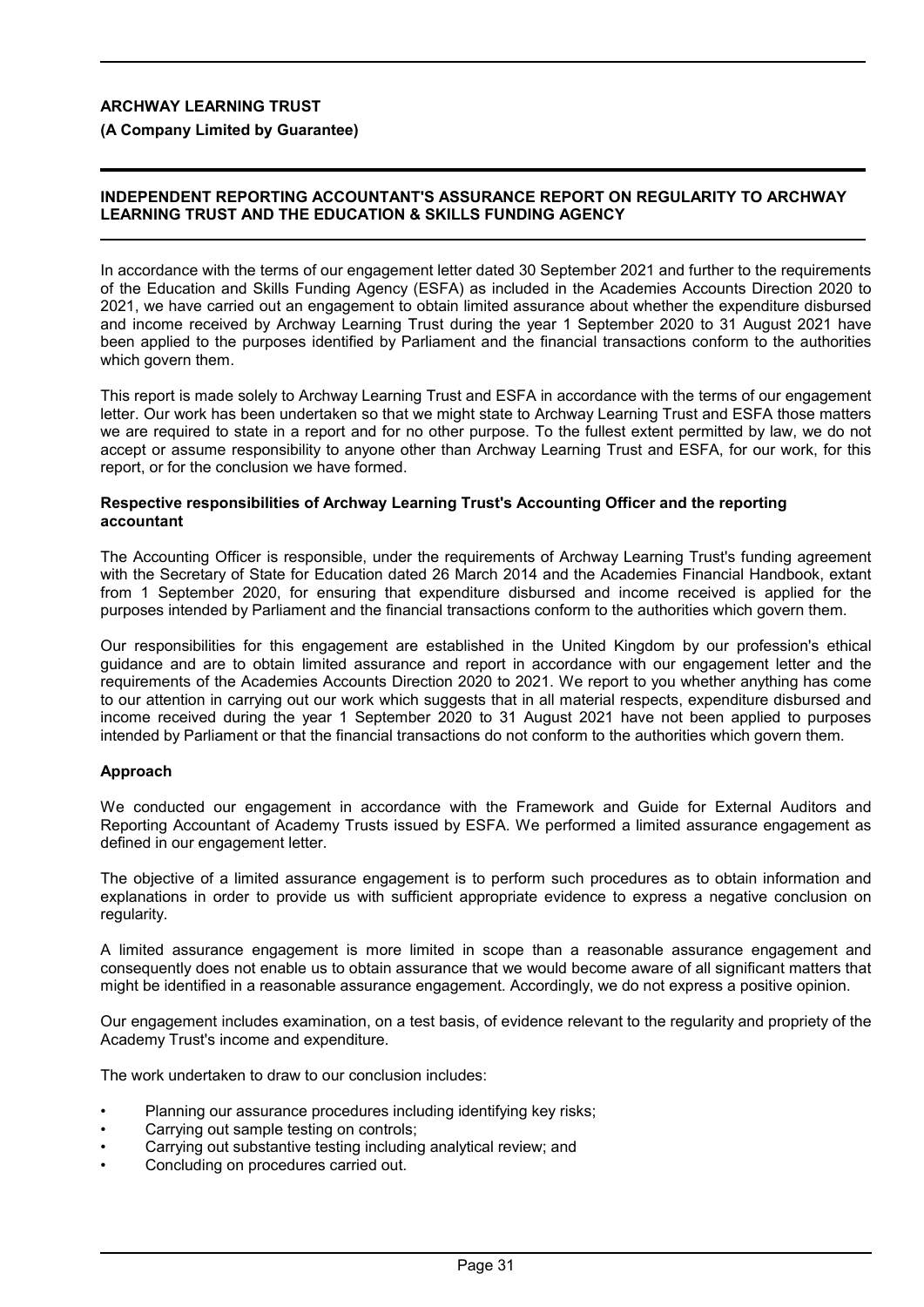## **(A Company Limited by Guarantee)**

## **INDEPENDENT REPORTING ACCOUNTANT'S ASSURANCE REPORT ON REGULARITY TO ARCHWAY LEARNING TRUST AND THE EDUCATION & SKILLS FUNDING AGENCY (CONTINUED)**

## **Conclusion**

In the course of our work, except for the matters listed below nothing has come to our attention which suggest in all material respects the expenditure disbursed and income received during the year 1 September 2020 to 31 August 2021 has not been applied to purposes intended by Parliament and the financial transactions do not conform to the authorities which govern them.

Matter 1: The Academy Trust's interim Chief Financial Officer is not remunerated through the Academy Trust's payroll. The Academy Trust has not obtained ESFA approval for this which contravenes paragraph 1.36 of the Academies Financial Handbook 2020.

Our regularity opinion is modified in respect of this item.

 $M_{\text{gas}}$ [Mazars \(Dec 22, 2021 09:18 GMT\)](https://mazars.eu1.documents.adobe.com/verifier?tx=CBJCHBCAABAASWO0LH1iImAAo21xCgx_CinNnmIyxzrT)

Reporting Accountant **Mazars LLP** Chartered Accountants Statutory Auditor

Park View House 58 The Ropewalk Nottingham NG1 5DW

Date: Dec 22, 2021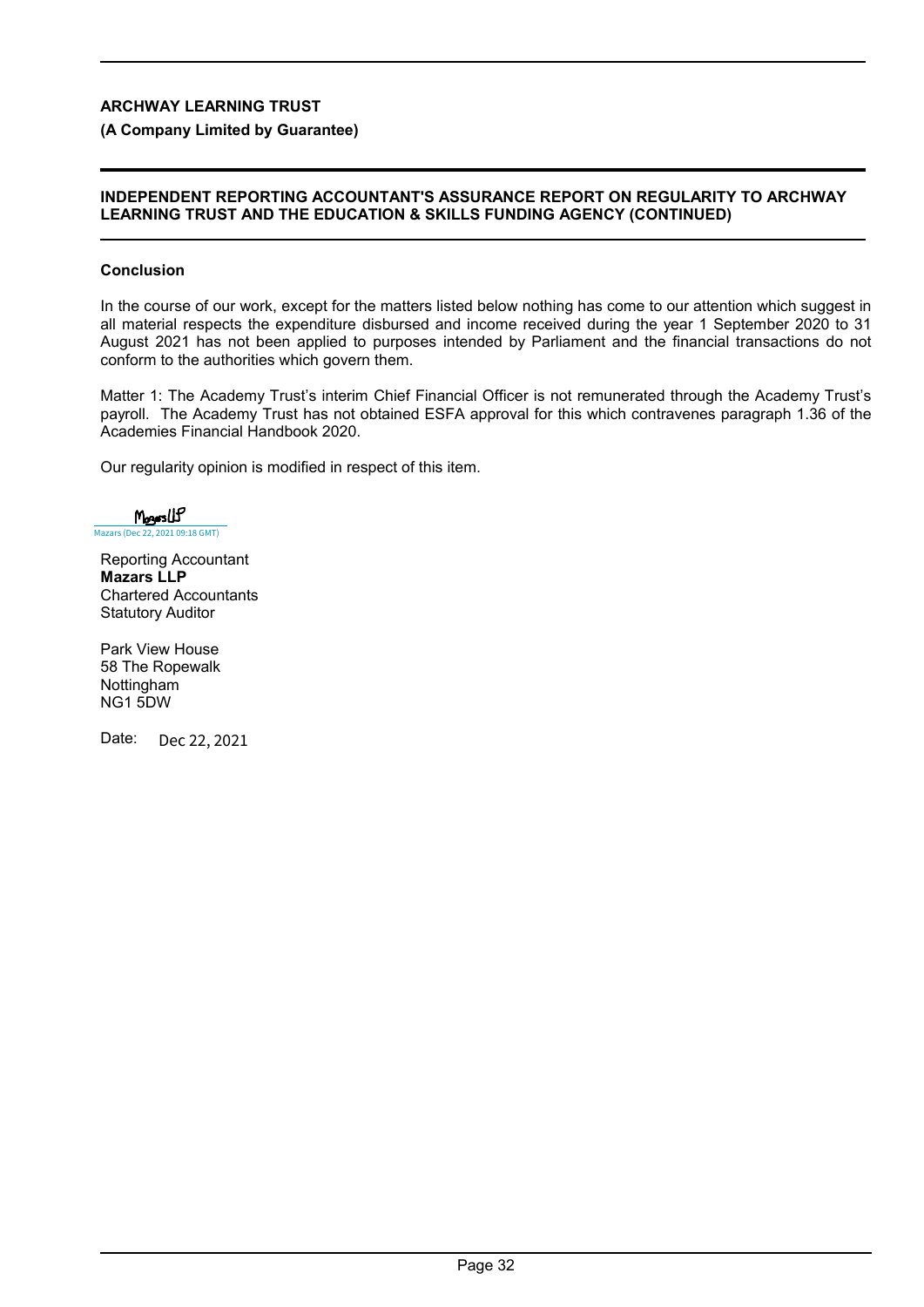## **(A Company Limited by Guarantee)**

## **STATEMENT OF FINANCIAL ACTIVITIES (INCORPORATING INCOME AND EXPENDITURE ACCOUNT) FOR THE YEAR ENDED 31 AUGUST 2021**

|                                                                    | <b>Note</b>  | <b>Unrestricted</b><br>funds<br>2021<br>£000 | <b>Restricted</b><br>funds<br>2021<br>£000 | <b>Restricted</b><br>fixed asset<br>funds<br>2021<br>£000 | <b>Total</b><br>funds<br>2021<br>£000 | <b>Total</b><br>funds<br>2020<br>£000 |
|--------------------------------------------------------------------|--------------|----------------------------------------------|--------------------------------------------|-----------------------------------------------------------|---------------------------------------|---------------------------------------|
| Income from:                                                       |              |                                              |                                            |                                                           |                                       |                                       |
| Donations and capital<br>grants:                                   | $\mathbf{3}$ |                                              |                                            |                                                           |                                       |                                       |
| Transfer of existing<br>academies into the<br><b>Academy Trust</b> |              |                                              | (13, 941)                                  | 51,751                                                    | 37,810                                |                                       |
| Other donations and<br>capital grants                              |              | 30                                           |                                            | 1,261                                                     | 1,291                                 | 4,616                                 |
| Other trading activities                                           | 5            | 185                                          |                                            |                                                           | 185                                   | 478                                   |
| Investments                                                        | 6            | 17                                           |                                            |                                                           | 17                                    | 27                                    |
| Charitable activities                                              | 4            | 358                                          | 46,066                                     |                                                           | 46,424                                | 30,507                                |
| Teaching schools                                                   | 31           |                                              | 381                                        |                                                           | 381                                   | 350                                   |
| <b>Total income</b>                                                |              | 590                                          | 32,506                                     | 53,012                                                    | 86,108                                | 35,978                                |
| <b>Expenditure on:</b>                                             |              |                                              |                                            |                                                           |                                       |                                       |
| Raising funds                                                      | 7            | 155                                          |                                            |                                                           | 155                                   | 654                                   |
| Charitable activities                                              | 8            | 550                                          | 48,998                                     | 3,366                                                     | 52,914                                | 35,236                                |
| Teaching schools                                                   | 31           |                                              | 342                                        |                                                           | 342                                   | 287                                   |
| <b>Total expenditure</b>                                           |              | 705                                          | 49,340                                     | 3,366                                                     | 53,411                                | 36,177                                |
| Net income/<br>(expenditure)<br>carried forward                    |              | (115)                                        | (16, 834)                                  | 49,646                                                    | 32,697                                | (199)                                 |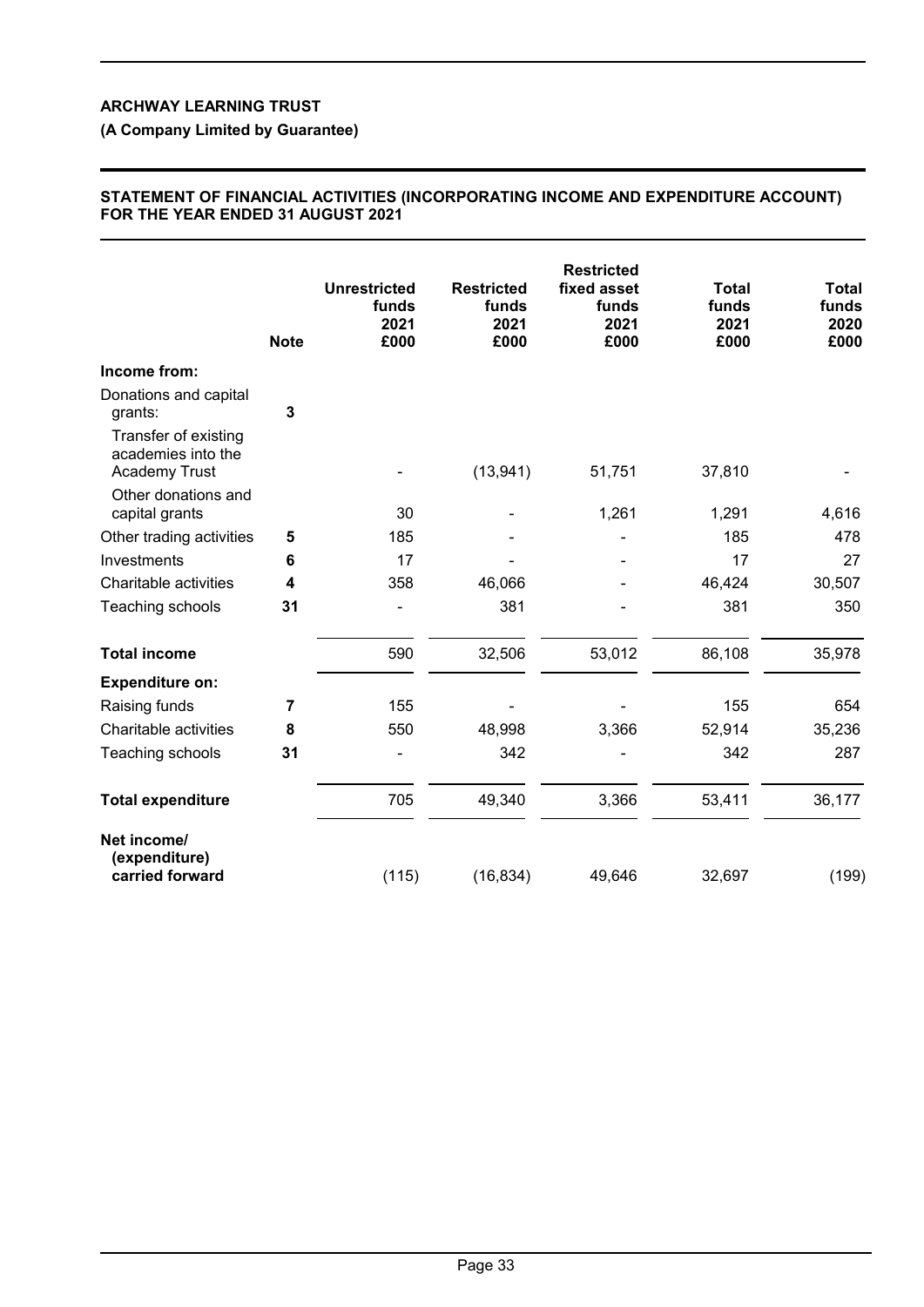**(A Company Limited by Guarantee)**

#### **STATEMENT OF FINANCIAL ACTIVITIES (INCORPORATING INCOME AND EXPENDITURE ACCOUNT) (CONTINUED) FOR THE YEAR ENDED 31 AUGUST 2021**

|                                                            |    | <b>Unrestricted</b><br>funds<br>2021<br>£000 | <b>Restricted</b><br>funds<br>2021<br>£000 | <b>Restricted</b><br>fixed asset<br>funds<br>2021<br>£000 | <b>Total</b><br>funds<br>2021<br>£000 | <b>Total</b><br>funds<br>2020<br>£000 |
|------------------------------------------------------------|----|----------------------------------------------|--------------------------------------------|-----------------------------------------------------------|---------------------------------------|---------------------------------------|
| Net income/<br>(expenditure)<br>brought forward            |    | (115)                                        | (16, 834)                                  | 49,646                                                    | 32,697                                | (199)                                 |
| Transfers between<br>funds                                 | 17 |                                              | (863)                                      | 863                                                       |                                       |                                       |
| Net movement in<br>funds before other<br>recognised losses |    | (115)                                        | (17, 697)                                  | 50,509                                                    | 32,697                                | (199)                                 |
| <b>Other recognised</b><br>losses:                         |    |                                              |                                            |                                                           |                                       |                                       |
| Actuarial losses on<br>defined benefit<br>pension schemes  | 24 |                                              | (6, 160)                                   |                                                           | (6, 160)                              | (7,636)                               |
| Net movement in<br>funds                                   |    | (115)                                        | (23, 857)                                  | 50,509                                                    | 26,537                                | (7, 835)                              |
| <b>Reconciliation of</b><br>funds:                         |    |                                              |                                            |                                                           |                                       |                                       |
| Total funds brought<br>forward                             |    | 1,105                                        | (22, 787)                                  | 92,409                                                    | 70,727                                | 78,562                                |
| Net movement in funds                                      |    | (115)                                        | (23, 857)                                  | 50,509                                                    | 26,537                                | (7, 835)                              |
| <b>Total funds carried</b><br>forward                      |    | 990                                          | (46, 644)                                  | 142,918                                                   | 97,264                                | 70,727                                |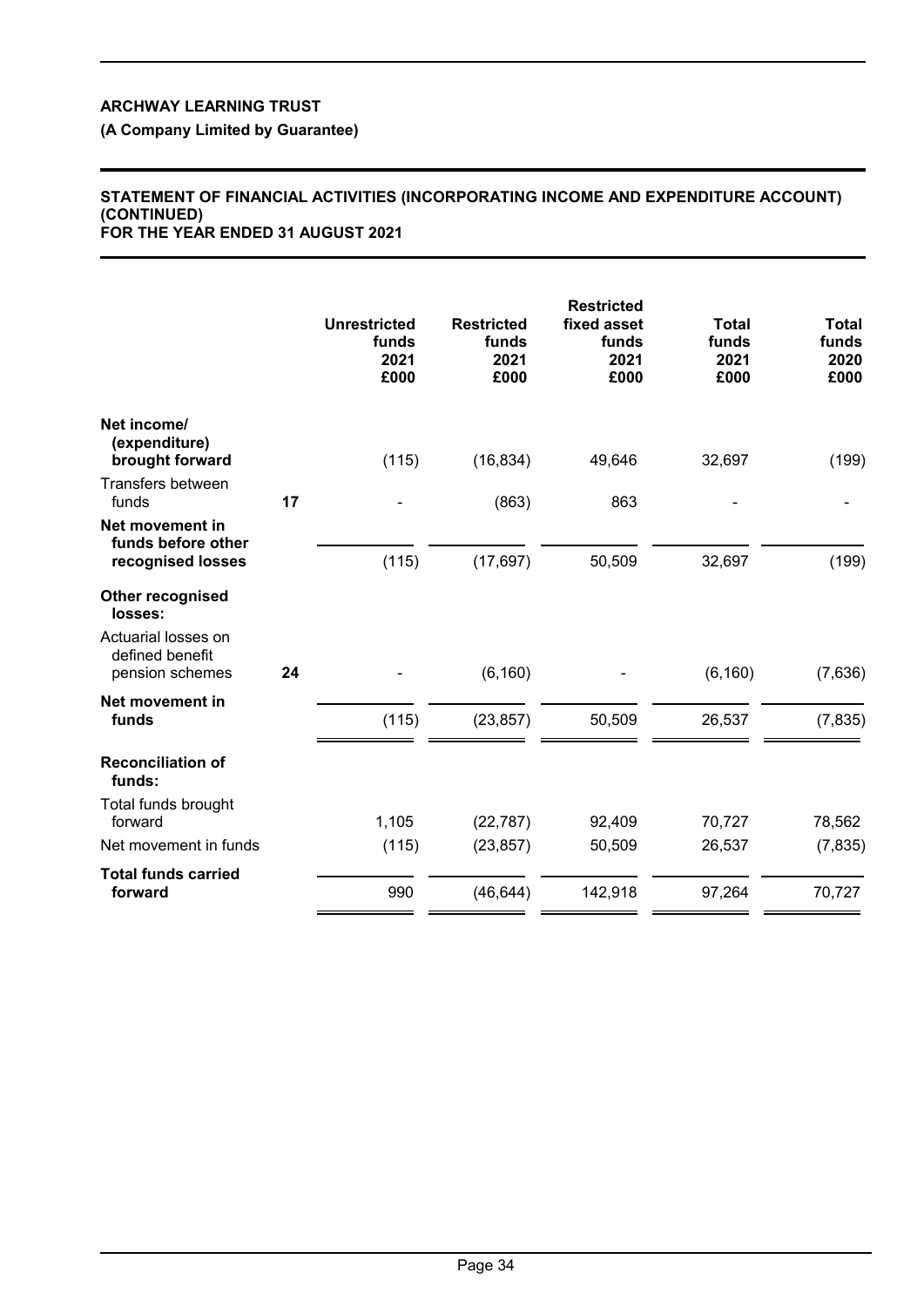# **(A Company Limited by Guarantee)**

## **BALANCE SHEET FOR THE YEAR ENDED 31 AUGUST 2021**

|                                                               | <b>Note</b> |           | 2021<br>£000 |           | 2020<br>£000 |
|---------------------------------------------------------------|-------------|-----------|--------------|-----------|--------------|
| <b>Fixed assets</b>                                           |             |           |              |           |              |
| Tangible assets                                               | 14          |           | 141,873      |           | 92,409       |
|                                                               |             |           | 141,873      |           | 92,409       |
| <b>Current assets</b>                                         |             |           |              |           |              |
| <b>Debtors</b>                                                | 15          | 1,805     |              | 957       |              |
| Cash at bank and in hand                                      | 22          | 7,261     |              | 3,850     |              |
|                                                               |             | 9,066     |              | 4,807     |              |
| Creditors: Amounts falling due within one<br>year             | 16          | (6, 188)  |              | (2,913)   |              |
| <b>Net current assets</b>                                     |             |           | 2,878        |           | 1,894        |
| <b>Total assets less current liabilities</b>                  |             |           | 144,751      |           | 94,303       |
| Net assets excluding pension liability                        |             |           | 144,751      |           | 94,303       |
| Defined benefit pension scheme liability                      | 24          |           | (47, 487)    |           | (23, 576)    |
| <b>Total net assets</b>                                       |             |           | 97,264       |           | 70,727       |
| <b>Funds of the Academy Trust</b><br><b>Restricted funds:</b> |             |           |              |           |              |
| Fixed asset funds                                             | 17          | 142,918   |              | 92,409    |              |
| Restricted income funds                                       | 17          | 843       |              | 789       |              |
| Restricted funds excluding pension asset                      | 17          | 143,761   |              | 93,198    |              |
| Pension reserve                                               | 17          | (47, 487) |              | (23, 576) |              |
| <b>Total restricted funds</b>                                 | 17          |           | 96,274       |           | 69,622       |
| <b>Unrestricted income funds</b>                              | 17          |           | 990          |           | 1,105        |
| <b>Total funds</b>                                            |             |           | 97,264       |           | 70,727       |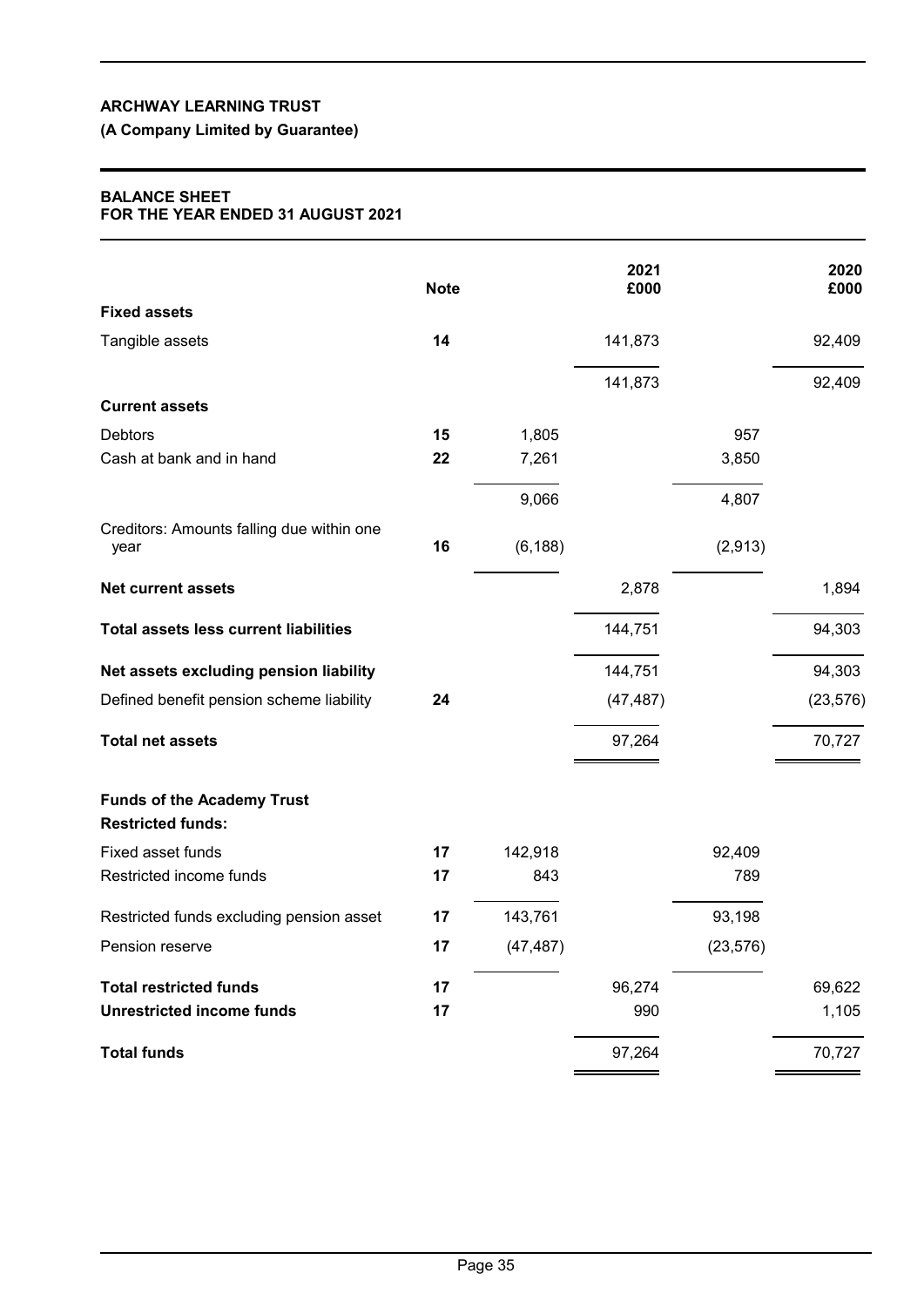# **(A Company Limited by Guarantee)**

#### **BALANCE SHEET (CONTINUED) FOR THE YEAR ENDED 31 AUGUST 2021**

The financial statements on pages 33 to 70 were approved and authorised for issue by the Trustees and are signed on their behalf, by:

Huai

................................................ **A Taylor** Chair

Date: Dec 21, 2021

The notes on pages 38 to 70 form part of these financial statements.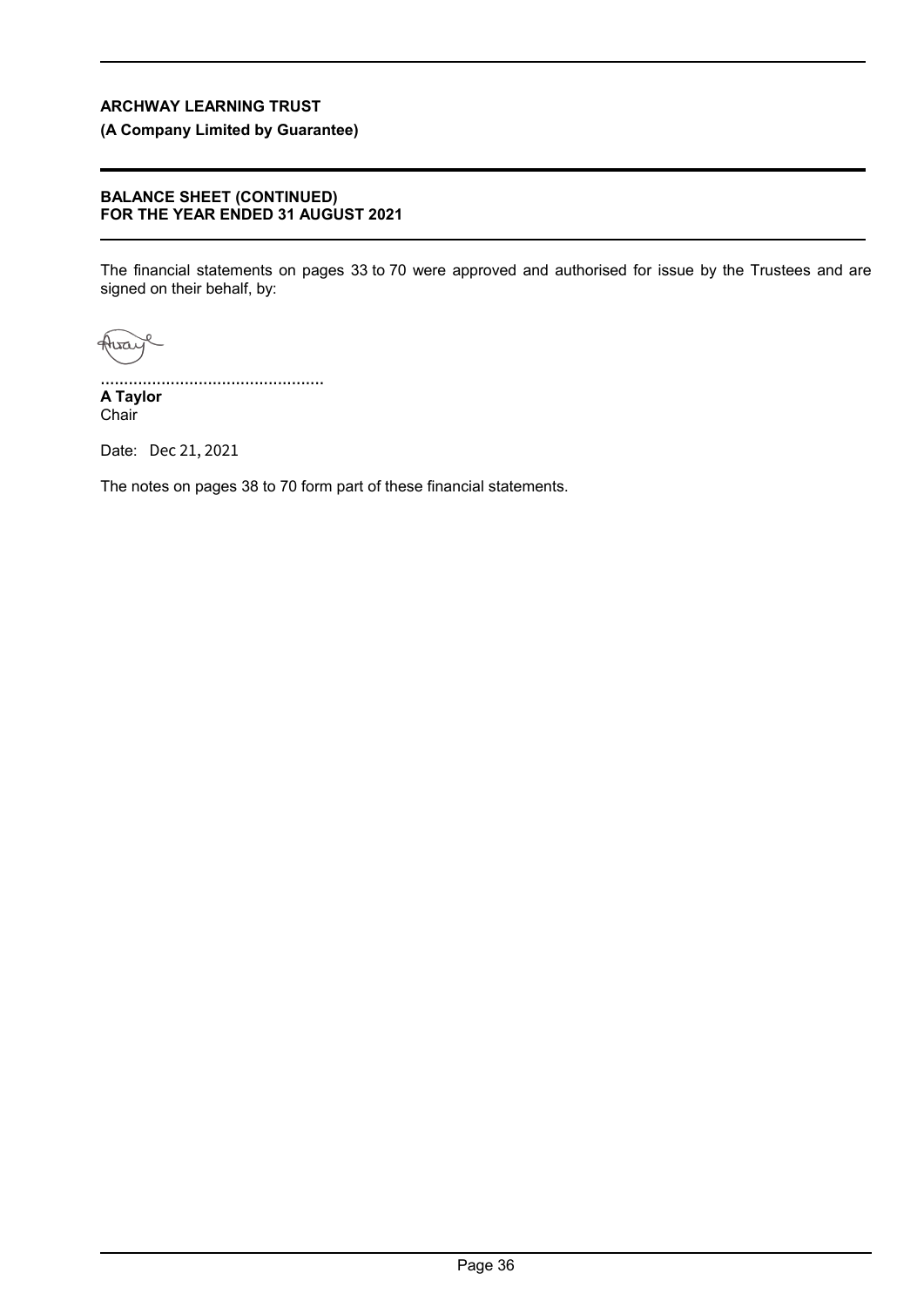# **(A Company Limited by Guarantee)**

### **STATEMENT OF CASH FLOWS FOR THE YEAR ENDED 31 AUGUST 2021**

|                                                        | <b>Note</b> | 2021<br>£000 | 2020<br>£000 |
|--------------------------------------------------------|-------------|--------------|--------------|
| Cash flows from operating activities                   |             |              |              |
| Net cash provided by operating activities              | 19          | 2,914        | 683          |
| Cash flows from investing activities                   | 21          | 630          | 221          |
| Cash flows from financing activities                   | 20          | (133)        | (133)        |
| Change in cash and cash equivalents in the year        |             | 3,411        | 771          |
| Cash and cash equivalents at the beginning of the year |             | 3,850        | 3,079        |
| Cash and cash equivalents at the end of the year       | 22, 23      | 7,261        | 3,850        |

The notes on pages 38 to 70 form part of these financial statements.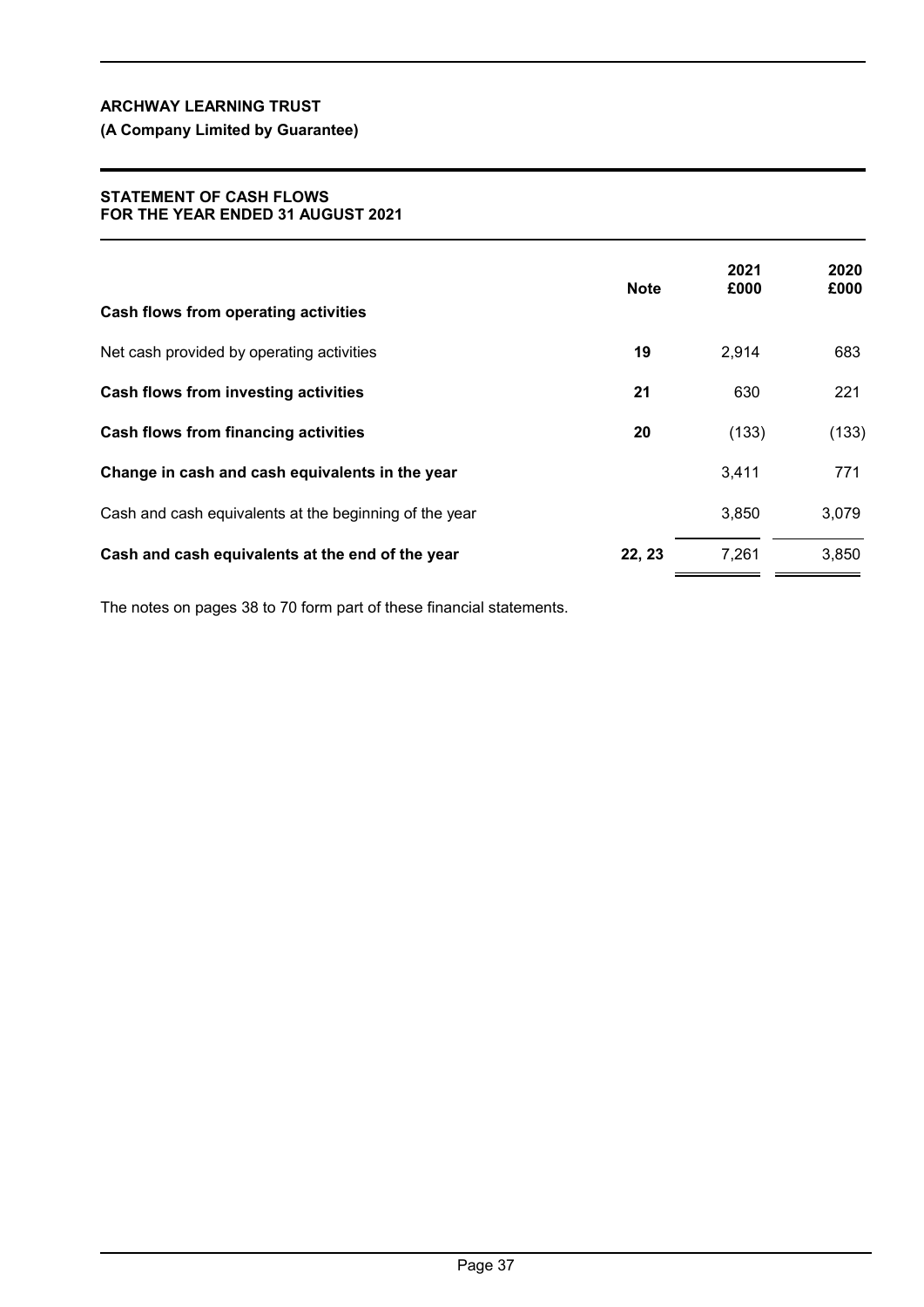### **(A Company Limited by Guarantee)**

#### **NOTES TO THE FINANCIAL STATEMENTS FOR THE YEAR ENDED 31 AUGUST 2021**

#### **1. Accounting policies**

A summary of the principal accounting policies adopted (which have been applied consistently, except where noted), judgements and key sources of estimation uncertainty, is set out below.

#### **1.1 Basis of preparation of financial statements**

The financial statements of the Academy Trust, which is a public benefit entity under FRS 102, have been prepared under the historic cost convention in accordance with the Financial Reporting Standard Applicable in the UK and Republic of Ireland (FRS 102), the Accounting and Reporting by Charities: Statement of Recommended Practice applicable to charities preparing their accounts in accordance with the Financial Reporting Standard applicable in the UK and Republic of Ireland (FRS 102) (Charities SORP (FRS 102)), the Academies Accounts Direction 2020 to 2021 issued by ESFA, the Charities Act 2011 and the Companies Act 2006.

Archway Learning Trust meets the definition of a public benefit entity under FRS 102.

#### **1.2 Going concern**

The Trustees assess whether the use of going concern is appropriate i.e. whether there are any material uncertainties related to events or conditions that may cast significant doubt on the ability of the Academy Trust to continue as a going concern. The Trustees make this assessment in respect of a period of at least one year from the date of authorisation for issue of the financial statements and have concluded that the Academy Trust has adequate resources to continue in operational existence for the foreseeable future and there are no material uncertainties about the Academy Trust's ability to continue as a going concern, thus they continue to adopt the going concern basis of accounting in preparing the financial statements.

### **1.3 Income**

All incoming resources are recognised when the Academy Trust has entitlement to the funds, the receipt is probable and the amount can be measured reliably.

#### **Donations**

Donations are recognised on a receivable basis (where there are no performance-related conditions) where the receipt is probable and the amount can be reliably measured.

#### **Other income**

Other income, including the hire of facilities, is recognised in the year it is receivable and to the extent the Academy Trust has provided the goods or services.

## **Transfer of existing academies into the Academy Trust**

Where assets and liabilities are received on the transfer of an existing academy into the Academy Trust, the transferred assets are measured at fair value and recognised in the Balance Sheet at the point when the risks and rewards of ownership pass to the Academy Trust. An equal amount of income is recognised for the transfer of an existing academy into the Academy Trust within 'Income from Donations and Capital Grants' to the net assets acquired.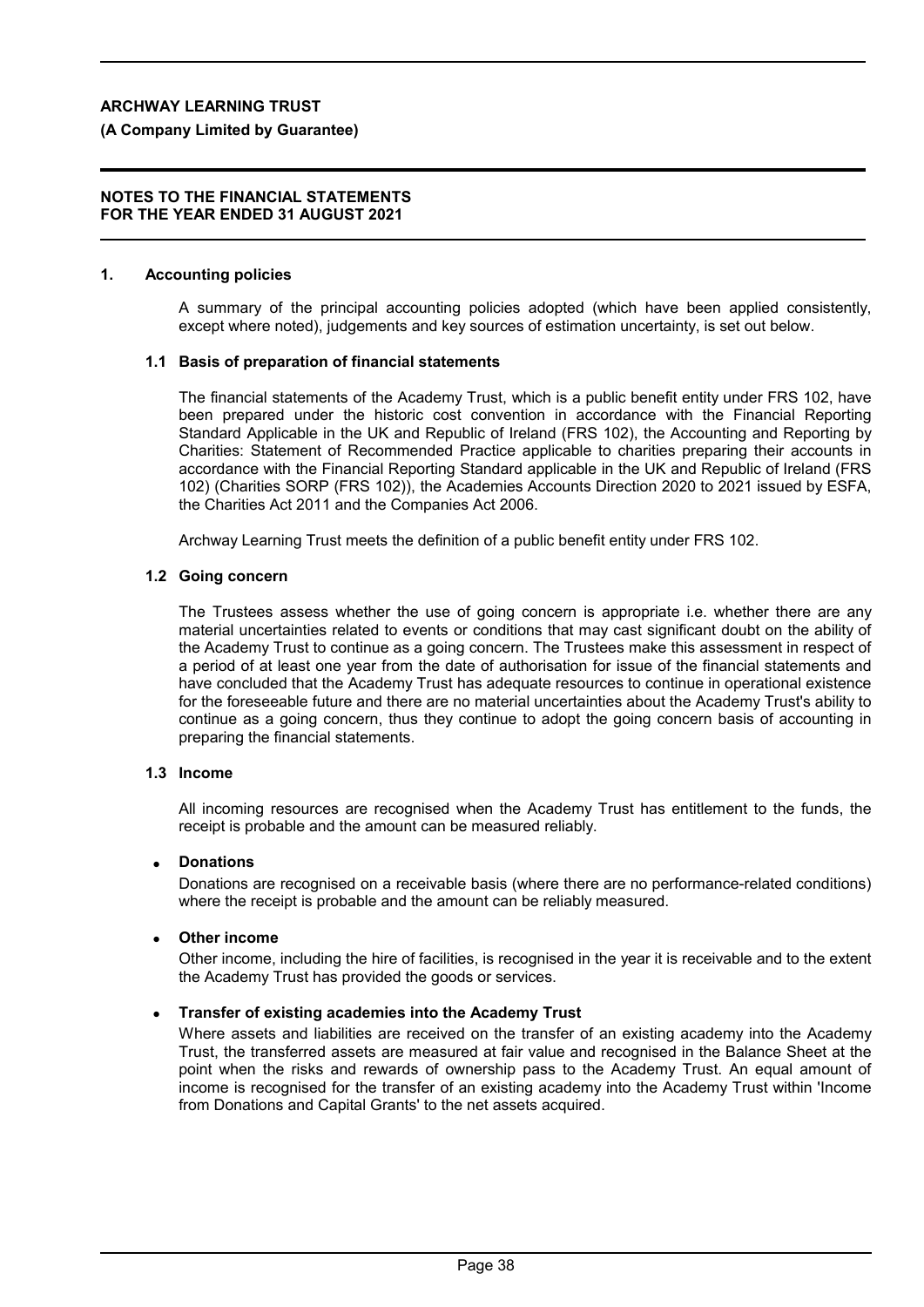### **(A Company Limited by Guarantee)**

#### **NOTES TO THE FINANCIAL STATEMENTS FOR THE YEAR ENDED 31 AUGUST 2021**

### **1. Accounting policies (continued)**

### **1.4 Expenditure**

Expenditure is recognised once there is a legal or constructive obligation to transfer economic benefit to a third party, it is probable that a transfer of economic benefits will be required in settlement and the amount of the obligation can be measured reliably. Expenditure is classified by activity. The costs of each activity are made up of the total of direct costs and shared costs, including support costs involved in undertaking each activity. Direct costs attributable to a single activity are allocated directly to that activity. Shared costs which contribute to more than one activity and support costs which are not attributable to a single activity are apportioned between those activities on a basis consistent with the use of resources. Central staff costs are allocated on the basis of time spent, and depreciation charges allocated on the portion of the asset's use.

#### **Expenditure on raising funds**

This includes all expenditure incurred by the Academy Trust to raise funds for its charitable purposes and includes costs of all fundraising activities events and non-charitable trading.

#### **Charitable activities**

These are costs incurred on the Academy Trust's educational operations, including support costs and costs relating to the governance of the Academy Trust apportioned to charitable activities.

All resources expended are inclusive of irrecoverable VAT.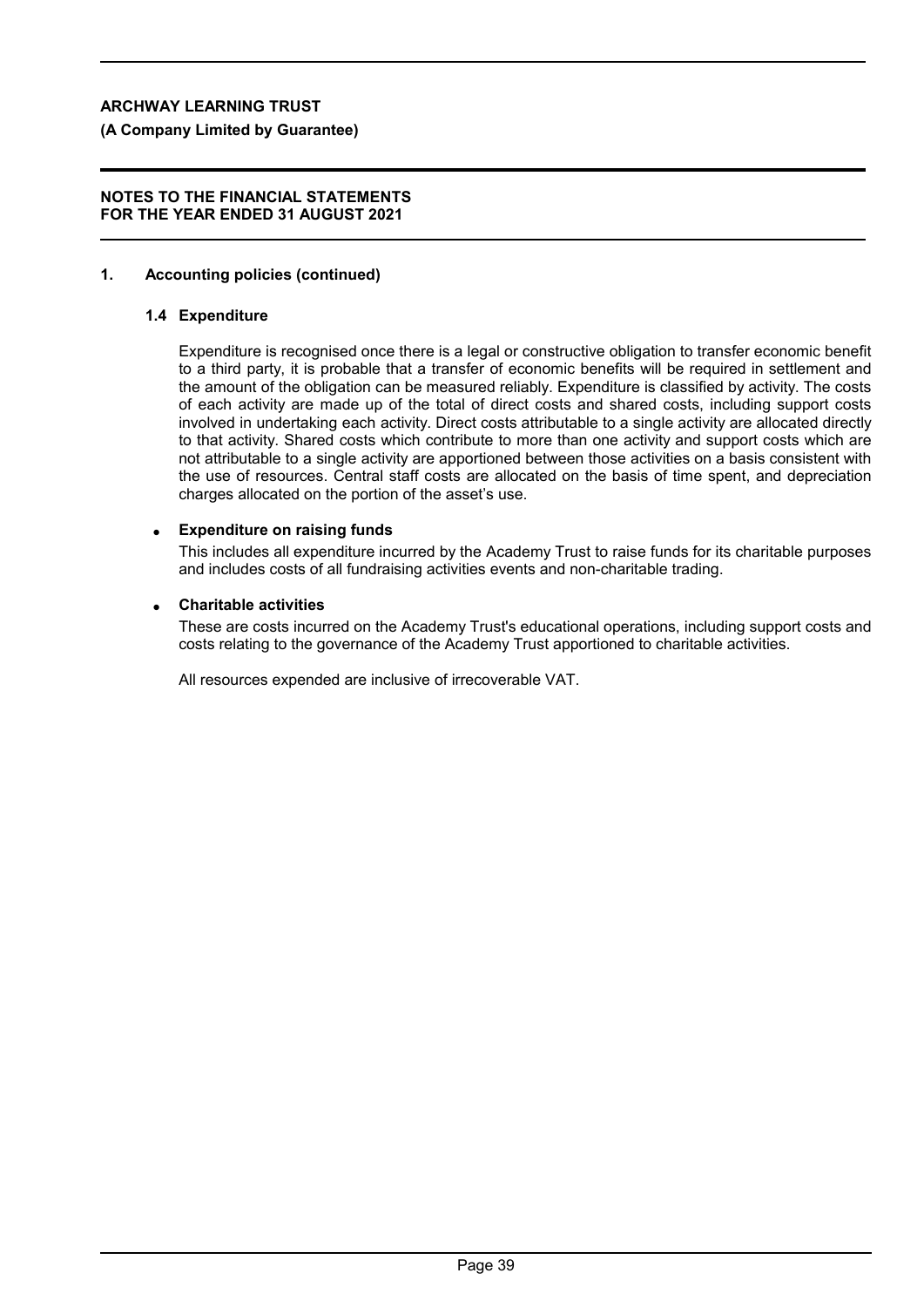**(A Company Limited by Guarantee)**

#### **NOTES TO THE FINANCIAL STATEMENTS FOR THE YEAR ENDED 31 AUGUST 2021**

### **1. Accounting policies (continued)**

#### **1.5 Tangible fixed assets**

Assets costing £3 k or more are capitalised as tangible fixed assets and are carried at cost, net of depreciation and any provision for impairment.

Where tangible fixed assets have been acquired with the aid of specific grants, either from the government or from the private sector, they are included in the Balance Sheet at cost and depreciated over their expected useful economic life. Where there are specific conditions attached to the funding requiring the continued use of the asset, the related grants are credited to a restricted fixed asset fund in the Statement of Financial Activities and carried forward in the Balance Sheet. Depreciation on the relevant assets is charged directly to the restricted fixed asset fund in the Statement of Financial Activities. Where tangible fixed assets have been acquired with unrestricted funds, depreciation on such assets is charged to the unrestricted fund.

Depreciation is provided on all tangible fixed assets other than freehold land and assets under construction, at rates calculated to write off the cost of each asset on a straight-line basis over its expected useful life, as follows:

Depreciation is provided on the following bases:

| Freehold property                               | - 45 - 50 years   |
|-------------------------------------------------|-------------------|
| Freehold land and buildings                     | $-50 - 125$ years |
| Long leasehold land and                         | $-45 - 50$ years  |
| buildings                                       |                   |
| Fixtures, fittings and equipment - 4 - 10 years |                   |

Assets in the course of construction are included at cost. Depreciation on these assets is not charged until they are brought into use and reclassified to freehold or leasehold land and buildings.

A review for impairment of a fixed asset is carried out if events or changes in circumstances indicate that the carrying value of any fixed asset may not be recoverable. Shortfalls between the carrying value of fixed assets and their recoverable amounts are recognised as impairments. Impairment losses are recognised in the Statement of Financial Activities.

#### **1.6 Debtors**

Trade and other debtors are recognised at the settlement amount after any trade discount offered. Prepayments are valued at the amount prepaid net of any trade discounts due.

## **1.7 Cash at bank and in hand**

Cash at bank and in hand includes cash and short-term highly liquid investments with a short maturity of three months or less from the date of acquisition or opening of the deposit or similar account.

#### **1.8 Liabilities**

Liabilities are recognised when there is an obligation at the Balance Sheet date as a result of a past event, it is probable that a transfer of economic benefit will be required in settlement, and the amount of the settlement can be estimated reliably. Liabilities are recognised at the amount that the Academy Trust anticipates it will pay to settle the debt or the amount it has received as advanced payments for the goods or services it must provide.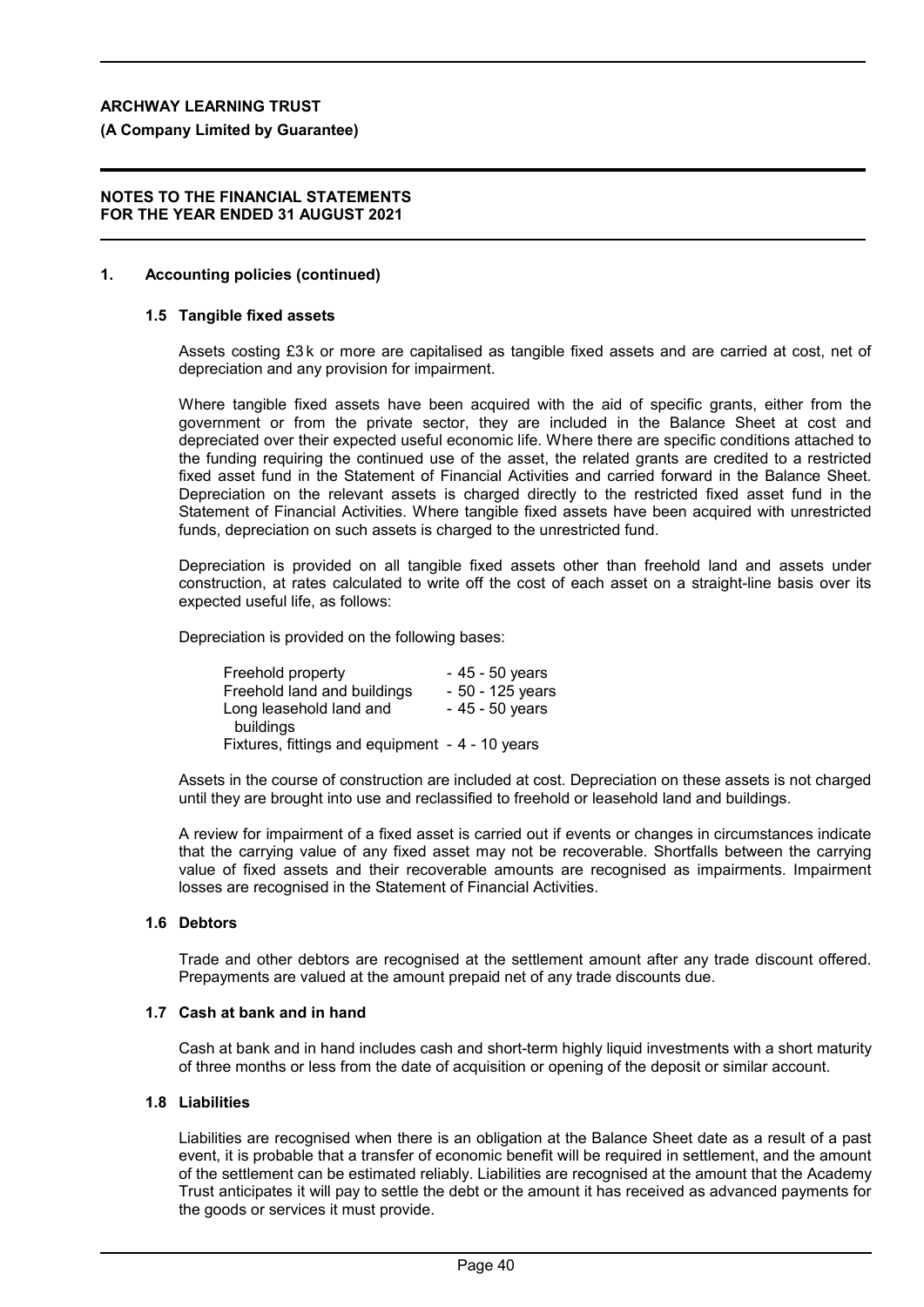#### **(A Company Limited by Guarantee)**

#### **NOTES TO THE FINANCIAL STATEMENTS FOR THE YEAR ENDED 31 AUGUST 2021**

#### **1. Accounting policies (continued)**

### **1.9 Leased assets**

Rentals paid under operating leases are charged on a straight line basis over the lease term.

### **1.10 Financial instruments**

The Academy Trust only holds basic financial instruments as defined in FRS 102. The financial assets and financial liabilities of the Academy Trust and their measurement bases are as follows:

*Financial assets* - trade and other debtors are basic financial instruments and are debt instruments measured at amortised cost as detailed in note 15. Prepayments are not financial instruments.

Cash at bank is classified as a basic financial instrument and is measured at face value.

*Financial liabilities* - trade creditors, accruals and other creditors are financial instruments, and are measured at amortised cost as detailed in note 16. Taxation and social security are not included in the financial instruments disclosure definition. Deferred income is not deemed to be a financial liability, as the cash settlement has already taken place and there is an obligation to deliver services rather than cash or another financial instrument.

### **1.11 Taxation**

The Academy Trust is considered to pass the tests set out in Paragraph 1 Schedule 6 of the Finance Act 2010 and therefore it meets the definition of a charitable company for UK corporation tax purposes.

Accordingly, the Academy Trust is potentially exempt from taxation in respect of income or capital gains received within categories covered by Part 11, chapter 3 of the Corporation Tax Act 2010 or Section 256 of the Taxation of Chargeable Gains Act 1992, to the extent that such income or gains are applied exclusively to charitable purposes.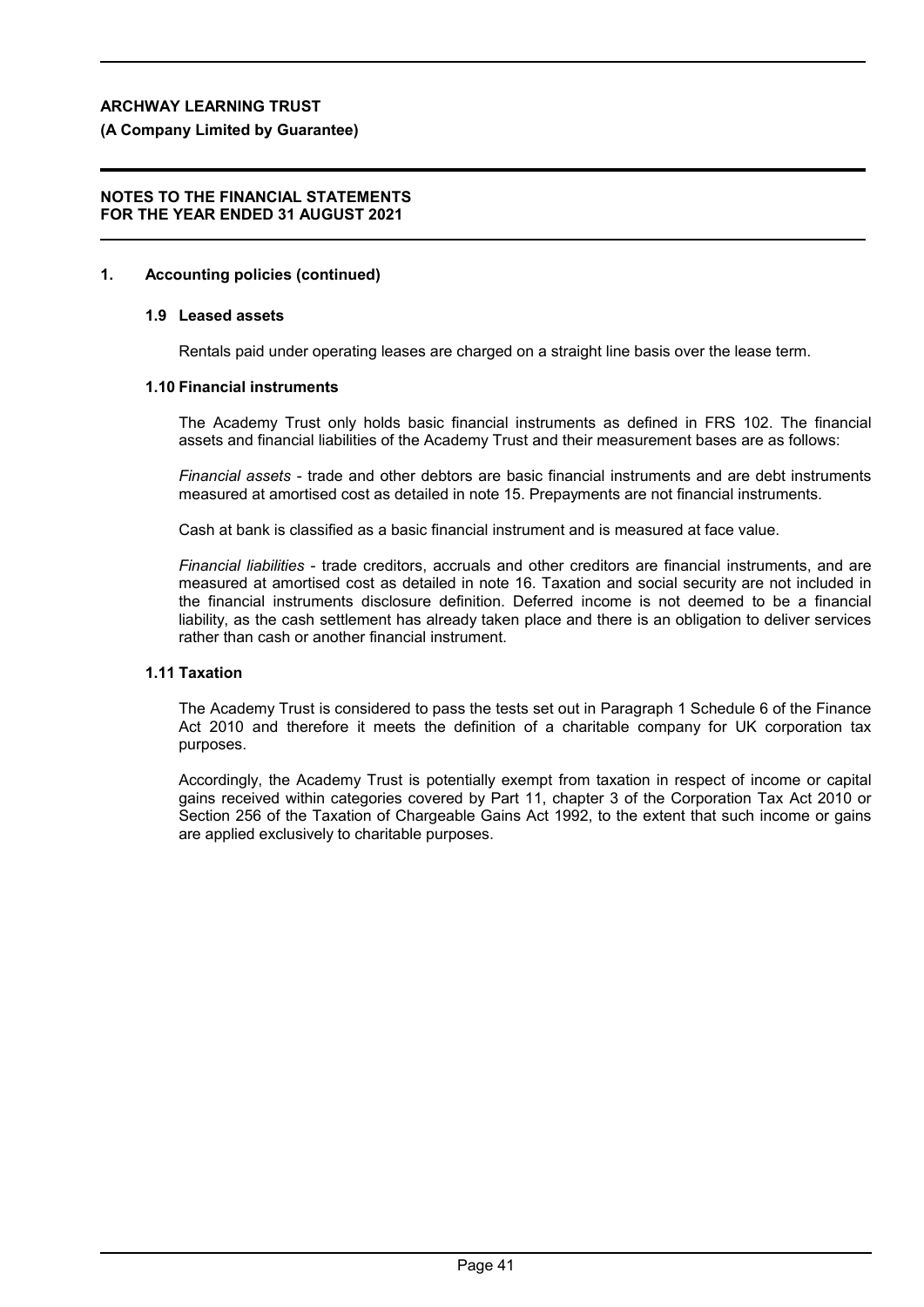**(A Company Limited by Guarantee)**

### **NOTES TO THE FINANCIAL STATEMENTS FOR THE YEAR ENDED 31 AUGUST 2021**

### **1. Accounting policies (continued)**

### **1.12 Pensions**

Retirement benefits to employees of the Academy Trust are provided by the Teachers' Pension Scheme ("TPS") and the Local Government Pension Scheme ("LGPS"). These are defined benefit schemes.

The TPS is an unfunded scheme and contributions are calculated so as to spread the cost of pensions over employees' working lives with the Academy Trust in such a way that the pension cost is a substantially level percentage of current and future pensionable payroll. The contributions are determined by the Government Actuary on the basis of quadrennial valuations using a prospective unit credit method. TPS is an unfunded multi-employer scheme with no underlying assets to assign between employers. Consequently, the TPS is treated as a defined contribution scheme for accounting purposes and the contributions recognised in the period to which they relate.

The LGPS is a funded multi-employer scheme and the assets are held separately from those of the Academy Trust in separate trustee administered funds. Pension scheme assets are measured at fair value and liabilities are measured on an actuarial basis using the projected unit credit method and discounted at a rate equivalent to the current rate of return on a high quality corporate bond of equivalent term and currency to the liabilities. The actuarial valuations are obtained at least triennially and are updated at each Balance Sheet date. The amounts charged to operating surplus are the current service costs and the costs of scheme introductions, benefit changes, settlements and curtailments. They are included as part of staff costs as incurred. Net interest on the net defined benefit liability/asset is also recognised in net income/(expenditure) and comprises the interest cost on the defined benefit obligation and interest income on the scheme assets, calculated by multiplying the fair value of the scheme assets at the beginning of the period by the rate used to discount the benefit obligations. The difference between the interest income on the scheme assets and the actual return on the scheme assets is recognised in other recognised gains and losses.

Actuarial gains and losses are recognised immediately in other recognised gains and losses.

#### **1.13 Agency arrangements**

The Academy Trust acts as an agent in distributing 16-19 bursary funds from ESFA. Payments received from the ESFA and subsequent disbursements to students are excluded from the statement of financial activities as the Academy Trust does not have control over the charitable application of the funds.

The Academy Trust can use up to 5% of the allocation towards its own administration costs and this is recognised in the statement of financial activities.

The funds received and paid, and any balances held are disclosed in note 29.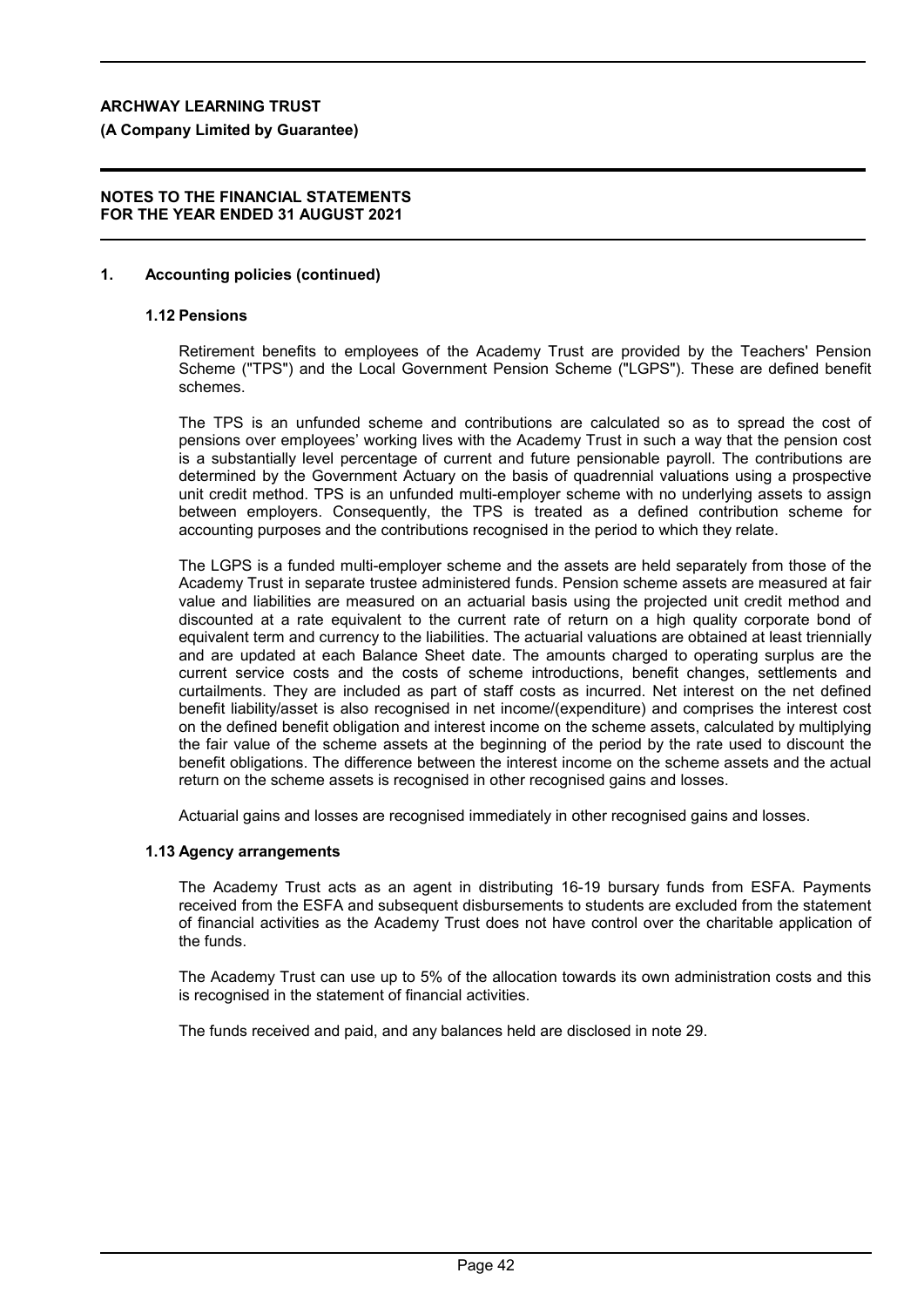### **(A Company Limited by Guarantee)**

#### **NOTES TO THE FINANCIAL STATEMENTS FOR THE YEAR ENDED 31 AUGUST 2021**

#### **1. Accounting policies (continued)**

#### **1.14 Fund accounting**

Unrestricted income funds represent those resources which may be used towards meeting any of the charitable objects of the Academy Trust at the discretion of the Trustees.

Restricted fixed asset funds are resources which are to be applied to specific capital purposes imposed by the funders where the asset acquired or created is held for a specific purpose.

Restricted general funds comprise all other restricted funds received with restrictions imposed by the funder/donor and include grants from the Department for Education Group.

Investment income, gains and losses are allocated to the appropriate fund.

#### **2. Critical accounting estimates and areas of judgement**

Estimates and judgements are continually evaluated and are based on historical experience and other factors, including expectations of future events that are believed to be reasonable under the circumstances.

Critical accounting estimates and assumptions:

The Academy Trust makes estimates and assumptions concerning the future. The resulting accounting estimates and assumptions will, by definition, seldom equal the related actual results. The estimates and assumptions that have a significant risk of causing a material adjustment to the carrying amounts of assets and liabilities within the next financial year are discussed below.

The present value of the Local Government Pension Scheme defined benefit liability depends on a number of factors that are determined on an actuarial basis using a variety of assumptions. The assumptions used in determining the net cost or income for pensions include the discount rate. Any changes in these assumptions, which are disclosed in note 24, will impact the carrying amount of the pension liability. Furthermore a roll forward approach which projects results from the latest full actuarial valuation performed at 31 March 2019 has been used by the actuary in valuing the pensions liability at 31 August 2021. Any differences between the figures derived from the roll forward approach and a full actuarial valuation would impact on the carrying amount of the pension liability.

#### Critical areas of judgement:

Bluecoat All Church of England Academies (Bluecoat Aspley Academy, Bluecoat Wollaton Academy, The Nottingham Emmanuel School and Bluecoat Primary Academy) have entered into church supplementary agreements for the use of the land and buildings they operate on, and as a result these land and buildings are included within fixed assets under long leasehold land and buildings.

The Trust occupies certain land and buildings under a Private Finance Initiative (PFI) agreement for a period of 25 years, at which point the lease transfers to the Trust. We benefit from the risks and rewards of the asset so for this reason, the land and buildings have been included on the balance sheet as a fixed asset.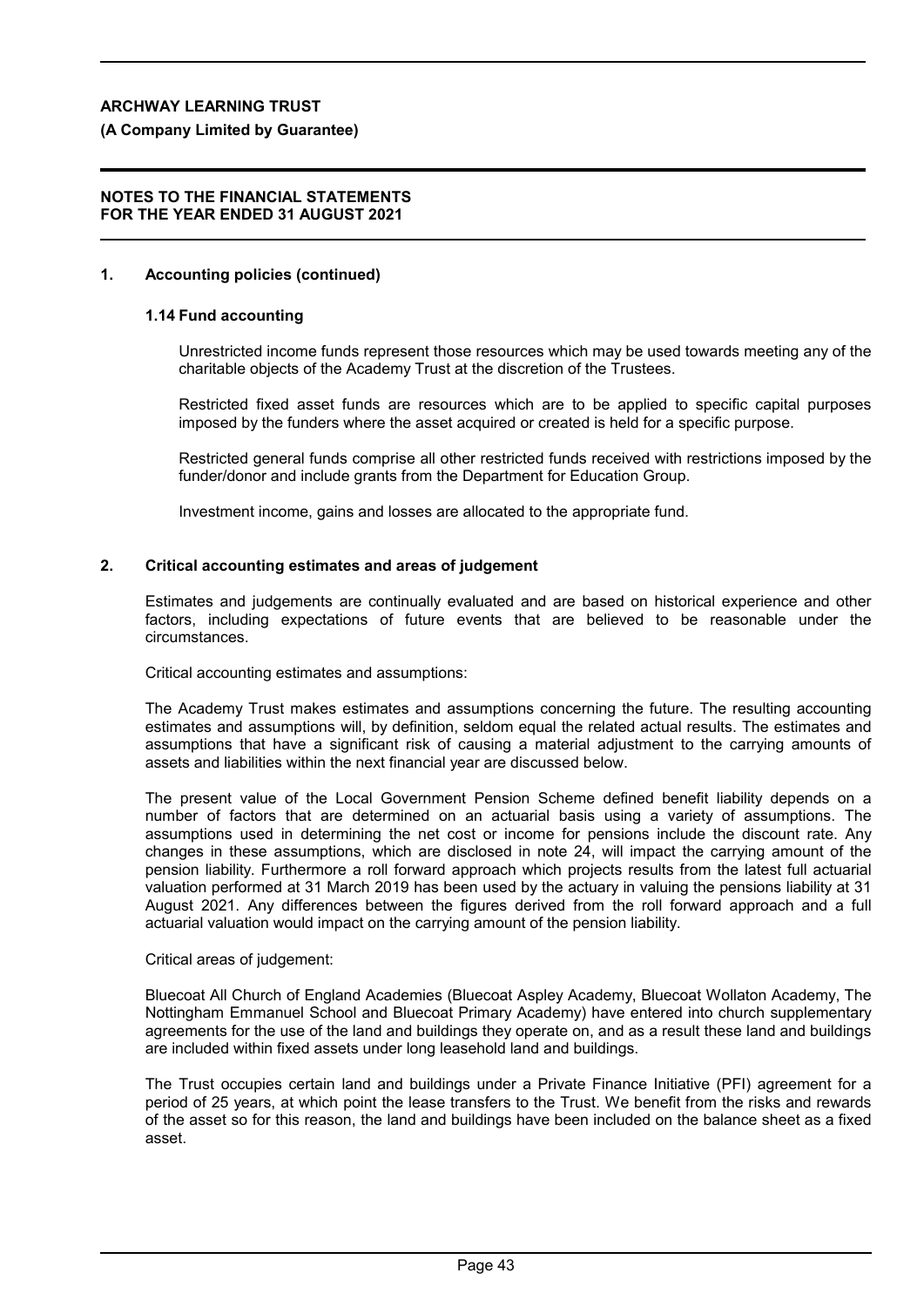**(A Company Limited by Guarantee)**

## **NOTES TO THE FINANCIAL STATEMENTS FOR THE YEAR ENDED 31 AUGUST 2021**

# **3. Income from donations and capital grants**

|                                                          | <b>Unrestricted</b><br>funds<br>2021<br>£000 | <b>Restricted</b><br>funds<br>2021<br>£000 | <b>Restricted</b><br>fixed asset<br>funds<br>2021<br>£000 | Total<br>funds<br>2021<br>£000 | <b>Total</b><br>funds<br>2020<br>£000 |
|----------------------------------------------------------|----------------------------------------------|--------------------------------------------|-----------------------------------------------------------|--------------------------------|---------------------------------------|
| Transfer of existing academies<br>into the Academy Trust |                                              | (13, 941)                                  | 51,751                                                    | 37,810                         |                                       |
| Capital donation - Science<br>block                      |                                              |                                            |                                                           |                                | 3,832                                 |
| Donations                                                | 30                                           |                                            |                                                           | 30                             | 180                                   |
| <b>Capital Grants</b>                                    |                                              |                                            | 1,261                                                     | 1,261                          | 604                                   |
| <b>Total 2021</b>                                        | 30                                           | (13, 941)                                  | 53,012                                                    | 39,101                         | 4,616                                 |
| <b>Total 2020</b>                                        | $\overline{2}$                               | 178                                        | 4,436                                                     | 4,616                          |                                       |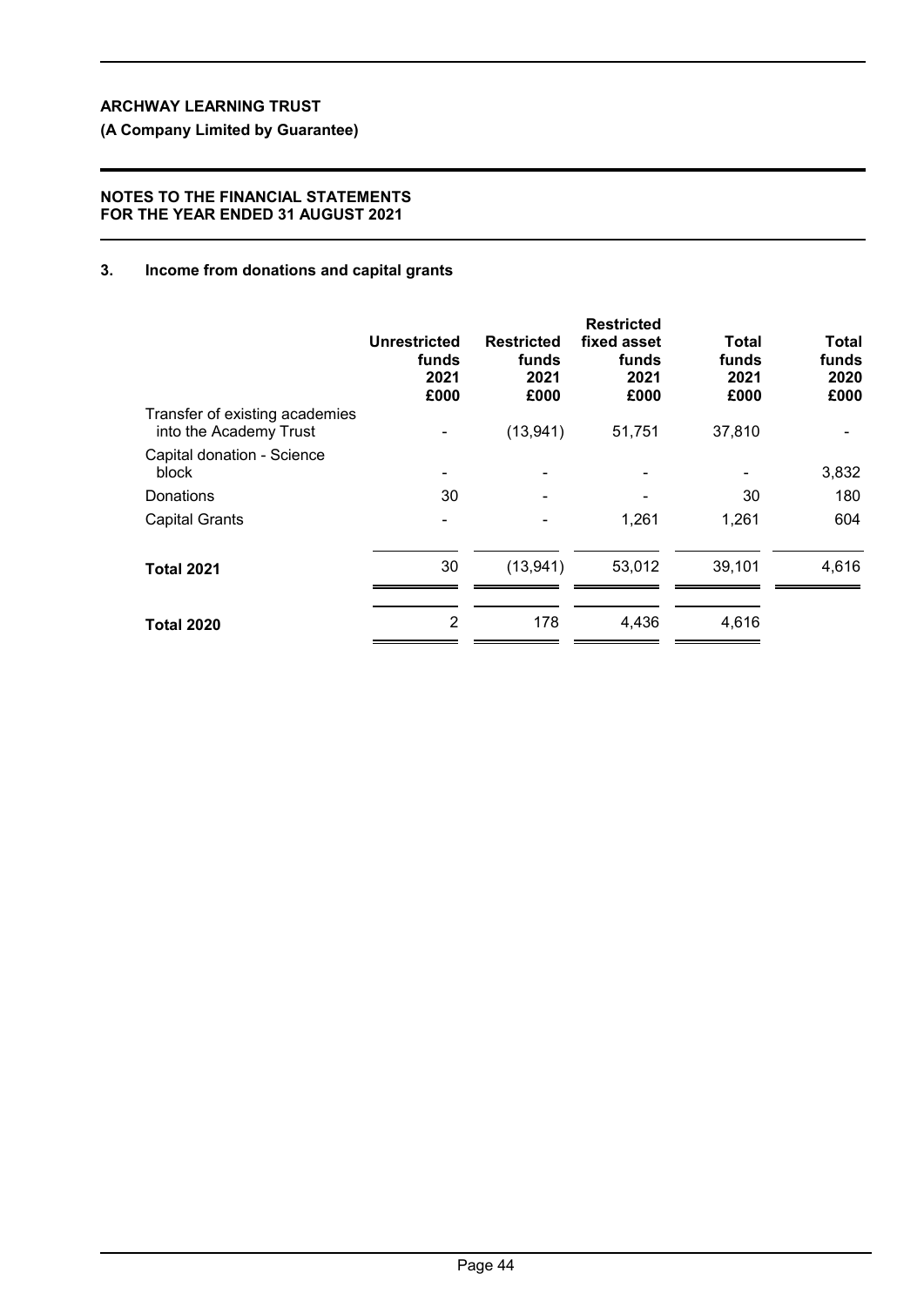**(A Company Limited by Guarantee)**

## **NOTES TO THE FINANCIAL STATEMENTS FOR THE YEAR ENDED 31 AUGUST 2021**

# **4. Funding for the Academy Trust's educational operations**

|                                                                 | <b>Unrestricted</b><br>funds<br>2021<br>£000 | <b>Restricted</b><br>funds<br>2021<br>£000 | <b>Total</b><br>funds<br>2021<br>£000 | <b>Total</b><br>funds<br>2020<br>£000 |
|-----------------------------------------------------------------|----------------------------------------------|--------------------------------------------|---------------------------------------|---------------------------------------|
| <b>DfE/ESFA grants</b>                                          |                                              |                                            |                                       |                                       |
| General Annual Grant (GAG)                                      |                                              | 37,594                                     | 37,594                                | 25,528                                |
| <b>Start Up Grants</b>                                          |                                              | 270                                        | 270                                   | 30                                    |
| Pupil Premium                                                   |                                              | 2,708                                      | 2,708                                 | 1,678                                 |
| Teachers' Pay/Pensions Grant                                    |                                              | 1,661                                      | 1,661                                 | 1,170                                 |
| <b>Others</b>                                                   |                                              | 951                                        | 951                                   | 325                                   |
|                                                                 |                                              | 43,184                                     | 43,184                                | 28,731                                |
| <b>Other Government grants</b>                                  |                                              |                                            |                                       |                                       |
| Local authority grants                                          |                                              | 940                                        | 940                                   | 806                                   |
| Special educational projects                                    |                                              | 807                                        | 807                                   | 609                                   |
| Other income from the Academy Trust's<br>educational operations | 358                                          | 500                                        | 858                                   | 361                                   |
| <b>COVID-19 additional funding (DfE/ESFA)</b>                   |                                              |                                            |                                       |                                       |
| Catch-up Premium                                                |                                              | 38                                         | 38                                    |                                       |
| Other DfE/ESFA COVID-19 funding                                 |                                              | 597                                        | 597                                   |                                       |
|                                                                 | 358                                          | 2,882                                      | 3,240                                 | 1,776                                 |
| <b>Total 2021</b>                                               | 358                                          | 46,066                                     | 46,424                                | 30,507                                |
| <b>Total 2020</b>                                               | 361                                          | 30,146                                     | 30,507                                |                                       |

The Academy Trust received £506k of funding for catch up premium and costs incurred in respect of this funding totalled £38k with the remaining balance of £468k deferred to be spent in 2021/2022.

Following the reclassification in the Academies Accounts Direction 2020/21 of some grants received from the Department of Education and ESFA, the Academy Trust's funding for Pupil Premium and Teachers' Pay/Pensions Grant is no longer reported under the Other DfE Group grants heading, but as separate lines under the Other DfE/ESFA grants heading. The prior year numbers have been reclassified.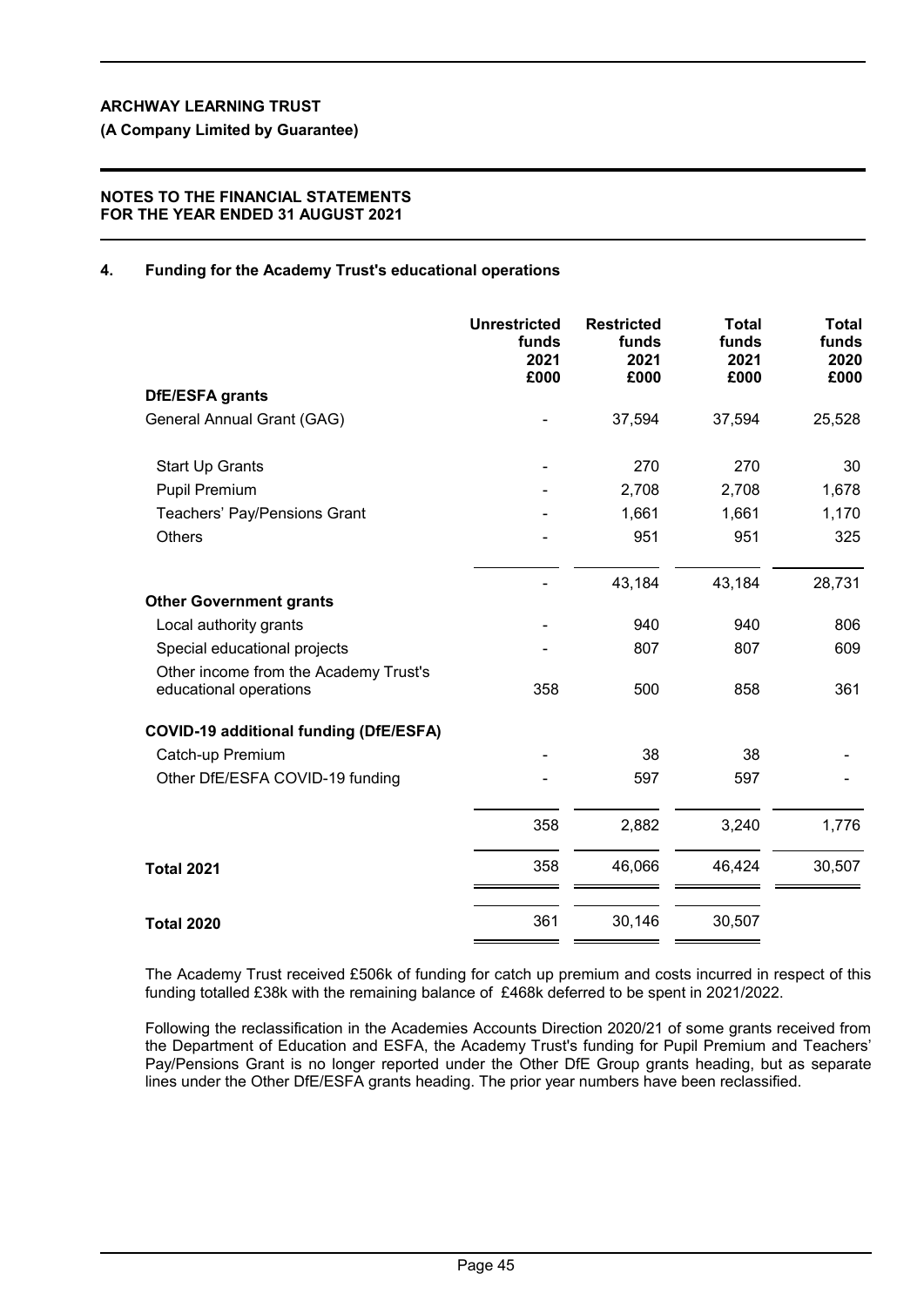# **(A Company Limited by Guarantee)**

## **NOTES TO THE FINANCIAL STATEMENTS FOR THE YEAR ENDED 31 AUGUST 2021**

## **5. Income from other trading activities**

|                                         | <b>Unrestricted</b><br>funds<br>2021<br>£000 | <b>Restricted</b><br>funds<br>2021<br>£000 | <b>Total</b><br>funds<br>2021<br>£000 | <b>Total</b><br>funds<br>2020<br>£000 |
|-----------------------------------------|----------------------------------------------|--------------------------------------------|---------------------------------------|---------------------------------------|
| Hire of facilities                      | 8                                            |                                            | 8                                     | -                                     |
| Income from other charitable activities | 177                                          |                                            | 177                                   | 478                                   |
| <b>Total 2021</b>                       | 185                                          |                                            | 185                                   | 478                                   |
| <b>Total 2020</b>                       | 419                                          | 59                                         | 478                                   |                                       |

# **6. Investment income**

|                     | <b>Unrestricted</b><br>funds<br>2021<br>£000 | <b>Total</b><br>funds<br>2021<br>£000 | <b>Total</b><br>funds<br>2020<br>£000 |
|---------------------|----------------------------------------------|---------------------------------------|---------------------------------------|
| Short term deposits | 17                                           | 17                                    | 27                                    |
| <b>Total 2020</b>   | 27                                           | 27                                    |                                       |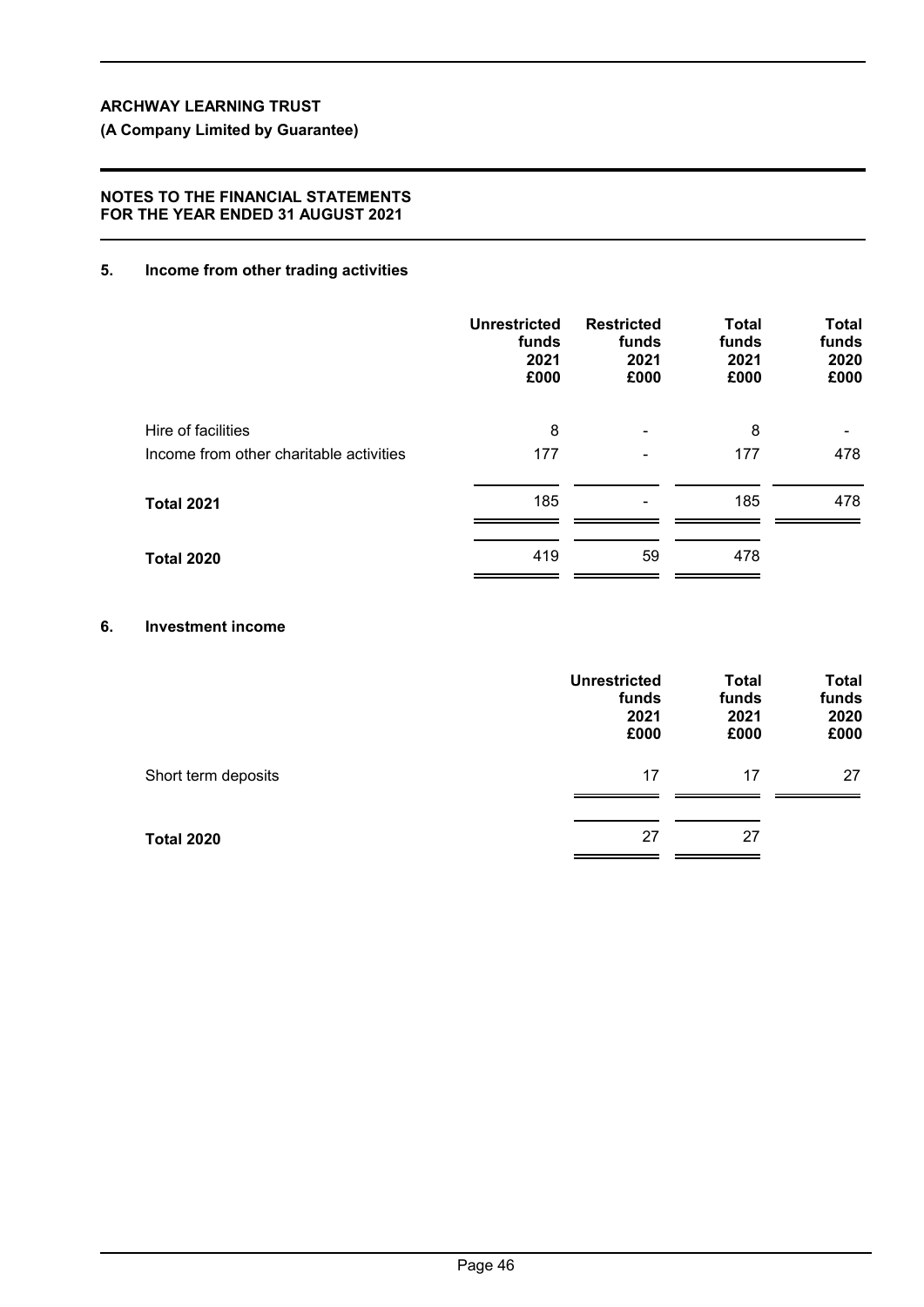# **(A Company Limited by Guarantee)**

### **NOTES TO THE FINANCIAL STATEMENTS FOR THE YEAR ENDED 31 AUGUST 2021**

# **7. Expenditure**

|                                            | <b>Staff Costs</b><br>2021<br>£000 | <b>Premises</b><br>2021<br>£000 | <b>Other</b><br>2021<br>£000 | Total<br>2021<br>£000 | Total<br>2020<br>£000 |
|--------------------------------------------|------------------------------------|---------------------------------|------------------------------|-----------------------|-----------------------|
| Expenditure on raising funds:              |                                    |                                 |                              |                       |                       |
| Direct costs                               |                                    |                                 | 155                          | 155                   | 654                   |
| Academy Trusts' educational<br>operations: |                                    |                                 |                              |                       |                       |
| Direct costs                               | 32,203                             |                                 | 2,539                        | 34,742                | 24,350                |
| Allocated support costs                    | 9,163                              | 3,584                           | 5,425                        | 18,172                | 10,886                |
| Teaching school                            | 199                                |                                 | 143                          | 342                   | 287                   |
| <b>Total 2021</b>                          | 41,565                             | 3,584                           | 8,262                        | 53,411                | 36,177                |
| <b>Total 2020</b>                          | 28,074                             | 4.476                           | 3,627                        | 36,177                |                       |

# **8. Charitable activities**

|                                        | 2021<br>£000 | 2020<br>£000 |
|----------------------------------------|--------------|--------------|
| Direct costs - educational operations  | 34,742       | 24,350       |
| Support costs - educational operations | 18,172       | 10,886       |
|                                        | 52,914       | 35,236       |
|                                        | 2021<br>£000 | 2020<br>£000 |
| Support staff costs                    | 9,163        | 5,895        |
| Depreciation                           | 3,366        | 2,729        |
| Technology costs                       | 523          | -            |
| Premises costs                         | 3,584        | 1,747        |
| Legal costs - conversion               | 5            |              |
| Legal costs - other                    | 36           |              |
| Other support costs                    | 1,453        | 393          |
| Governance costs                       | 42           | 122          |
|                                        | 18,172       | 10,886       |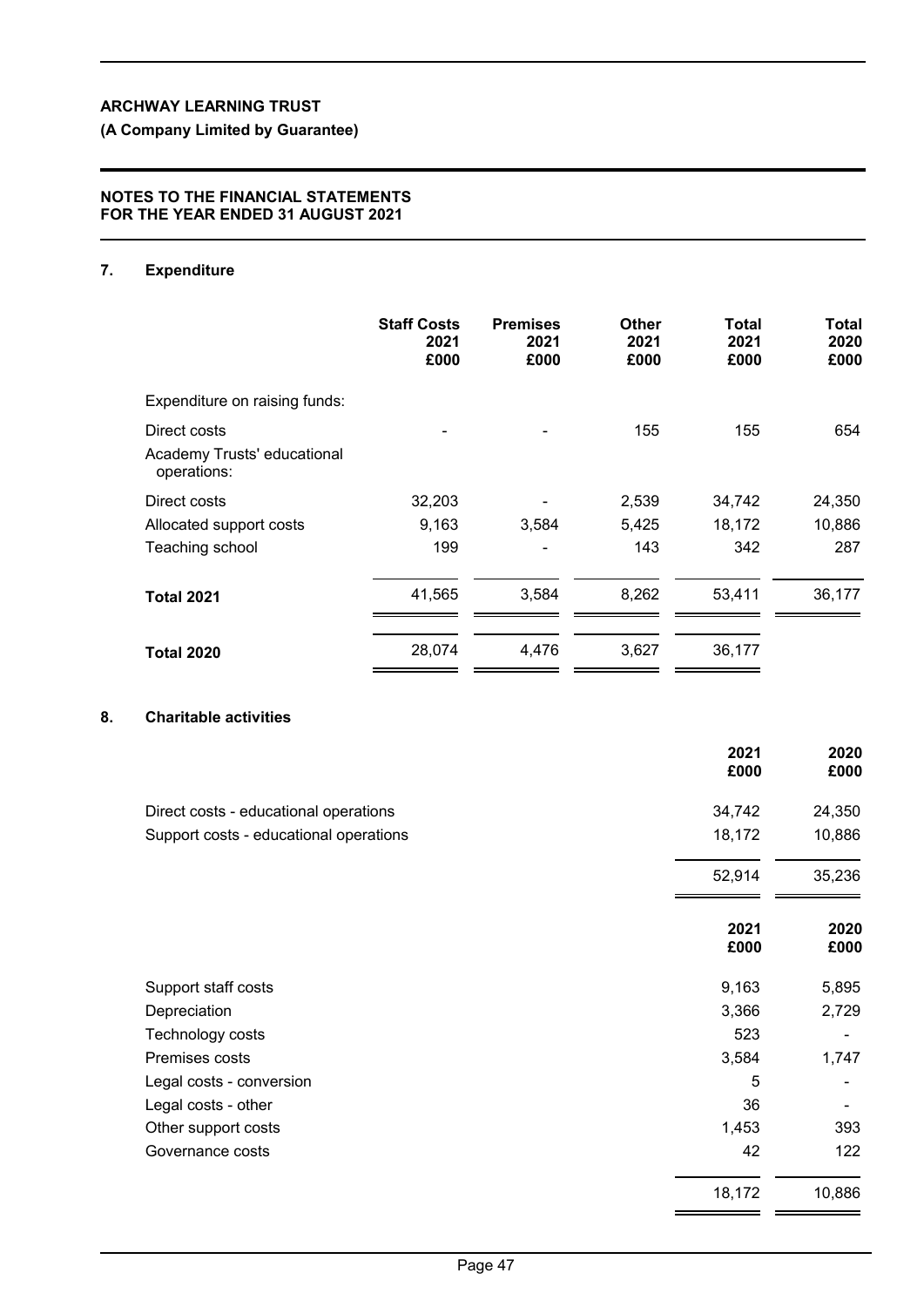# **(A Company Limited by Guarantee)**

### **NOTES TO THE FINANCIAL STATEMENTS FOR THE YEAR ENDED 31 AUGUST 2021**

### **9. Net income/(expenditure)**

Net income/(expenditure) for the year includes:

|                                       | 2021<br>£000             | 2020<br>£000 |
|---------------------------------------|--------------------------|--------------|
| Operating lease rentals               | 1,273                    | 84           |
| Depreciation of tangible fixed assets | 3,364                    | 2,729        |
| Loss on disposal of fixed assets      | $\overline{\phantom{0}}$ | 18           |
| Fees paid to auditor for:             |                          |              |
| - audit                               | 29                       | 22           |
| - other services                      | 10                       | 3            |
|                                       |                          |              |

## **10. Staff**

# **a. Staff costs**

Staff costs during the year were as follows:

|                           | 2021<br>£000 | 2020<br>£000 |
|---------------------------|--------------|--------------|
| Wages and salaries        | 28,172       | 19,649       |
| Social security costs     | 2,752        | 1,885        |
| Pension costs             | 9,219        | 6,009        |
|                           | 40,143       | 27,543       |
| Agency staff costs        | 1,068        | 473          |
| Staff restructuring costs | 354          | 58           |
|                           | 41,565       | 28,074       |
|                           |              |              |

Staff restructuring costs comprise:

|                     | 2021<br>£000   | 2020<br>£000 |
|---------------------|----------------|--------------|
| Redundancy payments | 354            | -            |
| Severance payments  | $\blacksquare$ | 58           |
|                     | 354            | 58           |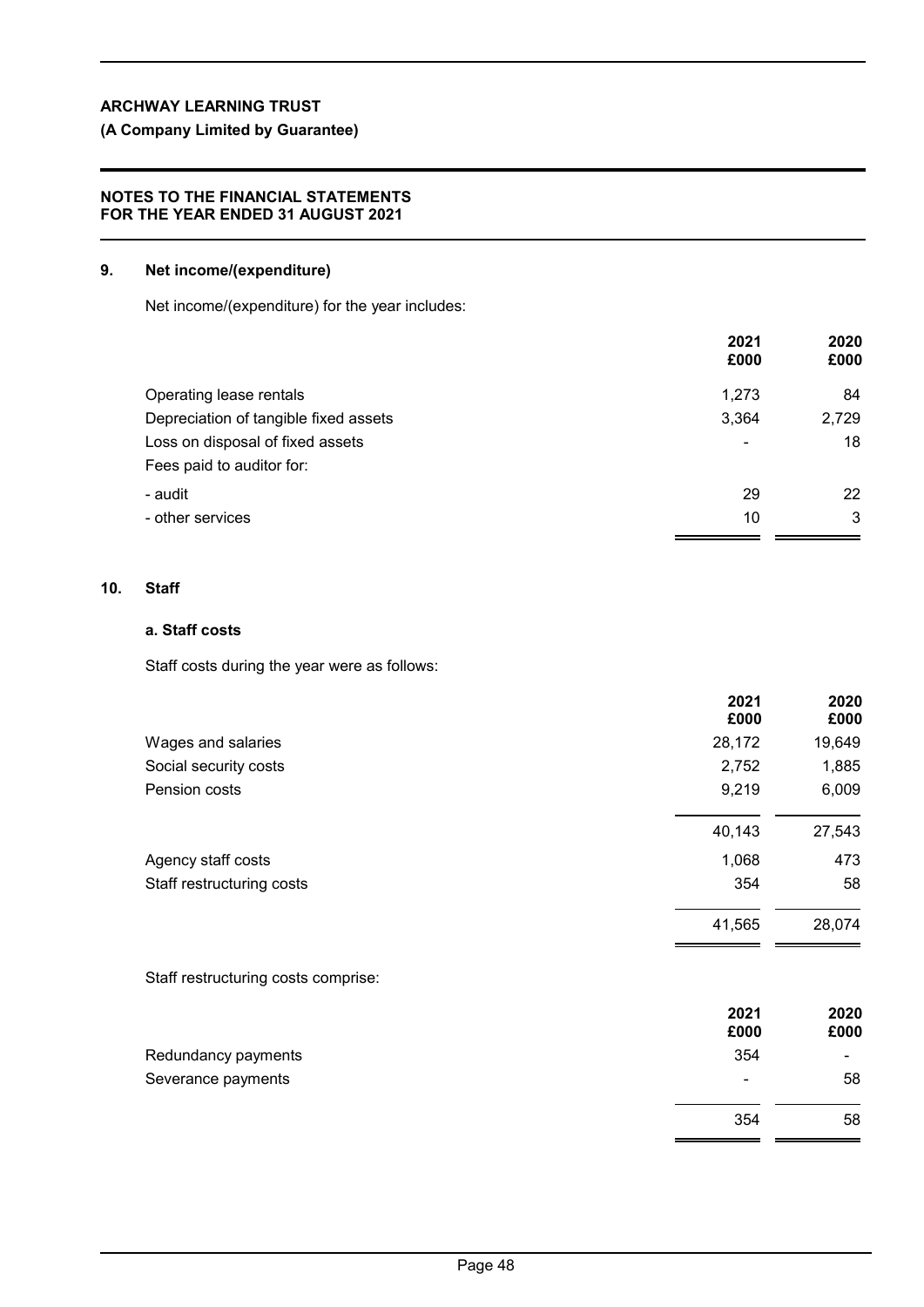### **(A Company Limited by Guarantee)**

#### **NOTES TO THE FINANCIAL STATEMENTS FOR THE YEAR ENDED 31 AUGUST 2021**

#### **10. Staff (continued)**

#### **b. Non-statutory/non-contractual staff severance payments**

Included in staff restructuring costs are non-statutory/non-contractual severance payments totalling £Nil (2020 - £58k).

#### **c. Staff numbers**

The average number of persons employed by the Academy Trust during the year was as follows:

|                            | 2021<br>No. | 2020<br>No. |
|----------------------------|-------------|-------------|
| <b>Teachers</b>            | 477         | 290         |
| Administration and support | 565         | 413         |
| Management                 | 53          | 29          |
|                            | 1,095       | 732         |
|                            |             |             |

#### **d. Higher paid staff**

The number of employees whose employee benefits (excluding employer pension costs) exceeded £60,000 was:

|                                 | 2021<br>No. | 2020<br>No. |
|---------------------------------|-------------|-------------|
| In the band £60,001 - £70,000   | 24          | 8           |
| In the band £70,001 - £80,000   | 13          | 8           |
| In the band £80,001 - £90,000   |             | 1           |
| In the band £90,001 - £100,000  | 2           | 1           |
| In the band £100,001 - £110,000 |             |             |
| In the band £140,001 - £150,000 |             |             |

#### **e. Key management personnel**

The key management personnel of the Academy Trust comprise the Trustees and the senior management team as listed on page 1. The total amount of employee benefits (including employer pension contributions and employer national insurance contributions) received by key management personnel for their services to the Academy Trust was £900k (2020 *-* £965k).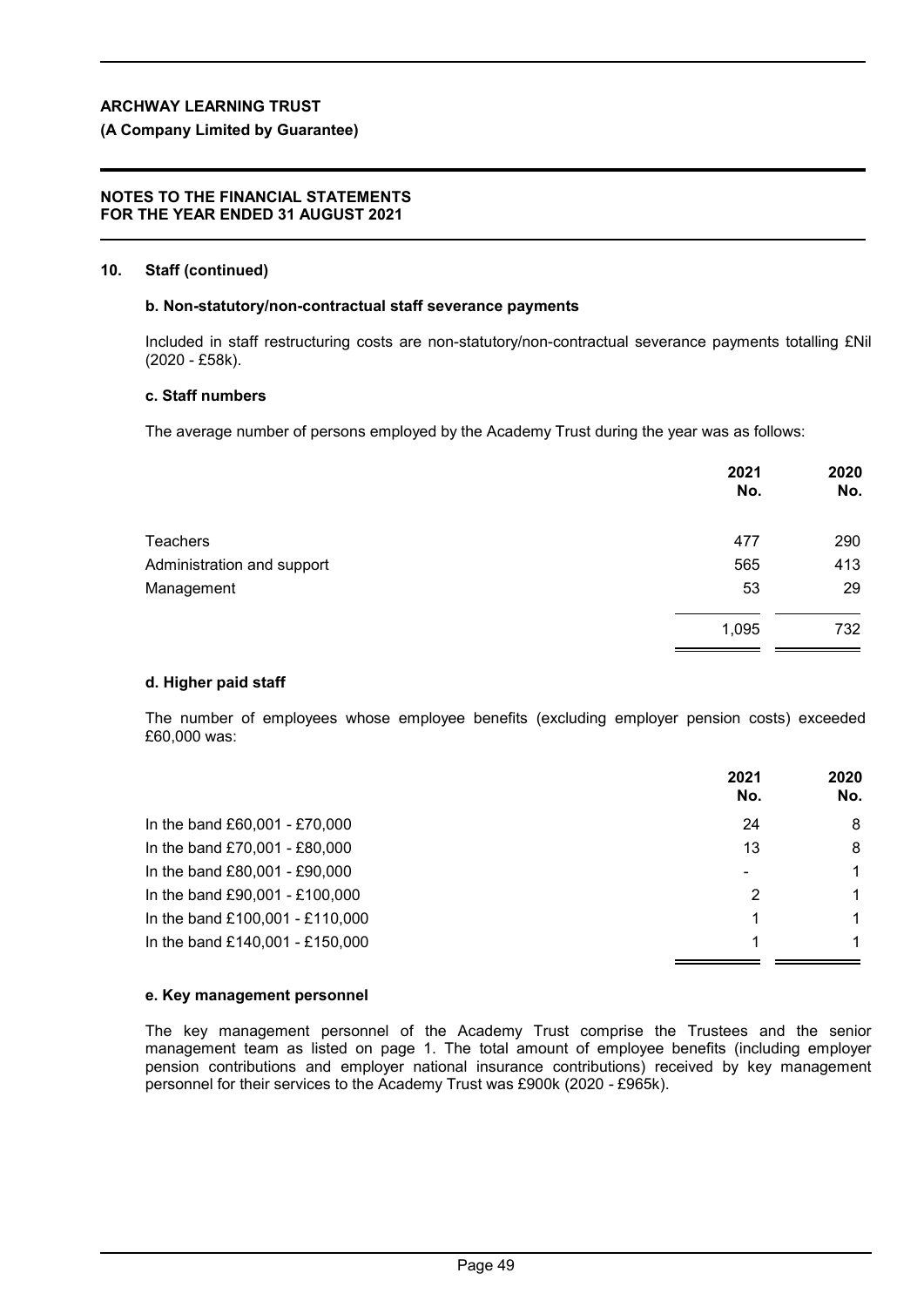## **(A Company Limited by Guarantee)**

#### **NOTES TO THE FINANCIAL STATEMENTS FOR THE YEAR ENDED 31 AUGUST 2021**

#### **11. Central services**

The Academy Trust has provided the following central services to its academies during the year:

- Human resources
- Financial services
- Legal services
- Educational support services
- IT network management services
- Facilities services
- Admissions services
- Alternative provision for off-site education
- Safeguarding support services
- Special educational needs support services

In 2020/21 the Academy Trust has moved to pooling funds and schools are funded based on need. Therefore there are no central service charges in 2020/21.

The Academy Trust charges for these services on the following basis:

The charges detailed below are calculated at 5% of GAG income for each school.

The actual amounts charged during the prior year were as follows:

|                                   | 2021<br>£000 | 2020<br>£000 |
|-----------------------------------|--------------|--------------|
| <b>Bluecoat Aspley Academy</b>    | ۰            | 415          |
| <b>Bluecoat Beechdale Academy</b> | ۰            | 280          |
| <b>Bluecoat Primary School</b>    |              | 217          |
| <b>Bluecoat Wollaton Academy</b>  | -            | 291          |
| The Nottingham Emmanuel School    | ۰            | 85           |
| <b>Total</b>                      |              | 1,288        |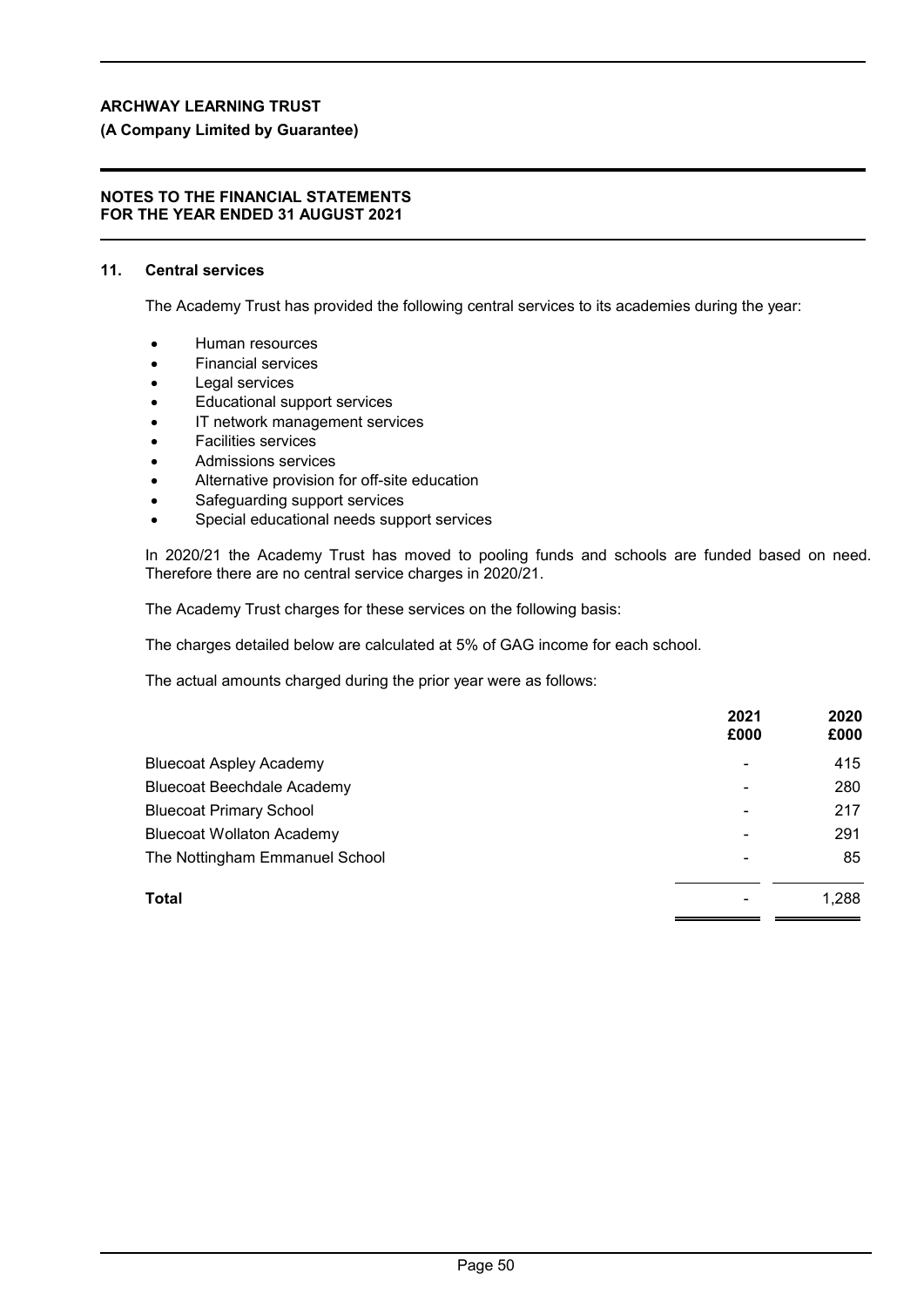### **(A Company Limited by Guarantee)**

#### **NOTES TO THE FINANCIAL STATEMENTS FOR THE YEAR ENDED 31 AUGUST 2021**

#### **12. Trustees' remuneration and expenses**

One or more Trustees has been paid remuneration or has received other benefits from an employment with the Academy Trust. The principal and other staff Trustees only receive remuneration in respect of services they provide undertaking the roles of principal and staff members under their contracts of employment. The value of Trustees' remuneration and other benefits was as follows:

|                                                    |                            | 2021<br>£000 | 2020<br>£000 |
|----------------------------------------------------|----------------------------|--------------|--------------|
| S Hampton, CEO and Principal Accounting<br>Officer | Remuneration               | 145 - 150    | 140 - 145    |
|                                                    | Pension contributions paid | $30 - 35$    | $30 - 35$    |

During the year ended 31 August 2021, no Trustee expenses have been incurred (2020 - £*747 to 3 Trustees*).

### **13. Trustees' and Officers' insurance**

In accordance with normal commercial practice, the academy has purchased insurance to protect trustees and officers from claims arising from negligent acts, errors or omissions occurring whilst on academy business. The insurance provides cover up to £5,000,000 or unlimited cover for certain schools on any one claim. The cost of this insurance is included in the total insurance cost.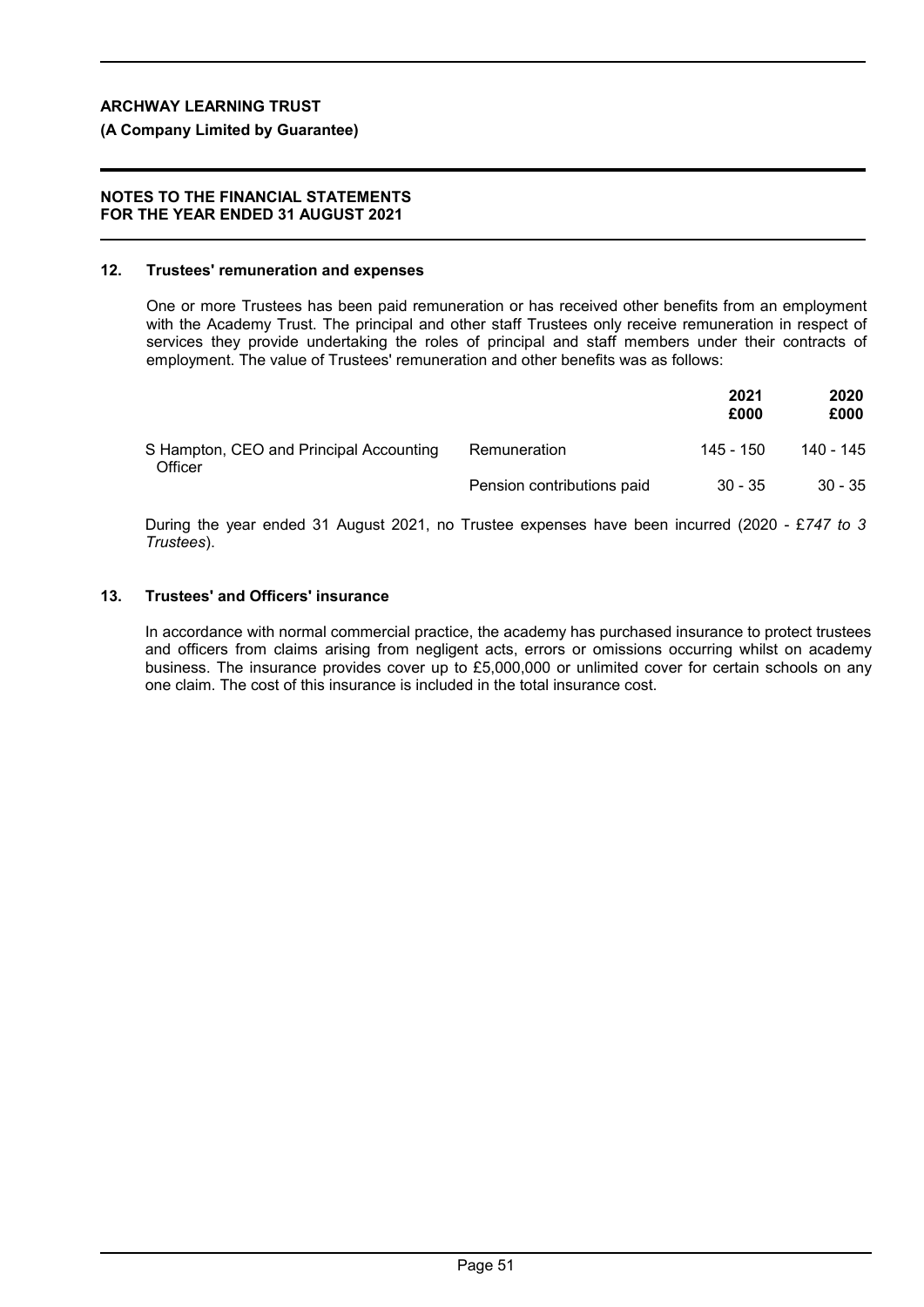**(A Company Limited by Guarantee)**

## **NOTES TO THE FINANCIAL STATEMENTS FOR THE YEAR ENDED 31 AUGUST 2021**

## **14. Tangible fixed assets**

|                     | Freehold<br>land and<br>buildings<br>£000 | Long<br>leasehold<br>land and<br>buildings<br>£000 | Fixtures,<br>fittings and<br>£000 | <b>Assets</b><br>under<br>equipment construction<br>£000 | <b>Total</b><br>£000 |
|---------------------|-------------------------------------------|----------------------------------------------------|-----------------------------------|----------------------------------------------------------|----------------------|
| Cost                |                                           |                                                    |                                   |                                                          |                      |
| At 1 September 2020 | 21,371                                    | 80,804                                             | 7,535                             | 19                                                       | 109,729              |
| <b>Additions</b>    |                                           | 10                                                 | 1,005                             | 62                                                       | 1,077                |
| Acquisitions        |                                           | 51,546                                             | 205                               |                                                          | 51,751               |
| At 31 August 2021   | 21,371                                    | 132,360                                            | 8,745                             | 81                                                       | 162,557              |
| <b>Depreciation</b> |                                           |                                                    |                                   |                                                          |                      |
| At 1 September 2020 | 2,426                                     | 9,024                                              | 5,870                             |                                                          | 17,320               |
| Charge for the year | 379                                       | 2,291                                              | 694                               |                                                          | 3,364                |
| At 31 August 2021   | 2,805                                     | 11,315                                             | 6,564                             |                                                          | 20,684               |
| Net book value      |                                           |                                                    |                                   |                                                          |                      |
| At 31 August 2021   | 18,566                                    | 121,045                                            | 2,181                             | 81                                                       | 141,873              |
| At 31 August 2020   | 18,945                                    | 71,780                                             | 1,665                             | 19                                                       | 92,409               |

# **15. Debtors**

|                                    | 2021<br>£000   | 2020<br>£000 |
|------------------------------------|----------------|--------------|
| Due within one year                |                |              |
| Trade debtors                      | 63             | 36           |
| Amounts owed by group undertakings | $\blacksquare$ | 76           |
| VAT recoverable                    | 145            | 66           |
| Other debtors                      | 378            | 289          |
| Prepayments and accrued income     | 1,219          | 490          |
|                                    | 1,805          | 957          |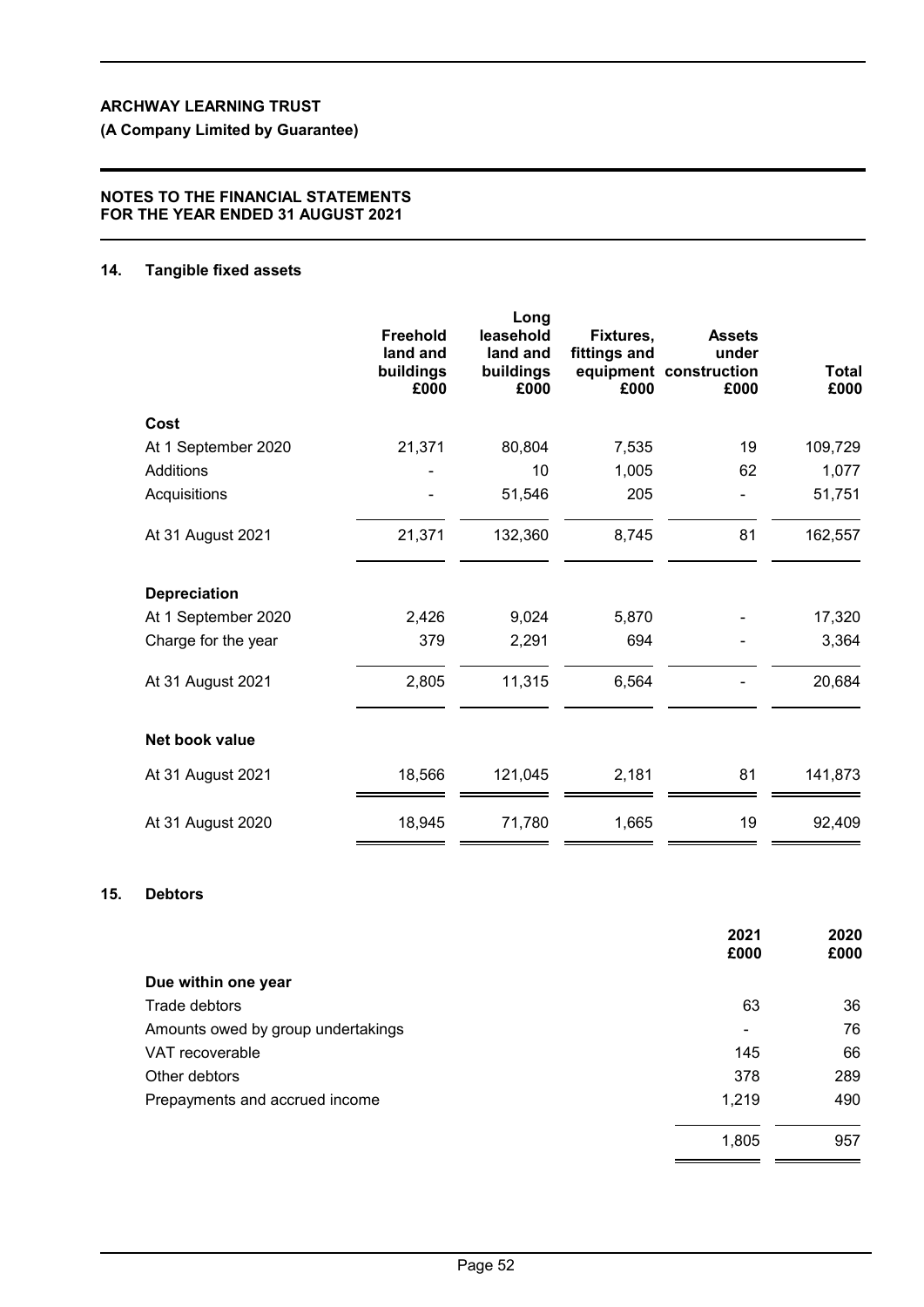## **NOTES TO THE FINANCIAL STATEMENTS FOR THE YEAR ENDED 31 AUGUST 2021**

## **16. Creditors: Amounts falling due within one year**

|                                        | 2021<br>£000 | 2020<br>£000 |
|----------------------------------------|--------------|--------------|
| Other loans                            |              | 133          |
| Trade creditors                        | 232          | 53           |
| Other taxation and social security     | 815          | 456          |
| Other creditors                        | 1,085        | 633          |
| Accruals and deferred income           | 4,056        | 1,638        |
|                                        | 6,188        | 2,913        |
|                                        | 2021<br>£000 | 2020<br>£000 |
| Deferred income at 1 September 2020    | 671          | 582          |
| Resources deferred during the year     | 1,621        | 671          |
| Amounts released from previous periods | (671)        | (582)        |
|                                        | 1,621        | 671          |

At the Balance Sheet date the Academy Trust was holding funds received in advance as follows:

- £641k (2020 £179k) DfE Grants
- £651k (2020 £423k) LA Grants
- £262k (2020 £Nil) Other Grants
- £55k (2020 £37k) Trip income
- £12k (2020 £Nil) Donations
- £Nil (2020 £32k) Unspent Grants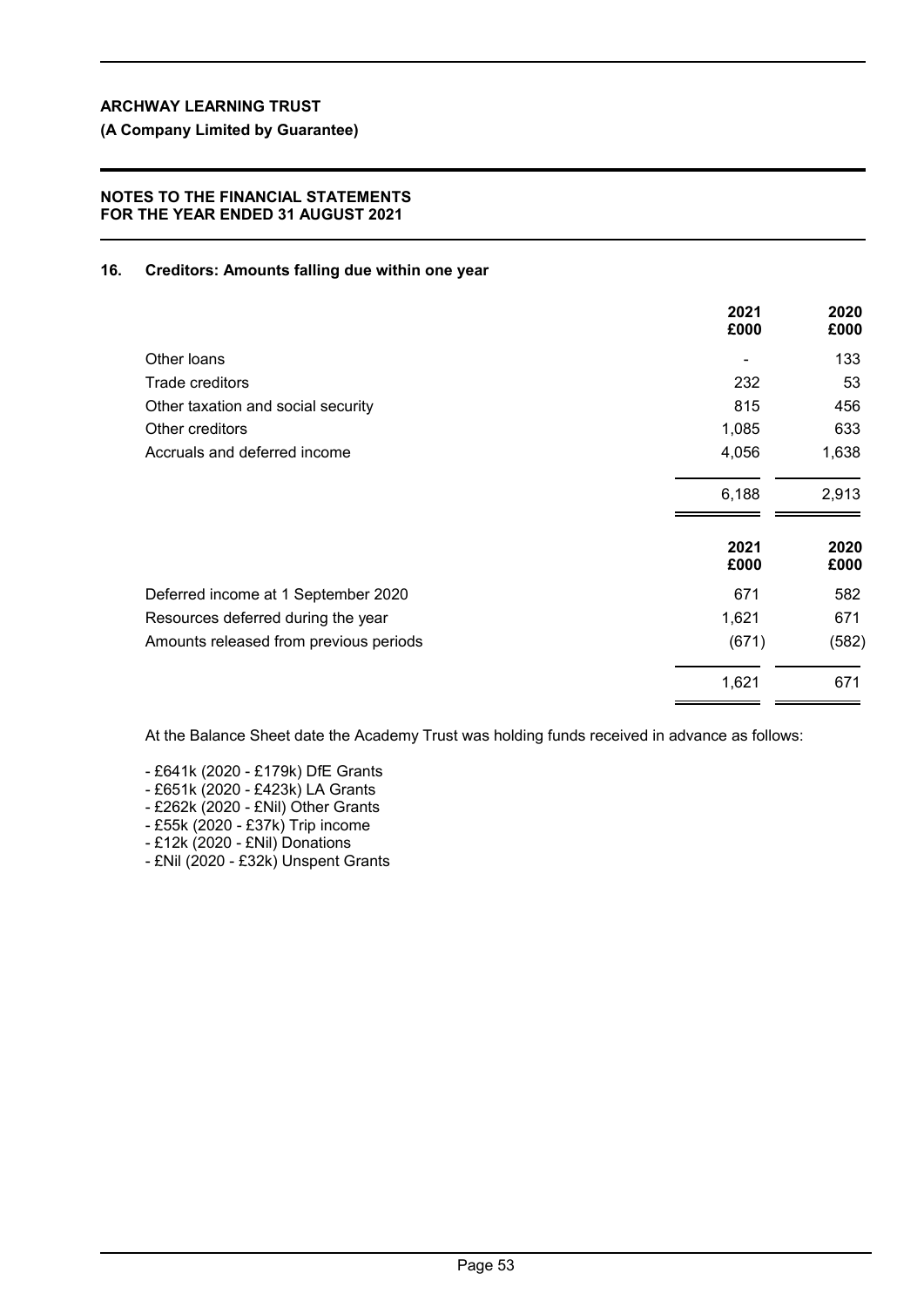**(A Company Limited by Guarantee)**

### **NOTES TO THE FINANCIAL STATEMENTS FOR THE YEAR ENDED 31 AUGUST 2021**

# **17. Statement of funds**

|                                                  | <b>Balance at 1</b><br><b>September</b><br>2020<br>£000 | £000      | Income Expenditure<br>£000 | <b>Transfers</b><br>in/out<br>£000 | Gains/<br>(Losses)<br>£000 | <b>Balance at</b><br>31 August<br>2021<br>£000 |
|--------------------------------------------------|---------------------------------------------------------|-----------|----------------------------|------------------------------------|----------------------------|------------------------------------------------|
| <b>Unrestricted</b><br>funds                     |                                                         |           |                            |                                    |                            |                                                |
| <b>General Funds</b>                             | 1,105                                                   | 590       | (705)                      |                                    |                            | 990                                            |
| <b>Restricted</b><br>general funds               |                                                         |           |                            |                                    |                            |                                                |
| <b>General Annual</b><br>Grant (GAG)             | 789                                                     | 37,594    | (36, 677)                  | (863)                              |                            | 843                                            |
| Start up grant                                   |                                                         | 270       | (270)                      |                                    |                            |                                                |
| Transfer on<br>conversion                        |                                                         | 429       | (429)                      |                                    |                            |                                                |
| <b>Pupil Premium</b>                             |                                                         | 2,708     | (2,708)                    |                                    |                            |                                                |
| Teachers<br>Pay/Pension<br>grant                 |                                                         | 1,661     | (1,661)                    |                                    |                            |                                                |
| Catch-up                                         |                                                         |           |                            |                                    |                            |                                                |
| Premium                                          |                                                         | 38        | (38)                       |                                    |                            |                                                |
| Other DfE/ESFA<br>COVID <sub>19</sub><br>funding |                                                         | 597       | (597)                      |                                    |                            |                                                |
| Other restricted<br>funds                        |                                                         | 3,579     | (3, 579)                   |                                    |                            |                                                |
| Pension reserve                                  | (23, 576)                                               | (14, 370) | (3, 381)                   |                                    | (6, 160)                   | (47, 487)                                      |
|                                                  | (22, 787)                                               | 32,506    | (49, 340)                  | (863)                              | (6, 160)                   | (46, 644)                                      |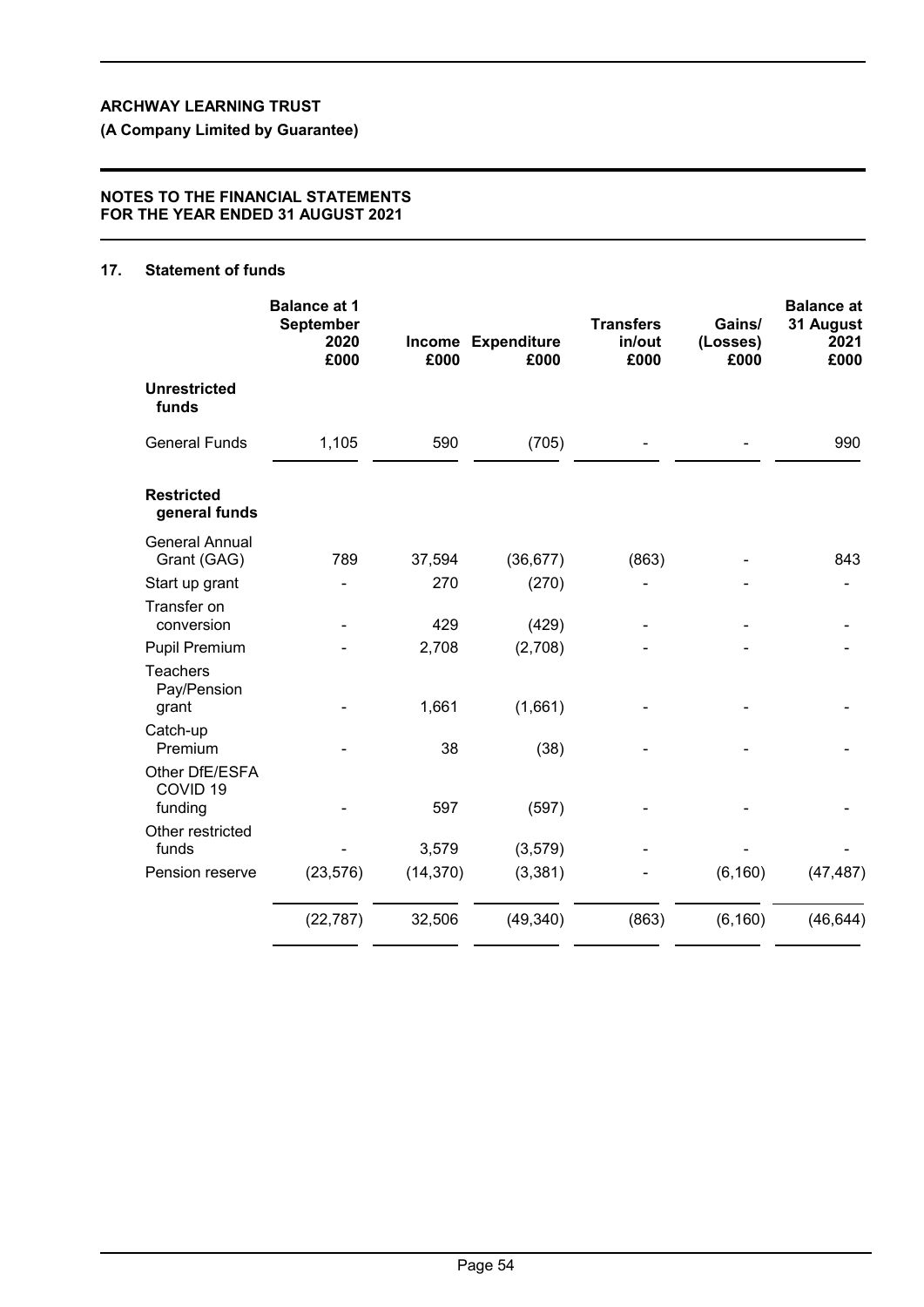**(A Company Limited by Guarantee)**

#### **NOTES TO THE FINANCIAL STATEMENTS FOR THE YEAR ENDED 31 AUGUST 2021**

### **17. Statement of funds (continued)**

|                                                         | <b>Balance at 1</b><br>September<br>2020<br>£000 | <b>Income</b><br>£000 | <b>Expenditure</b><br>£000 | <b>Transfers</b><br>in/out<br>£000 | Gains/<br>(Losses)<br>£000 | <b>Balance at</b><br>31 August<br>2021<br>£000 |
|---------------------------------------------------------|--------------------------------------------------|-----------------------|----------------------------|------------------------------------|----------------------------|------------------------------------------------|
| <b>Restricted fixed</b><br>asset funds                  |                                                  |                       |                            |                                    |                            |                                                |
| DfE/ESFA<br>capital grants                              | 7,360                                            | 1,261                 | (30)                       |                                    |                            | 8,591                                          |
| Inherited funds                                         | 68,897                                           | 51,751                | (2,830)                    |                                    |                            | 117,818                                        |
| Capital<br>expenditure<br>from GAG                      | 6,206                                            |                       | (192)                      | 863                                |                            | 6,877                                          |
| Capital<br>expenditure<br>from<br>Unrestricted<br>funds | 844                                              |                       | (32)                       |                                    |                            | 812                                            |
| Private sector<br>capital                               | 9,102                                            |                       | (282)                      |                                    |                            | 8,820                                          |
|                                                         | 92,409                                           | 53,012                | (3,366)                    | 863                                |                            | 142,918                                        |
| <b>Total Restricted</b><br>funds                        | 69,622                                           | 85,518                | (52, 706)                  |                                    | (6, 160)                   | 96,274                                         |
| <b>Total funds</b>                                      | 70,727                                           | 86,108                | (53, 411)                  |                                    | (6, 160)                   | 97,264                                         |

The specific purposes for which the funds are to be applied are as follows:

The specific purposes for which the funds are to be applied are as follows:

- Unrestricted funds represent those resources which may be used towards meeting any of the charitable objects of the academy at the discretion of the Governors;
- Restricted funds (excluding pension and other restricted reserves) represent funds received from the Department for Education and is specifically spent on the running of the academy;
- Pension reserve represents the movements on the Local Government Pension Scheme liability;
- Other restricted reserve represents funds which are restricted by the donor including school trip income;
- Restricted fixed asset funds represent resources which are applied to specific capital purposes imposed by the Department for Education where the asset acquired or created is held for a specific purpose.

Transfers from restricted funds to restricted fixed asset funds represent GAG funds used in relation to capital expenditure.

Under the funding agreement with the Secretary of State, the Academy Trust was not subject to a limit on the amount of GAG it could carry forward at 31 August 2021.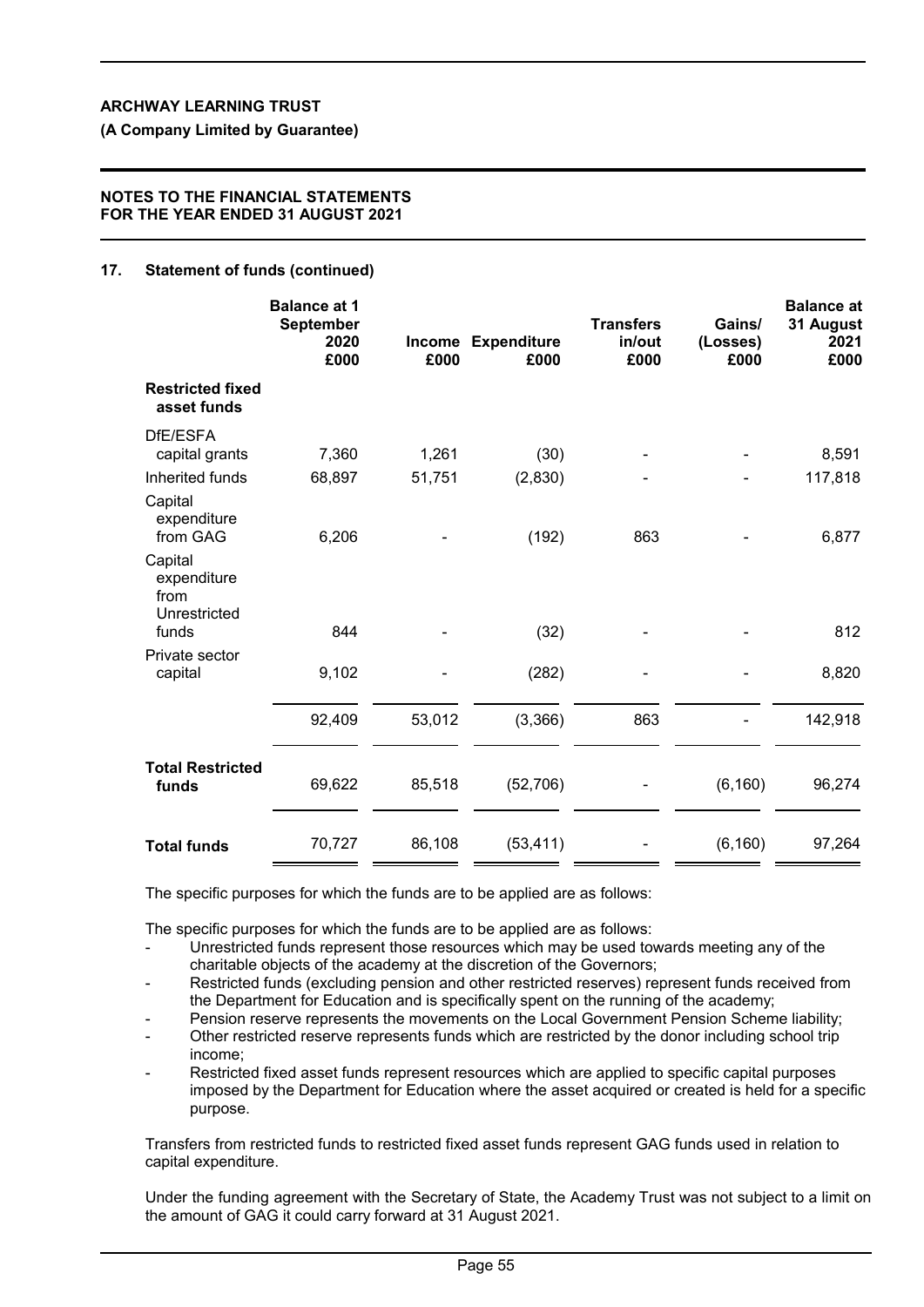# **(A Company Limited by Guarantee)**

## **NOTES TO THE FINANCIAL STATEMENTS FOR THE YEAR ENDED 31 AUGUST 2021**

# **17. Statement of funds (continued)**

Comparative information in respect of the preceding year is as follows:

| <b>Unrestricted</b>                     | <b>Balance at</b><br><b>September</b><br>2019<br>£000 | £000   | Income Expenditure<br>£000 | <b>Transfers</b><br>in/out<br>£000 | Gains/<br>(Losses)<br>£000 | <b>Balance at</b><br>31 August<br>2020<br>£000 |
|-----------------------------------------|-------------------------------------------------------|--------|----------------------------|------------------------------------|----------------------------|------------------------------------------------|
| funds                                   |                                                       |        |                            |                                    |                            |                                                |
| <b>General Funds</b>                    | 693                                                   | 809    | (397)                      |                                    |                            | 1,105                                          |
| <b>Restricted</b><br>general funds      |                                                       |        |                            |                                    |                            |                                                |
| <b>General Annual</b><br>Grant (GAG)    |                                                       | 25,528 | (24, 739)                  |                                    |                            | 789                                            |
| Start up grant                          |                                                       | 30     | (30)                       |                                    |                            |                                                |
| Pupil Premium                           |                                                       | 1,678  | (1,678)                    |                                    |                            |                                                |
| <b>Teachers</b><br>Pay/Pension<br>grant |                                                       | 1,170  | (1, 170)                   |                                    |                            |                                                |
| Other restricted<br>funds               | 1,033                                                 | 2,327  | (3, 554)                   | 194                                |                            |                                                |
| Pension reserve                         | (14,060)                                              |        | (1,880)                    |                                    | (7,636)                    | (23, 576)                                      |
|                                         | (13,027)                                              | 30,733 | (33,051)                   | 194                                | (7,636)                    | (22, 787)                                      |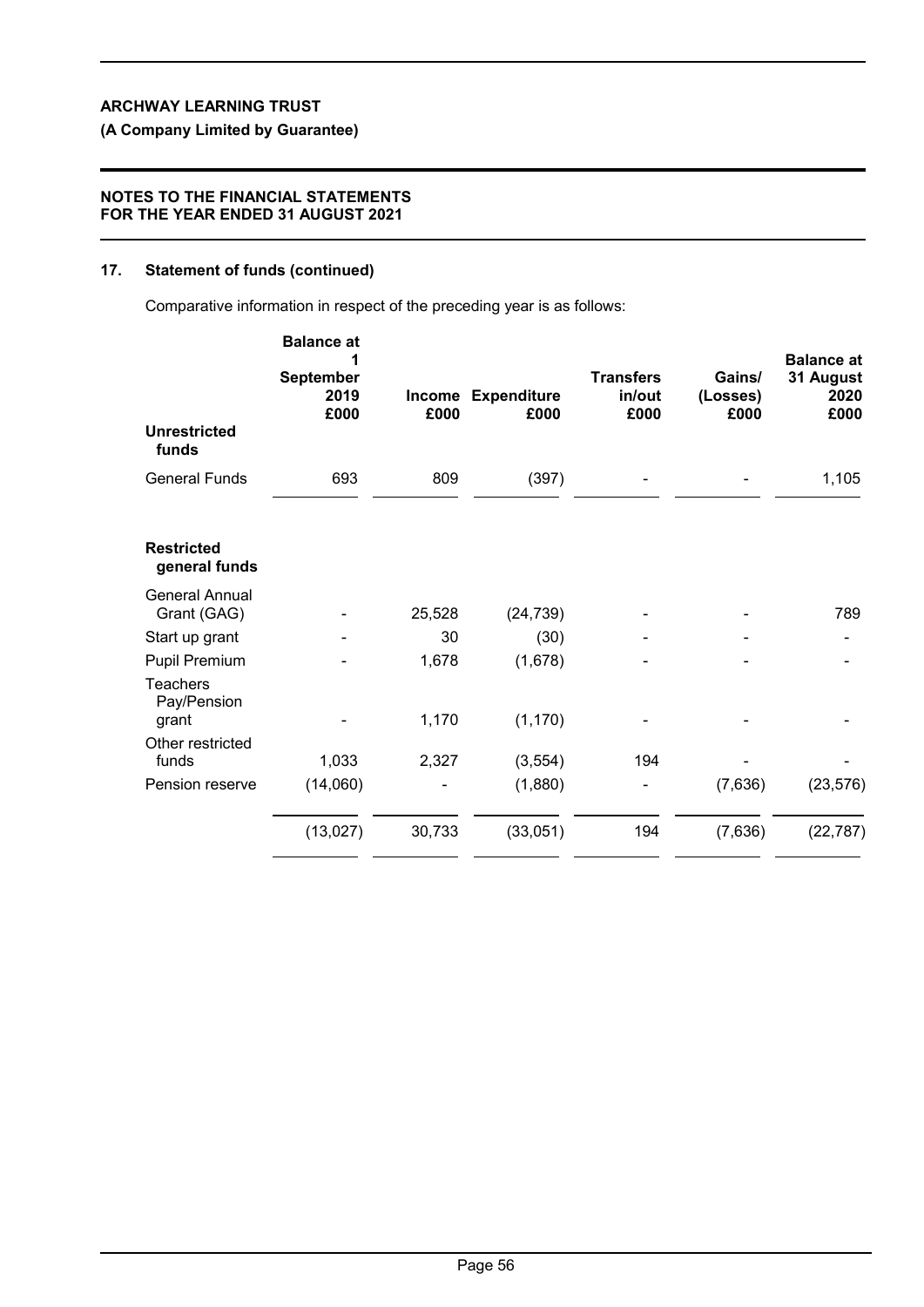**(A Company Limited by Guarantee)**

## **NOTES TO THE FINANCIAL STATEMENTS FOR THE YEAR ENDED 31 AUGUST 2021**

# **17. Statement of funds (continued)**

|                                                         | <b>Balance at</b><br><b>September</b><br>2019<br>£000 | £000   | Income Expenditure<br>£000 | <b>Transfers</b><br>in/out<br>£000 | Gains/<br>(Losses)<br>£000 | <b>Balance</b> at<br>31 August<br>2020<br>£000 |
|---------------------------------------------------------|-------------------------------------------------------|--------|----------------------------|------------------------------------|----------------------------|------------------------------------------------|
| <b>Restricted fixed</b><br>asset funds                  |                                                       |        |                            |                                    |                            |                                                |
| DfE/ESFA<br>capital grants<br>Inherited funds           | 3,015<br>71,029                                       | 4,436  | (91)<br>(2, 132)           |                                    |                            | 7,360<br>68,897                                |
| Capital<br>expenditure<br>from GAG                      | 6,398                                                 |        | (192)                      |                                    |                            | 6,206                                          |
| Capital<br>expenditure<br>from<br>Unrestricted<br>funds | 1,070                                                 |        | (32)                       | (194)                              |                            | 844                                            |
| Private sector<br>capital                               | 9,384                                                 |        | (282)                      |                                    |                            | 9,102                                          |
|                                                         | 90,896                                                | 4,436  | (2,729)                    | (194)                              |                            | 92,409                                         |
| <b>Total Restricted</b><br>funds                        | 77,869                                                | 35,169 | (35, 780)                  |                                    | (7,636)                    | 69,622                                         |
| <b>Total funds</b>                                      | 78,562                                                | 35,978 | (36, 177)                  |                                    | (7,636)                    | 70,727                                         |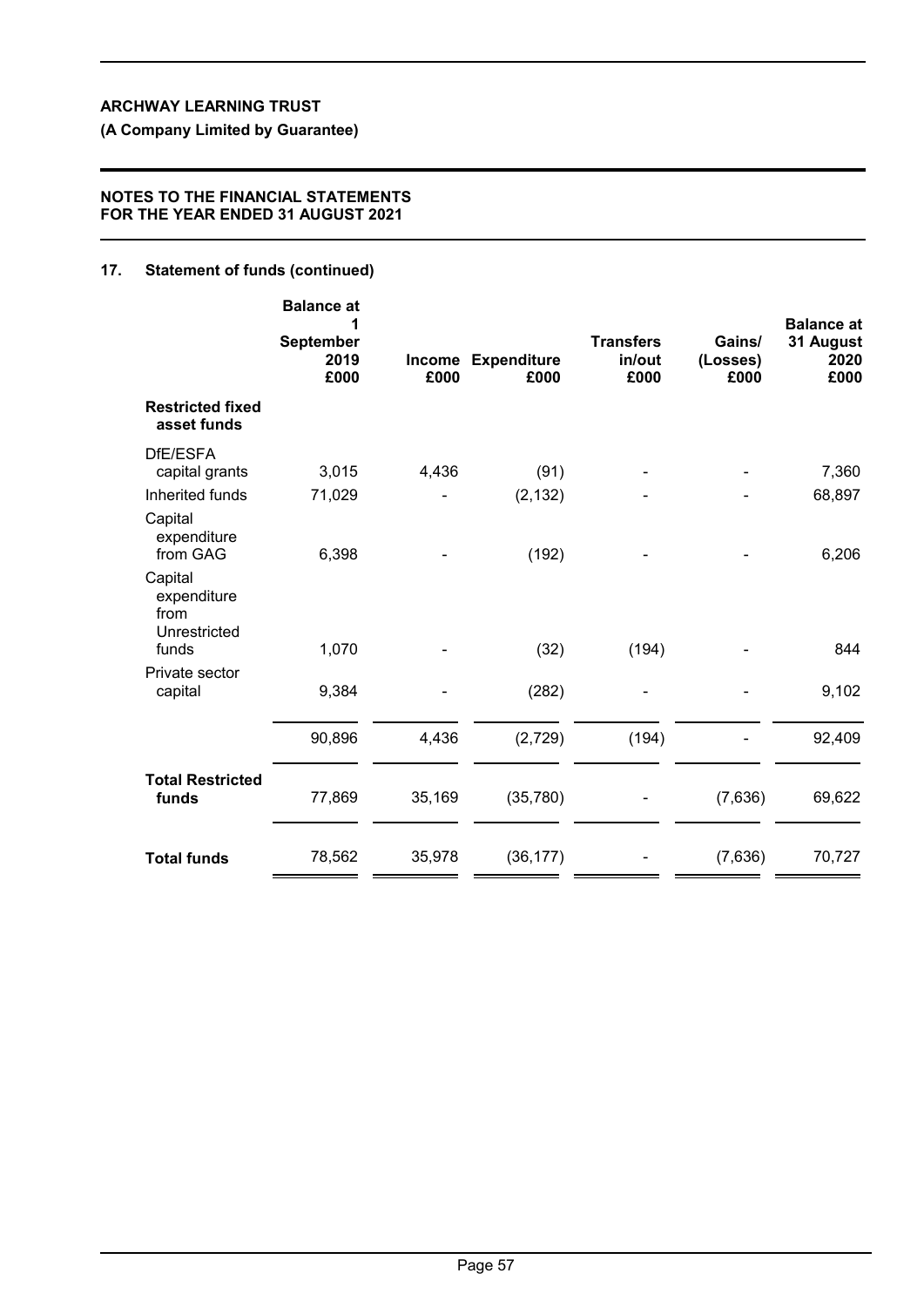## **(A Company Limited by Guarantee)**

### **NOTES TO THE FINANCIAL STATEMENTS FOR THE YEAR ENDED 31 AUGUST 2021**

#### **17. Statement of funds (continued)**

## **Total funds analysis by academy**

The Academy Trust has moved to pooling GAG reserves centrally during the year. There are no material unspent non GAG funds held at year end in any of the Academy Trust schools.

Fund balances at 31 August 2021 were allocated as follows:

|                                                    | 2021<br>£000 | 2020<br>£000 |
|----------------------------------------------------|--------------|--------------|
| <b>Bluecoat Aspley Academy</b>                     |              | (162)        |
| <b>Bluecoat Wollaton Academy</b>                   |              | (19)         |
| <b>Bluecoat Primary Academy</b>                    |              | 227          |
| <b>Bluecoat Beechdale Academy</b>                  |              | 1,144        |
| The Nottingham Emmanuel School                     |              | 451          |
| Alvaston Moor Academy                              |              |              |
| Lees Brook Community School                        |              |              |
| The Long Eaton School                              |              |              |
| <b>Archway Learning Trust</b>                      | 1,833        | 253          |
| Total before fixed asset funds and pension reserve | 1,833        | 1,894        |
| Restricted fixed asset fund                        | 142,918      | 92,409       |
| Pension reserve                                    | (47, 487)    | (23, 576)    |
| Total                                              | 97,264       | 70,727       |
|                                                    |              |              |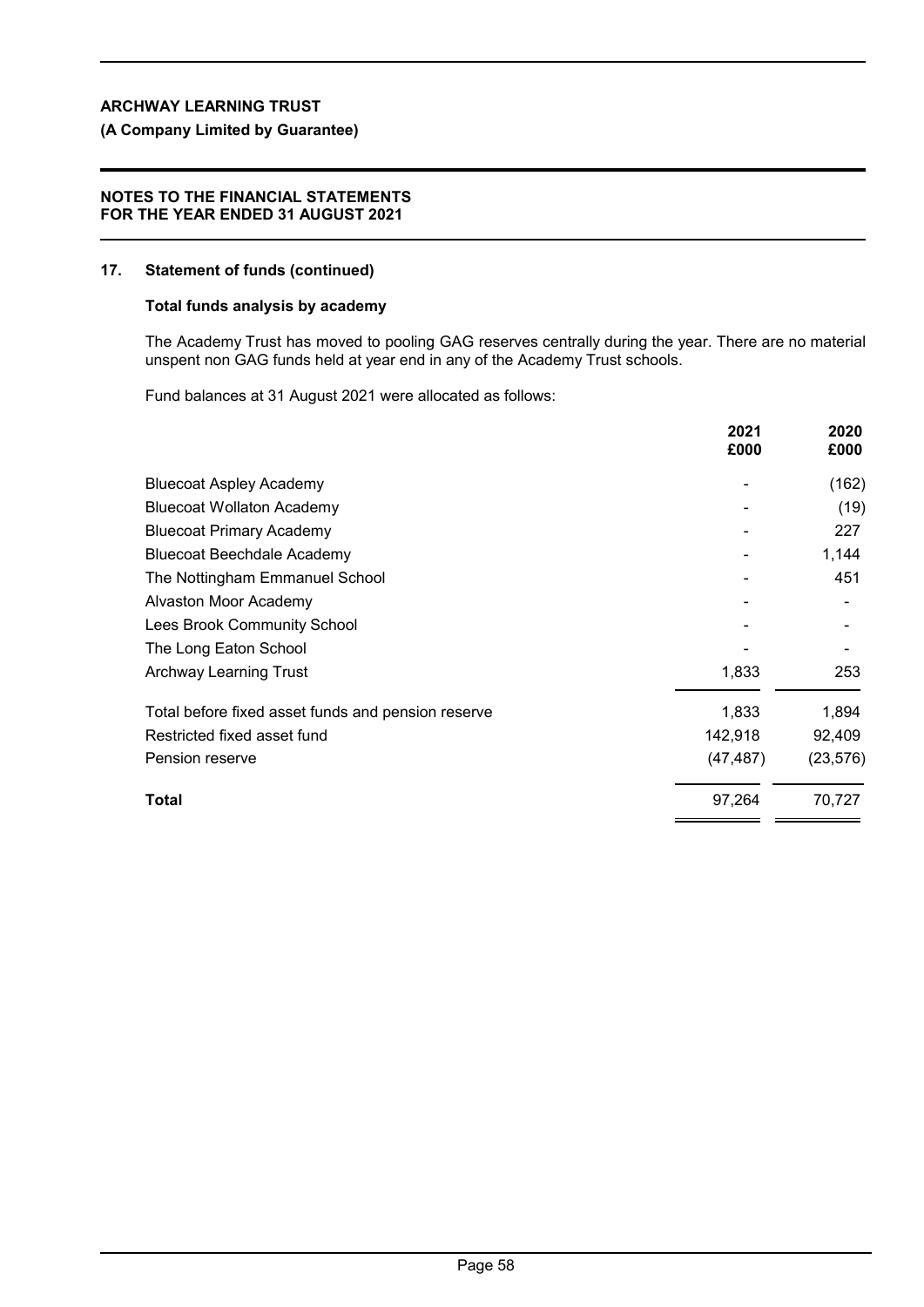# **(A Company Limited by Guarantee)**

## **NOTES TO THE FINANCIAL STATEMENTS FOR THE YEAR ENDED 31 AUGUST 2021**

# **17. Statement of funds (continued)**

## **Total cost analysis by academy**

Expenditure incurred by each academy during the year was as follows:

|                                         | <b>Teaching</b><br>and<br>educational<br>support<br>staff costs<br>£000 | <b>Other</b><br>staff costs<br>£000 | support Educational<br>supplies<br>£000 | <b>Other costs</b><br>excluding<br>depreciation<br>£000 | <b>Total</b><br>2021<br>£000 | Total<br>2020<br>£000 |
|-----------------------------------------|-------------------------------------------------------------------------|-------------------------------------|-----------------------------------------|---------------------------------------------------------|------------------------------|-----------------------|
| <b>Bluecoat Aspley</b><br>Academy       | 7,216                                                                   | 987                                 | 117                                     | 878                                                     | 9,198                        | 9,651                 |
| Bluecoat<br>Wollaton<br>Academy         | 3,580                                                                   | 513                                 | 355                                     | 415                                                     | 4,863                        | 5,101                 |
| <b>Bluecoat Primary</b><br>Academy      | 1,660                                                                   | 166                                 | 129                                     | 118                                                     | 2,073                        | 2,032                 |
| <b>Bluecoat</b><br>Beechdale<br>Academy | 4,355                                                                   | 651                                 | 628                                     | 682                                                     | 6,316                        | 5,752                 |
| The Nottingham<br>Emmanuel<br>School    | 4,978                                                                   | 840                                 | 451                                     | 651                                                     | 6,920                        | 6,740                 |
| <b>Alvaston Moor</b><br>Academy         | 2,365                                                                   | 304                                 | 196                                     | 877                                                     | 3,742                        |                       |
| Lees Brook<br>Community<br>School       | 2,957                                                                   | 455                                 | 226                                     | 473                                                     | 4,111                        |                       |
| The Long Eaton<br>School                | 3,084                                                                   | 255                                 | 185                                     | 746                                                     | 4,270                        |                       |
| Archway<br><b>Learning Trust</b>        | 2,141                                                                   | 5,058                               | 387                                     | 966                                                     | 8,552                        | 4,172                 |
| <b>Academy Trust</b>                    | 32,336                                                                  | 9,229                               | 2,674                                   | 5,806                                                   | 50,045                       | 33,448                |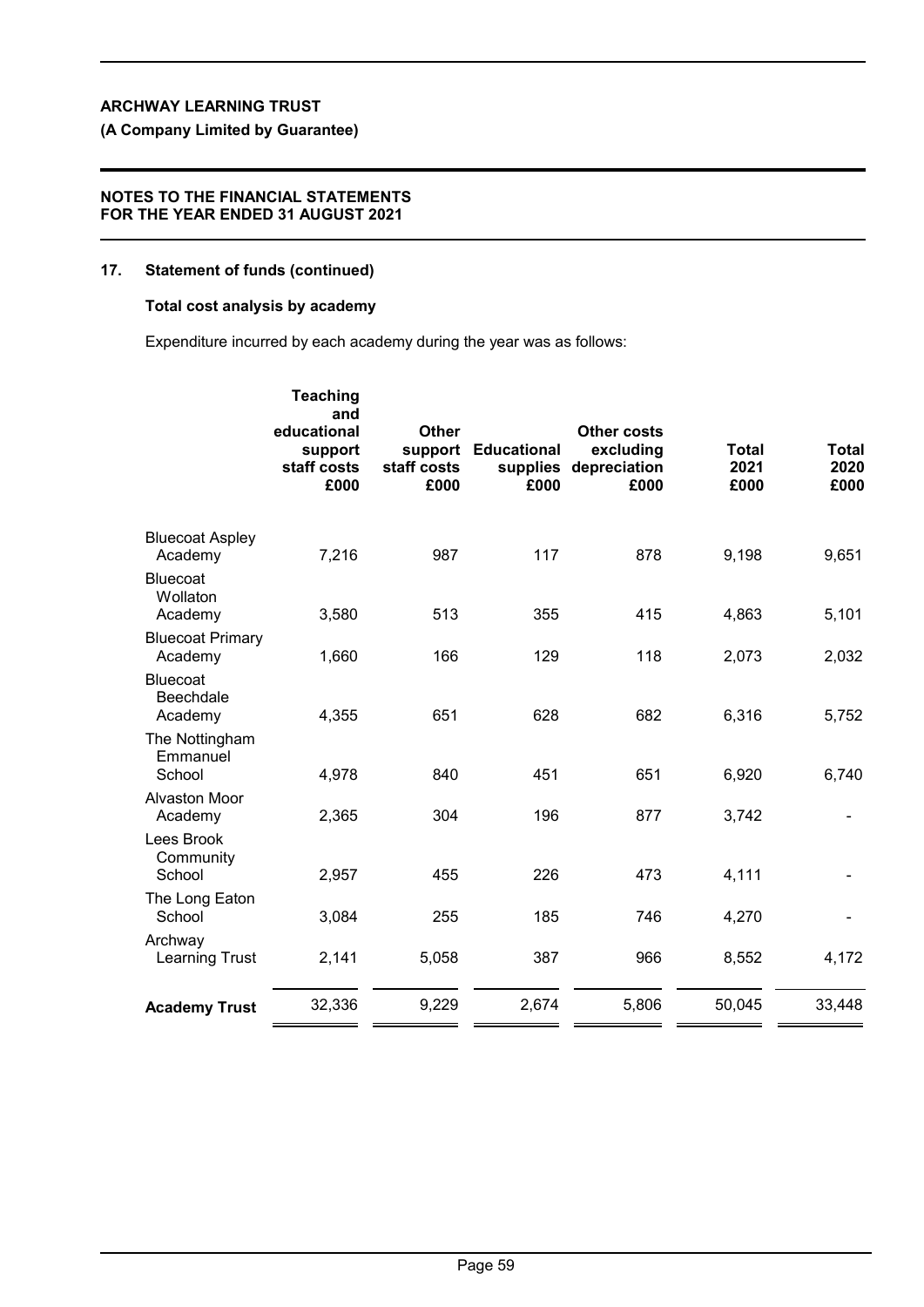## **NOTES TO THE FINANCIAL STATEMENTS FOR THE YEAR ENDED 31 AUGUST 2021**

## **18. Analysis of net assets between funds**

|                                        | <b>Unrestricted</b><br>funds<br>2021<br>£000 | <b>Restricted</b><br>funds<br>2021<br>£000 | <b>Restricted</b><br>fixed asset<br>funds<br>2021<br>£000 | Total<br>funds<br>2021<br>£000 |
|----------------------------------------|----------------------------------------------|--------------------------------------------|-----------------------------------------------------------|--------------------------------|
| Tangible fixed assets                  | -                                            |                                            | 141,873                                                   | 141,873                        |
| <b>Current assets</b>                  | 990                                          | 7,031                                      | 1,045                                                     | 9,066                          |
| Creditors due within one year          | -                                            | (6, 188)                                   | ۰                                                         | (6, 188)                       |
| Provisions for liabilities and charges |                                              | (47, 487)                                  | ۰                                                         | (47, 487)                      |
| Total                                  | 990                                          | (46, 644)                                  | 142,918                                                   | 97,264                         |

**Comparative information in respect of the preceding year is as follows:**

|                                        | Unrestricted<br>funds<br>2020<br>£000 | <b>Restricted</b><br>funds<br>2020<br>£000 | <b>Restricted</b><br>fixed asset<br>funds<br>2020<br>£000 | <b>Total</b><br>funds<br>2020<br>£000 |
|----------------------------------------|---------------------------------------|--------------------------------------------|-----------------------------------------------------------|---------------------------------------|
| Tangible fixed assets                  |                                       |                                            | 92,409                                                    | 92,409                                |
| Current assets                         | 1,105                                 | 3,702                                      | $\overline{\phantom{a}}$                                  | 4,807                                 |
| Creditors due within one year          | $\blacksquare$                        | (2,913)                                    | ۰                                                         | (2,913)                               |
| Provisions for liabilities and charges | ٠                                     | (23, 576)                                  | ۰                                                         | (23, 576)                             |
| Total                                  | 1,105                                 | (22, 787)                                  | 92,409                                                    | 70,727                                |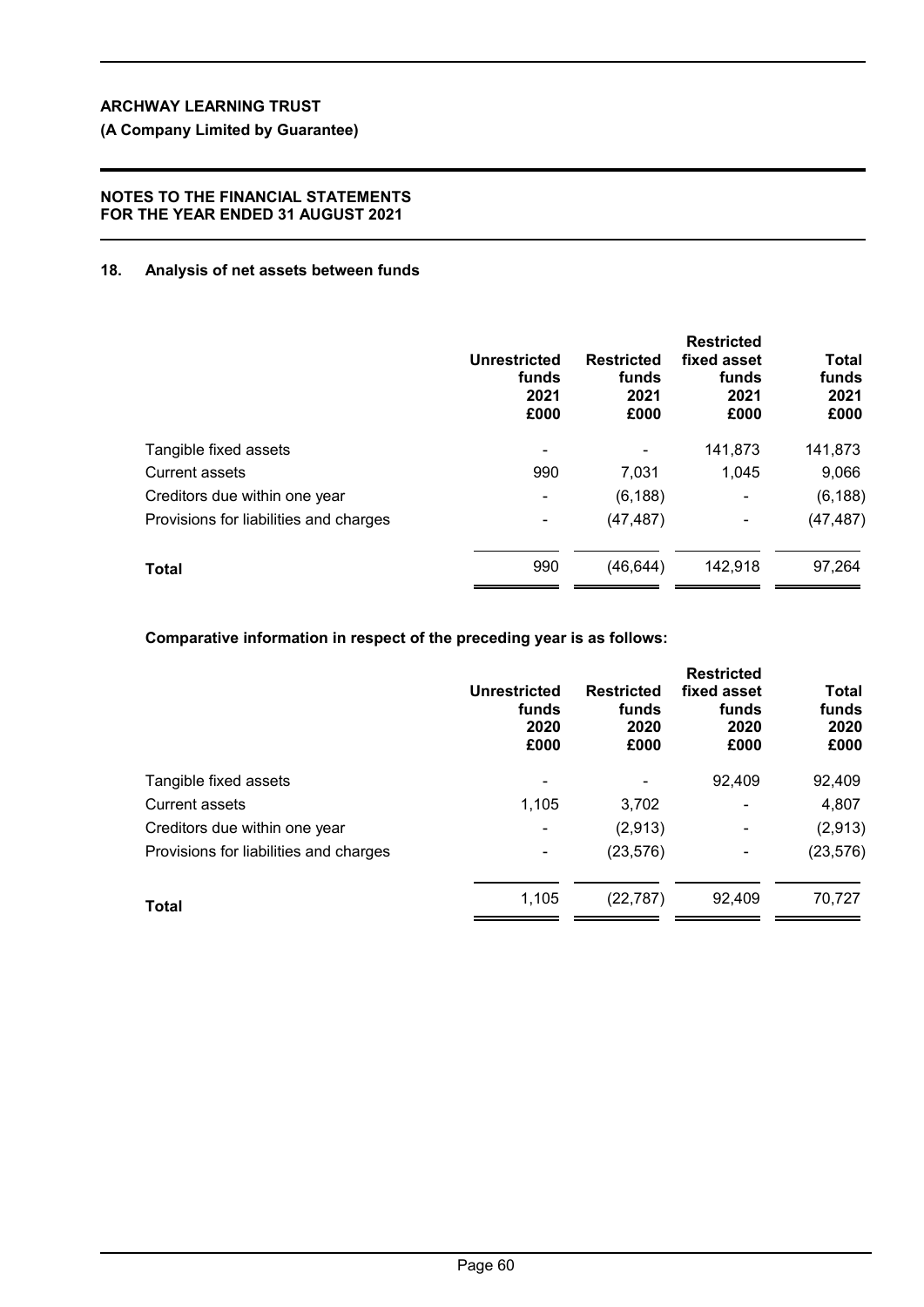# **NOTES TO THE FINANCIAL STATEMENTS FOR THE YEAR ENDED 31 AUGUST 2021**

# **19. Reconciliation of net income/(expenditure) to net cash flow from operating activities**

|                                                                                     | 2021<br>£000 | 2020<br>£000 |
|-------------------------------------------------------------------------------------|--------------|--------------|
| Net income/(expenditure) for the year (as per Statement of Financial<br>Activities) |              |              |
|                                                                                     | 32,697       | (199)        |
| <b>Adjustments for:</b>                                                             |              |              |
| Depreciation                                                                        | 3,364        | 2,711        |
| Capital grants from DfE and other capital income                                    | (1,261)      | (4, 436)     |
| Interest receivable                                                                 | (17)         | (27)         |
| Defined benefit pension scheme obligation inherited                                 | 14,370       |              |
| Defined benefit pension scheme cost less contributions payable                      | 2,880        | 1,626        |
| Defined benefit pension scheme finance cost                                         | 501          | 254          |
| (Increase)/decrease in debtors                                                      | (848)        | 40           |
| Increase in creditors                                                               | 3,408        | 696          |
| Loss on disposal of fixed assets                                                    |              | 18           |
| Donated assets                                                                      | (51, 751)    |              |
| Transfer of existing academies into the Academy Trust                               | (429)        |              |
| Net cash provided by operating activities                                           | 2,914        | 683          |
|                                                                                     |              |              |

# **20. Cash flows from financing activities**

|                         | 2021<br>£000 | 2020<br>£000 |
|-------------------------|--------------|--------------|
| Repayments of borrowing | (133)        | (133)        |

# **21. Cash flows from investing activities**

|                                                               | 2021<br>£000 | 2020<br>£000   |
|---------------------------------------------------------------|--------------|----------------|
| Dividends, interest and rents from investments                | 17           | 27             |
| Purchase of tangible fixed assets                             | (1,077)      | (410)          |
| Capital grants from DfE                                       | 1.261        | 604            |
| Cash transferred on existing academies into the Academy Trust | 429          | $\blacksquare$ |
| Net cash provided by investing activities                     | 630          | 221            |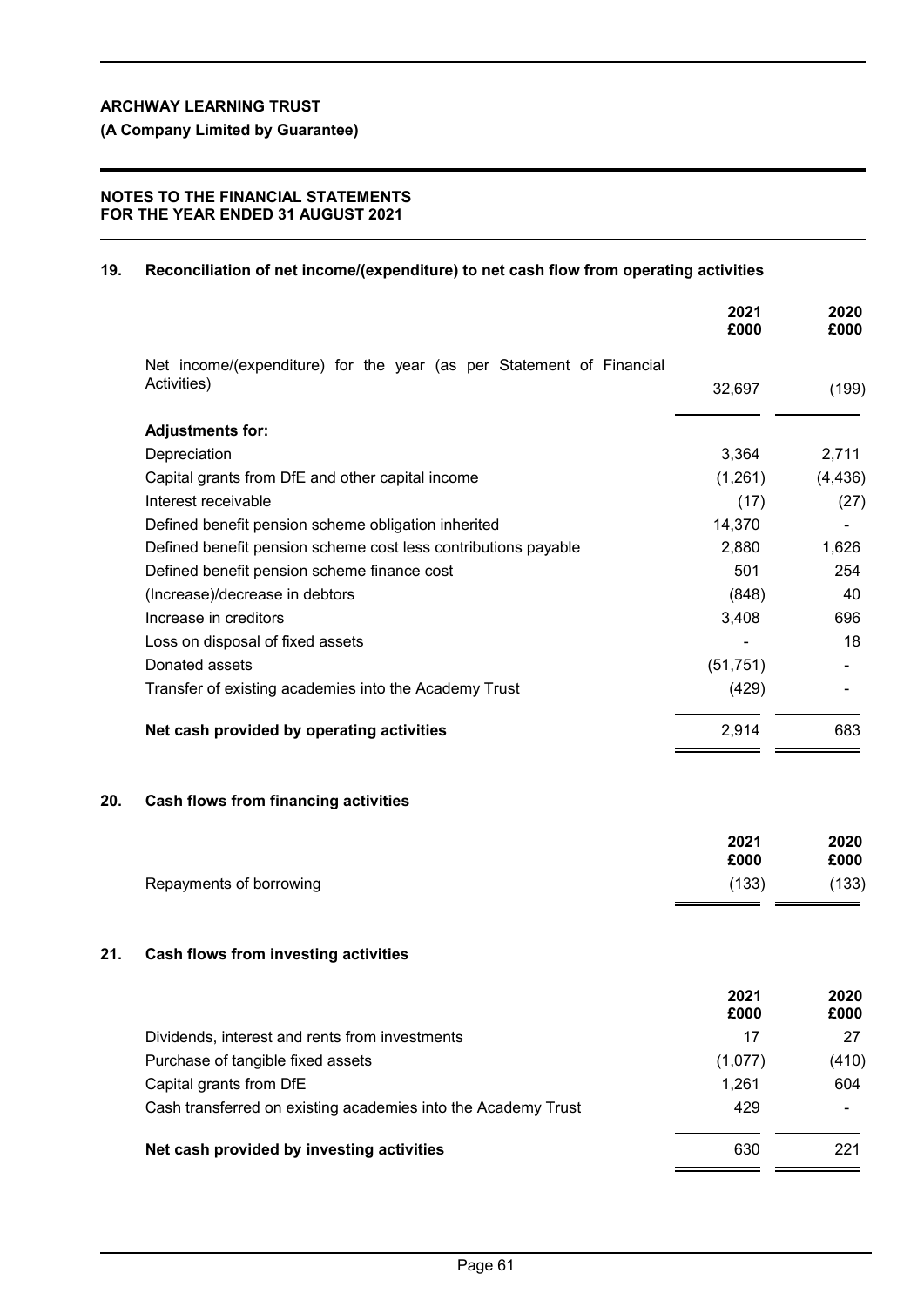# **NOTES TO THE FINANCIAL STATEMENTS FOR THE YEAR ENDED 31 AUGUST 2021**

# **22. Analysis of cash and cash equivalents**

|                          | 2021  | 2020  |
|--------------------------|-------|-------|
|                          | £000  | £000  |
| Cash in hand and at bank | 7.261 | 3.850 |
|                          |       |       |

# **23. Analysis of changes in net debt**

|                          | At 1<br><b>September</b><br>2020<br>£000 | £000  | At 31<br>Cash flows August 2021<br>£000 |
|--------------------------|------------------------------------------|-------|-----------------------------------------|
| Cash at bank and in hand | 3,850                                    | 3,411 | 7,261                                   |
| Debt due within 1 year   | (133)                                    | 133   |                                         |
|                          | 3.717                                    | 3,544 | 7,261                                   |
|                          |                                          |       |                                         |

# **24. Pension commitments**

The Academy Trust's employees belong to two principal pension schemes: the Teachers' Pension Scheme England and Wales (TPS) for academic and related staff; and the Local Government Pension Scheme (LGPS) for non-teaching staff, which is managed by Nottinghamshire County Council and Derbyshire County Council. Both are multi-employer defined benefit schemes.

The latest actuarial valuation of the TPS related to the period ended 31 March 2016 and of the LGPS 31 March 2019.

Contributions amounting to £814k were payable to the schemes at 31 August 2021 (2020 - £486k) and are included within creditors.

# **Teachers' Pension Scheme**

The Teachers' Pension Scheme (TPS) is a statutory, contributory, defined benefit scheme, governed by the Teachers' Pension Scheme Regulations 2014. Membership is automatic for full-time teachers in academies. All teachers have the option to opt-out of the TPS following enrolment.

The TPS is an unfunded scheme to which both the member and employer makes contributions, as a percentage of salary - these contributions are credited to the Exchequer. Retirement and other pension benefits are paid by public funds provided by Parliament.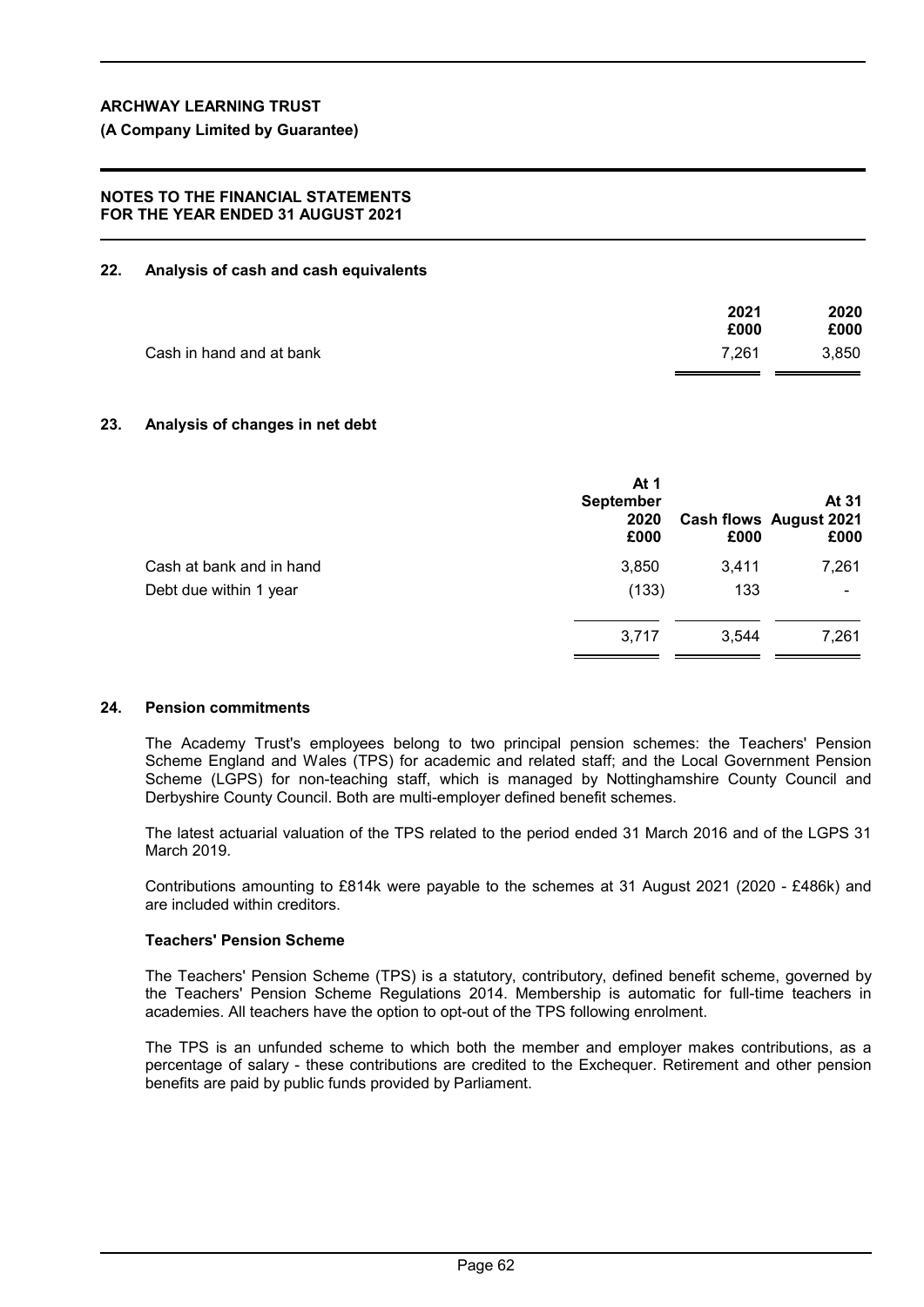## **(A Company Limited by Guarantee)**

#### **NOTES TO THE FINANCIAL STATEMENTS FOR THE YEAR ENDED 31 AUGUST 2021**

### **24. Pension commitments (continued)**

#### **Valuation of the Teachers' Pension Scheme**

The Government Actuary, using normal actuarial principles, conducts a formal actuarial review of the TPS in accordance with the Public Service Pensions (Valuations and Employer Cost Cap) Directions 2014 published by HM Treasury every 4 years. The aim of the review is to specify the level of future contributions. Actuarial scheme valuations are dependent on assumptions about the value of future costs, design of benefits and many other factors. The latest actuarial valuation of the TPS was carried out as at 31 March 2016. The valuation report was published by the Department for Education on 5 March 2019. The key elements of the valuation and subsequent consultation are:

- employer contribution rates set at 23.68% of pensionable pay (including a 0.08% administration levy)
- total scheme liabilities (pensions currently in payment and the estimated cost of future benefits) for service to the effective date of £218,100 million and notional assets (estimated future contributions together with the notional investments held at the valuation date) of £196,100 million, giving a notional past service deficit of £22,000 million
- the SCAPE rate, set by HMT, is used to determine the notional investment return. The current SCAPE rate is 2.4% above the rate of CPI, assumed real rate of return is 2.4% in excess of prices and 2% in excess of earnings. The rate of real earnings growth is assumed to be 2.2%. The assumed nominal rate of return including earnings growth is 4.45%.

The next valuation result is due to be implemented from 1 April 2023.

The employer's pension costs paid to TPS in the year amounted to £4,042k (2020 - £2,712k).

A copy of the valuation report and supporting documentation is on the Teachers' Pensions website.

Under the definitions set out in FRS 102, the TPS is an unfunded multi-employer pension scheme. The Academy Trust has accounted for its contributions to the scheme as if it were a defined contribution scheme. The Academy Trust has set out above the information available on the scheme.

## **Local Government Pension Scheme**

The LGPS is a funded defined benefit pension scheme, with the assets held in separate trusteeadministered funds. The total contribution made for the year ended 31 August 2021 was £2,635k (2020 - £1,802k), of which employer's contributions totalled £2,046k (2020 - £1,363k) and employees' contributions totalled £589k (2020 - £439k). The agreed contribution rates for future years are 20.8% for employers and 5.5% to 12% for employees.

Parliament has agreed, at the request of the Secretary of State for Education, to a guarantee that, in the event of academy closure, outstanding Local Government Pension Scheme liabilities would be met by the Department for Education. The guarantee came into force on 18 July 2013.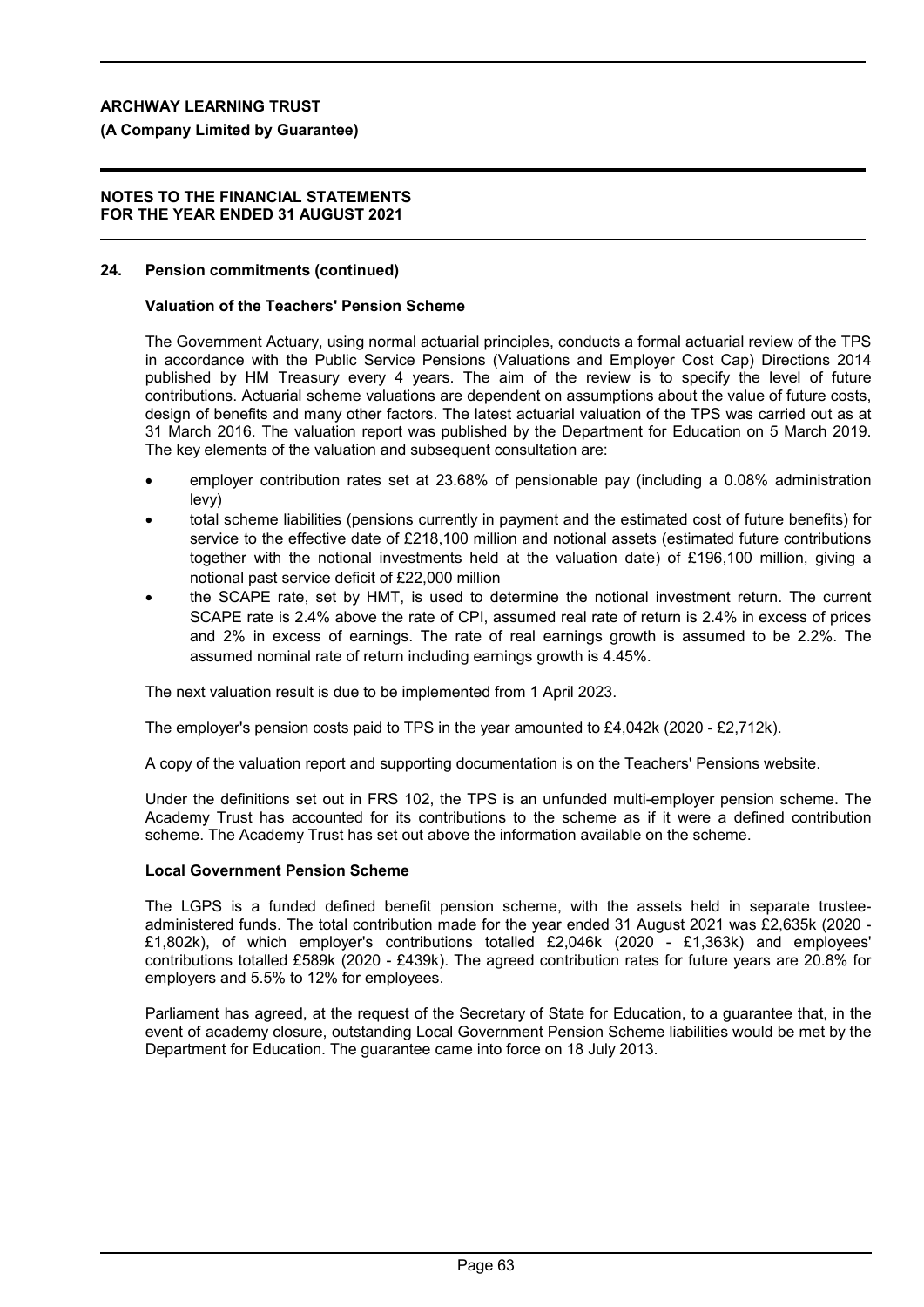**(A Company Limited by Guarantee)**

## **NOTES TO THE FINANCIAL STATEMENTS FOR THE YEAR ENDED 31 AUGUST 2021**

### **24. Pension commitments (continued)**

### **Principal actuarial assumptions**

|                                                    | 2021          | 2020 |
|----------------------------------------------------|---------------|------|
|                                                    | %             | %    |
| Rate of increase in salaries                       | $3.60 - 3.85$ | 3.20 |
| Rate of increase for pensions in payment/inflation | $2.85 - 2.90$ | 2.20 |
| Discount rate for scheme liabilities               | $1.65 - 1.70$ | 1.65 |

The current mortality assumptions include sufficient allowance for future improvements in mortality rates. The assumed life expectations on retirement age 65 are:

|                                                        | 2021<br>Years | 2020<br><b>Years</b> |
|--------------------------------------------------------|---------------|----------------------|
| Retiring today                                         |               |                      |
| Males                                                  | $21.3 - 21.6$ | 21.8                 |
| Females                                                | $23.9 - 24.3$ | 24.4                 |
| Retiring in 20 years                                   |               |                      |
| Males                                                  | $22.5 - 22.9$ | 23.2                 |
| Females                                                | $25.7 - 25.8$ | 25.9                 |
| Sensitivity analysis on the defined benefit obligation |               |                      |
|                                                        | 2021<br>£000  | 2020<br>£000         |
| Discount rate -0.1%                                    | 2,299         | 1,226                |

Mortality assumption - 1 year increase 3,112 and 3,112 CPI rate +0.1% 2.066 108

 $\equiv$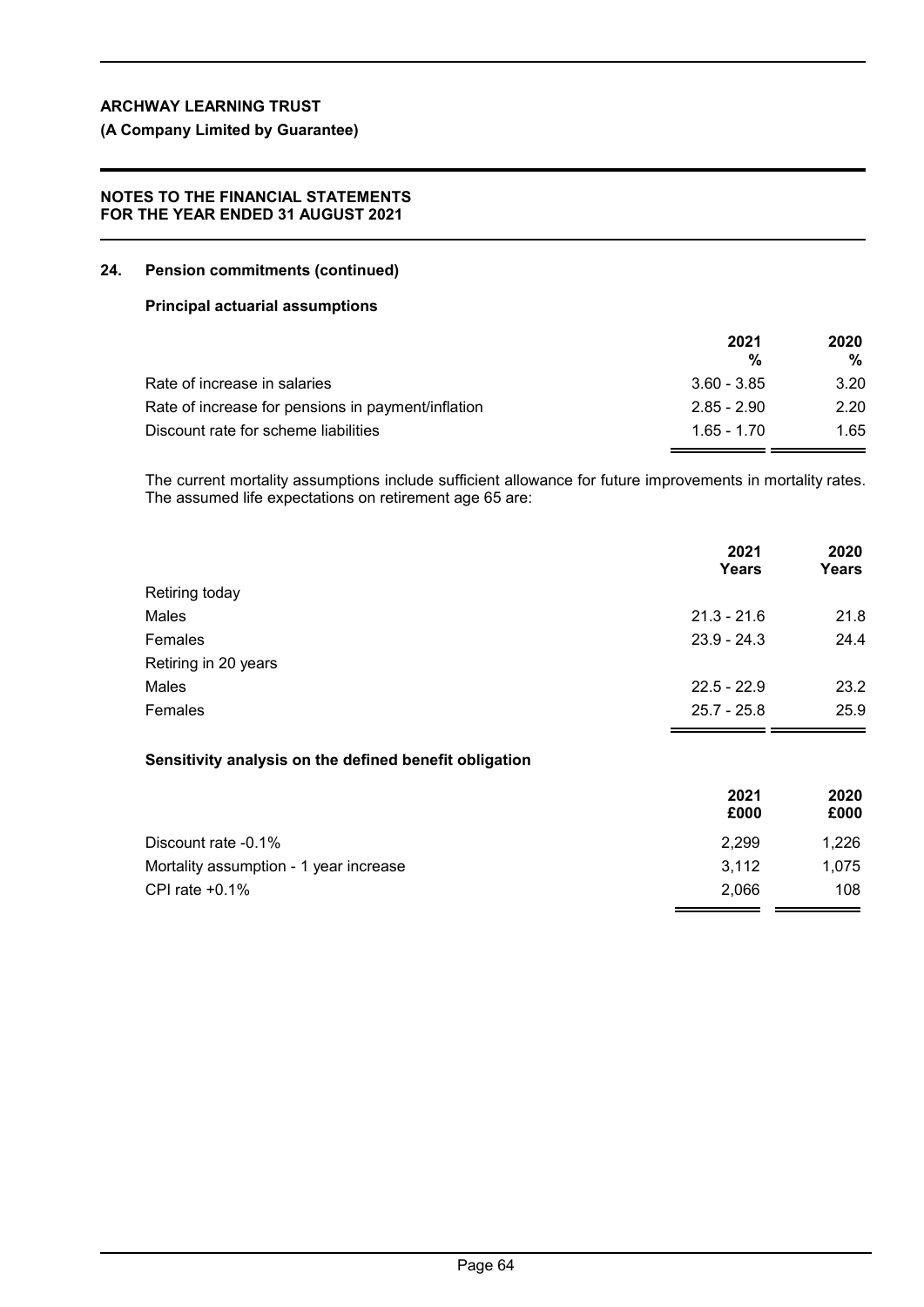# **(A Company Limited by Guarantee)**

## **NOTES TO THE FINANCIAL STATEMENTS FOR THE YEAR ENDED 31 AUGUST 2021**

## **24. Pension commitments (continued)**

#### **Share of scheme assets**

The Academy Trust's share of the assets in the scheme was:

|                                     | 2021<br>£000 | 2020<br>£000 |
|-------------------------------------|--------------|--------------|
| Equities                            | 18,666       | 8,610        |
| Gilts                               | 606          | 1,793        |
| Corporate bonds                     | 3,517        | ۰            |
| Property                            | 2,614        | 1,896        |
| Cash                                | 1,267        | 566          |
| Other                               | 2,070        | 1,540        |
| <b>Total market value of assets</b> | 28,740       | 14,405       |

The amounts recognised in the Statement of Financial Activities are as follows:

|                                                                  | 2021<br>£000 | 2020<br>£000 |
|------------------------------------------------------------------|--------------|--------------|
| Current service cost                                             | (4,862)      | (2,984)      |
| Past service cost                                                | (56)         |              |
| Interest income                                                  | 332          | 253          |
| Interest cost                                                    | (833)        | (507)        |
| Administrative expenses                                          | (8)          | (5)          |
| Total amount recognised in the Statement of Financial Activities | (5, 427)     | (3, 243)     |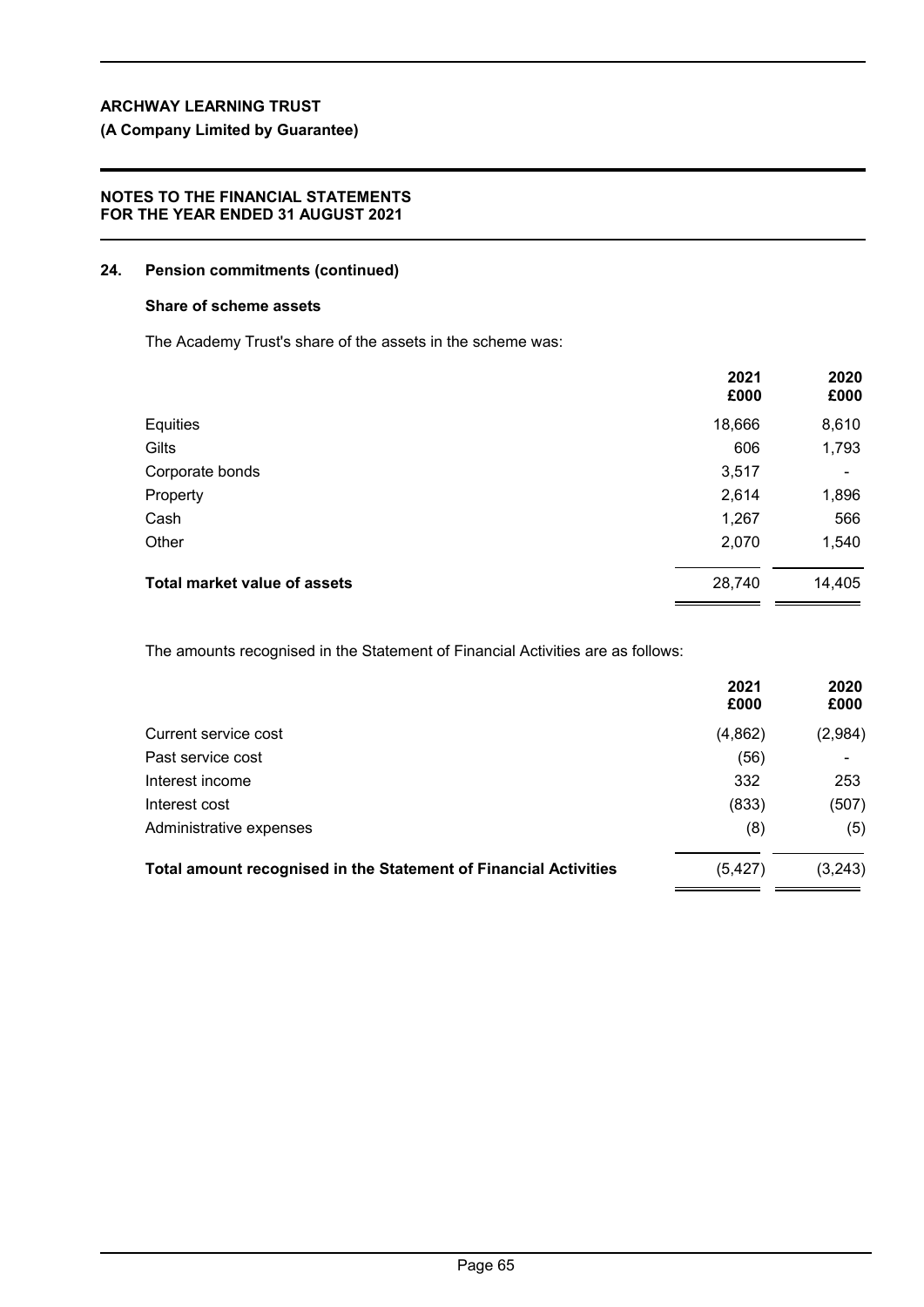# **(A Company Limited by Guarantee)**

## **NOTES TO THE FINANCIAL STATEMENTS FOR THE YEAR ENDED 31 AUGUST 2021**

### **24. Pension commitments (continued)**

Changes in the present value of the defined benefit obligations were as follows:

|                                                        | 2021<br>£000 | 2020<br>£000 |
|--------------------------------------------------------|--------------|--------------|
| At 1 September                                         | 37,981       | 26,625       |
| Transferred in on existing academies joining the trust | 23,177       |              |
| Current service cost                                   | 4,862        | 2,984        |
| Interest cost                                          | 833          | 507          |
| Employee contributions                                 | 589          | 439          |
| <b>Actuarial losses</b>                                | 9,041        | 7,729        |
| Benefits paid                                          | (312)        | (303)        |
| Past service costs                                     | 56           |              |
| At 31 August                                           | 76,227       | 37,981       |

Changes in the fair value of the Academy Trust's share of scheme assets were as follows:

|                                                        | 2021<br>£000 | 2020<br>£000 |
|--------------------------------------------------------|--------------|--------------|
| At 1 September                                         | 14,405       | 12,565       |
| Transferred in on existing academies joining the trust | 8,807        |              |
| Interest income                                        | 332          | 253          |
| Actuarial gains                                        | 2,881        | 93           |
| <b>Employer contributions</b>                          | 2,046        | 1,363        |
| Employee contributions                                 | 589          | 439          |
| Benefits paid                                          | (312)        | (303)        |
| Administrative expenses                                | (8)          | (5)          |
| At 31 August                                           | 28,740       | 14,405       |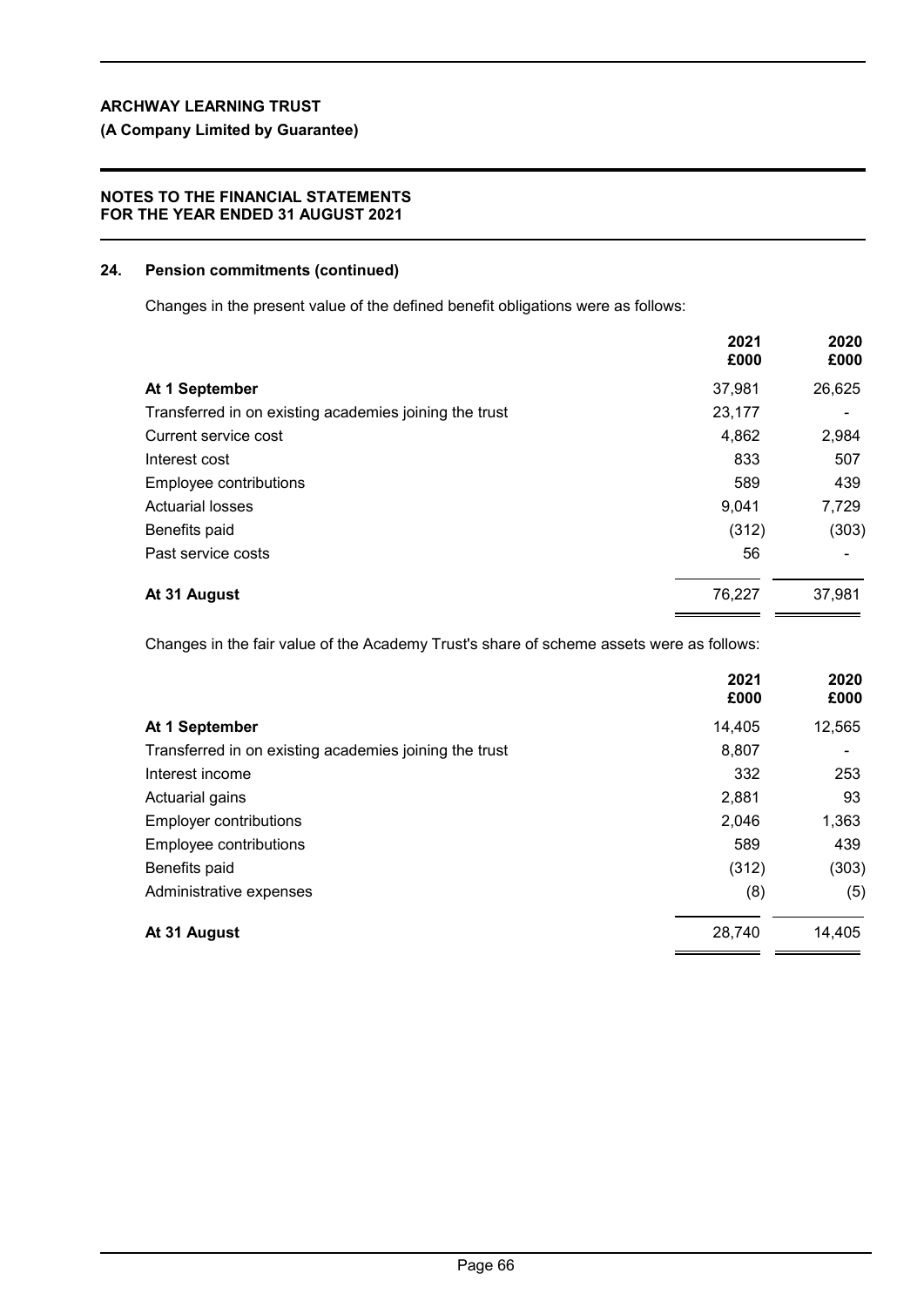## **(A Company Limited by Guarantee)**

### **NOTES TO THE FINANCIAL STATEMENTS FOR THE YEAR ENDED 31 AUGUST 2021**

#### **25. Operating lease commitments**

At 31 August 2021 the Academy Trust had commitments to make future minimum lease payments under non-cancellable operating leases as follows:

|                                              | 2021<br>£000 | 2020<br>£000   |
|----------------------------------------------|--------------|----------------|
| Not later than 1 year                        | 2,073        | 64             |
| Later than 1 year and not later than 5 years | 8,254        | 152            |
| Later than 5 years                           | 11,232       | $\blacksquare$ |
|                                              | 21,559       | 216            |
|                                              |              |                |

On transfer of existing academies into the Academy Trust, the Private Finance Initiative ("PFI") property used by the Trust was transferred from Derby City Council And Derbyshire County Council to the trust via a donation. No liability has arisen as a result of this transaction as Derby City Council and Derbyshire County Council retained ultimate responsibility for the outstanding capital finance. However a financial commitment exists for the Trust in the form of PFI charges to cover the service charge element of the unitary charge payable. The commitment currently amounts to approximately £2,035k per annum plus PFI benchmarking charges. These charges are subject to an increase which is linked to the retail price index. The PFI contributions are recognised in the Statement of Financial Activities. The Academy Trust has received income of £469k from the ESFA to assist with the PFI costs.

## **26. Members' liability**

Each member of the charitable company undertakes to contribute to the assets of the company in the event of it being wound up while he/she is a member, or within one year after he/she ceases to be a member, such amount as may be required, not exceeding £10 for the debts and liabilities contracted before he/she ceases to be a member.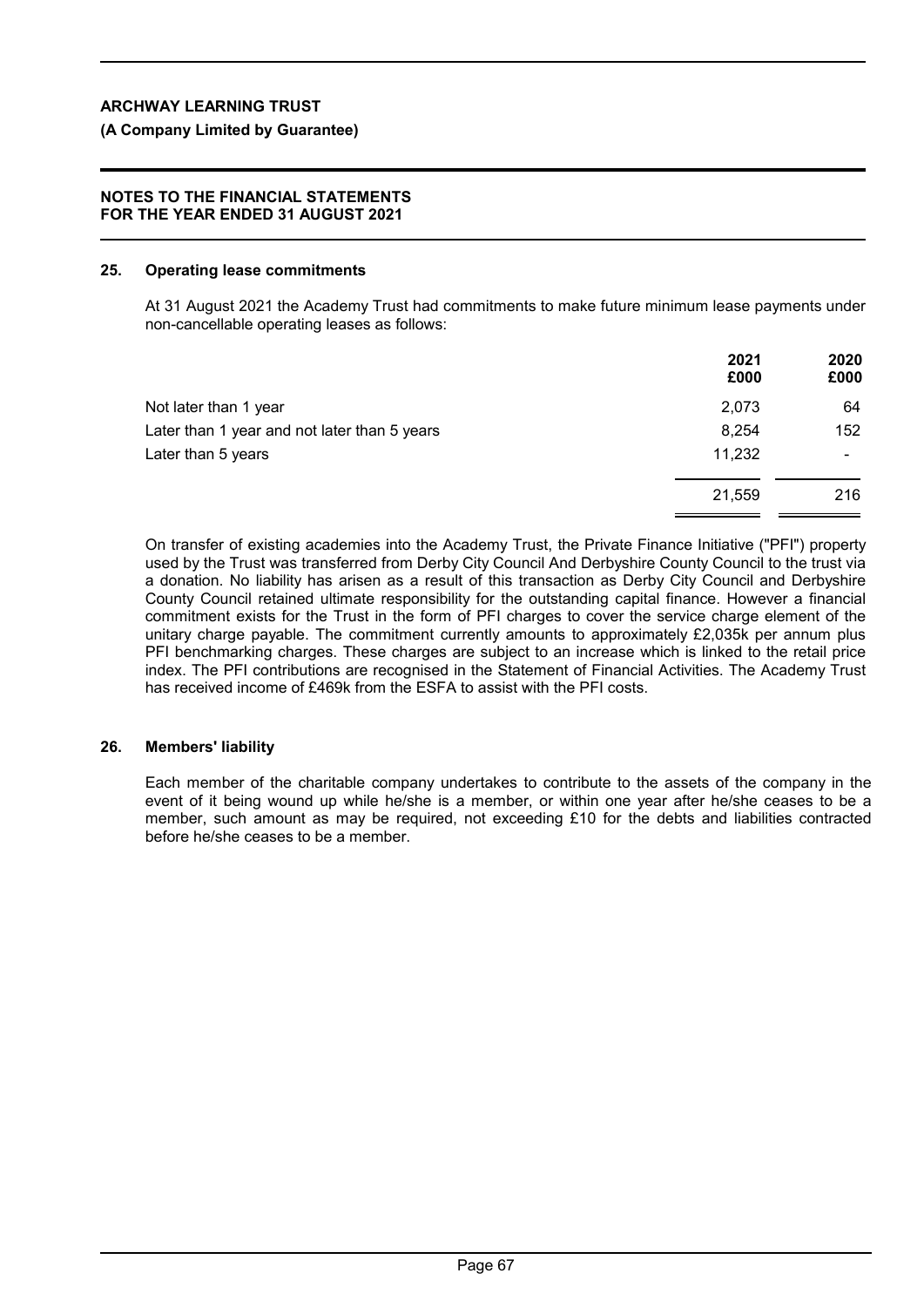**(A Company Limited by Guarantee)**

#### **NOTES TO THE FINANCIAL STATEMENTS FOR THE YEAR ENDED 31 AUGUST 2021**

#### **27. Related party transactions**

Owing to the nature of the Academy Trust and the composition of the Board of Trustees being drawn from local public and private sector organisations, transactions may take place with organisations in which the trustees have an interest. All transactions involving such organisations are conducted in accordance with the requirements of the Academies Financial Handbook, including notifying the ESFA of all transactions made on or after 1 April 2019 and obtaining their approval where required, and with the Academy Trust's financial regulations and normal procurement procedures relating to connected and related party transactions.

The predecessor school to Bluecoat Academy has entered into loan arrangements with the Bluecoat Foundation Trust. During the year the Academy Trust made capital repayments against outstanding loans to the Bluecoat Foundation Trust amounting to £133k (2020 - £133k) and the balance remaining at the year end was £Nil (2020 - £133k).

Bluecoat Academy Trading Limited - a 100% wholly owned subsidiary.

• The Academy Trust recharged salaries and professional services to Bluecoat Academy Trading Limited totalling £5k (2020 - £34k) during the year. At the year end Bluecoat Academy Trading owed the Academy Trust £5k (2020 - £Nil). During the year and amount of £Nil (2020 - £76k) was gift aided to the Trust from Bluecoat Academy Trading Limited. There were no amounts outstanding at 31 August 2021 (2020 - £76k).

#### **28. Post balance sheet events**

Bluecoat Trent Academy, a new free school, opened on 1 September 2021.

## **29. Agency arrangements**

The Academy Trust distributes 16-19 bursary funds to students as an agent for ESFA. In the accounting period ending 31 August 2021 the Academy Trust received £114k (2020 - £99k) and disbursed £89k (2020 - £95k) from the fund. An amount of £97k (2020 - £51k) is in included in other creditors relating to undistributed funds that is repayable to the ESFA.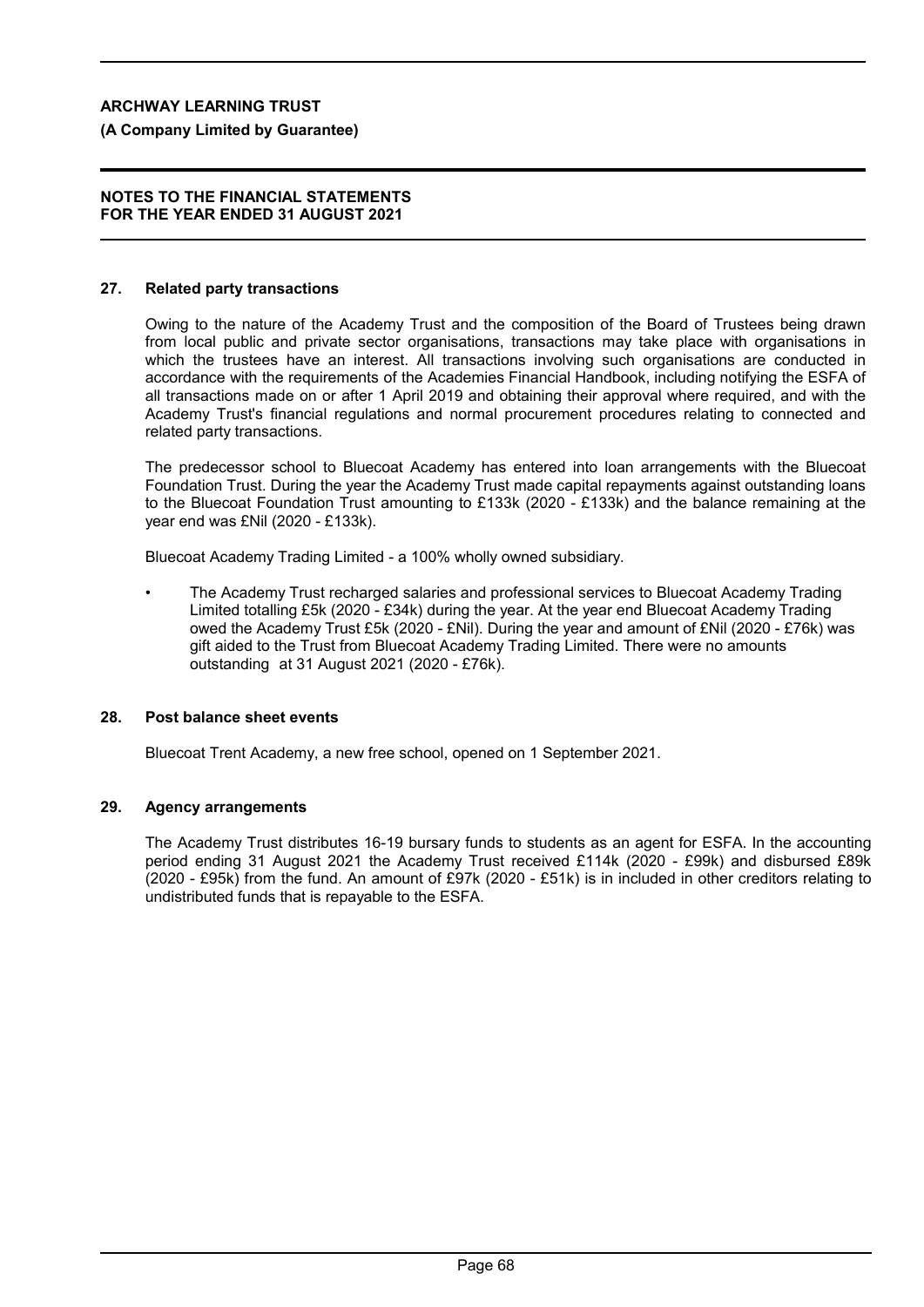#### **(A Company Limited by Guarantee)**

#### **NOTES TO THE FINANCIAL STATEMENTS FOR THE YEAR ENDED 31 AUGUST 2021**

#### **30. Transfer of existing academies into the Academy Trust**

On 1 February 2021 The Northworthy Trust, comprising of Lees Brook Community School, The Long Eaton School and Alvaston Moor Academy, transferred into Archway Learning Trust for £Nil consideration.

The transfer has been accounted for as a combination that is in substance a gift. The assets and liabilities transferred were valued at their fair value and recognised in the balance sheet under the appropriate headings with a corresponding net amount recognised as a net gain in the Statement of Financial Activities as Income from Donations and Capital Grants.

The following table sets out the fair values of the identifiable assets and liabilities transferred and an analysis of their recognition in the SOFA.

|                                       | <b>Value</b><br>reported by<br>transferring<br>trust<br>£000 | <b>Transfer in</b><br>recognised<br>£000 |
|---------------------------------------|--------------------------------------------------------------|------------------------------------------|
| <b>Tangible fixed assets</b>          |                                                              |                                          |
| Long-term leasehold property          | 51,546                                                       | 51,546                                   |
| Furniture and equipment               | 205                                                          | 205                                      |
| <b>Current assets</b>                 |                                                              |                                          |
| Debtors due within one year           | 951                                                          | 951                                      |
| Cash at bank and in hand              | 810                                                          | 810                                      |
| <b>Liabilities</b>                    |                                                              |                                          |
| Creditors due within one year         | (1, 332)                                                     | (1, 332)                                 |
| <b>Pensions</b>                       |                                                              |                                          |
| Pensions - pension scheme assets      | 8,807                                                        | 8,807                                    |
| Pensions - pension scheme liabilities | (23, 177)                                                    | (23, 177)                                |
| <b>Net assets</b>                     | 37,810                                                       | 37,810                                   |